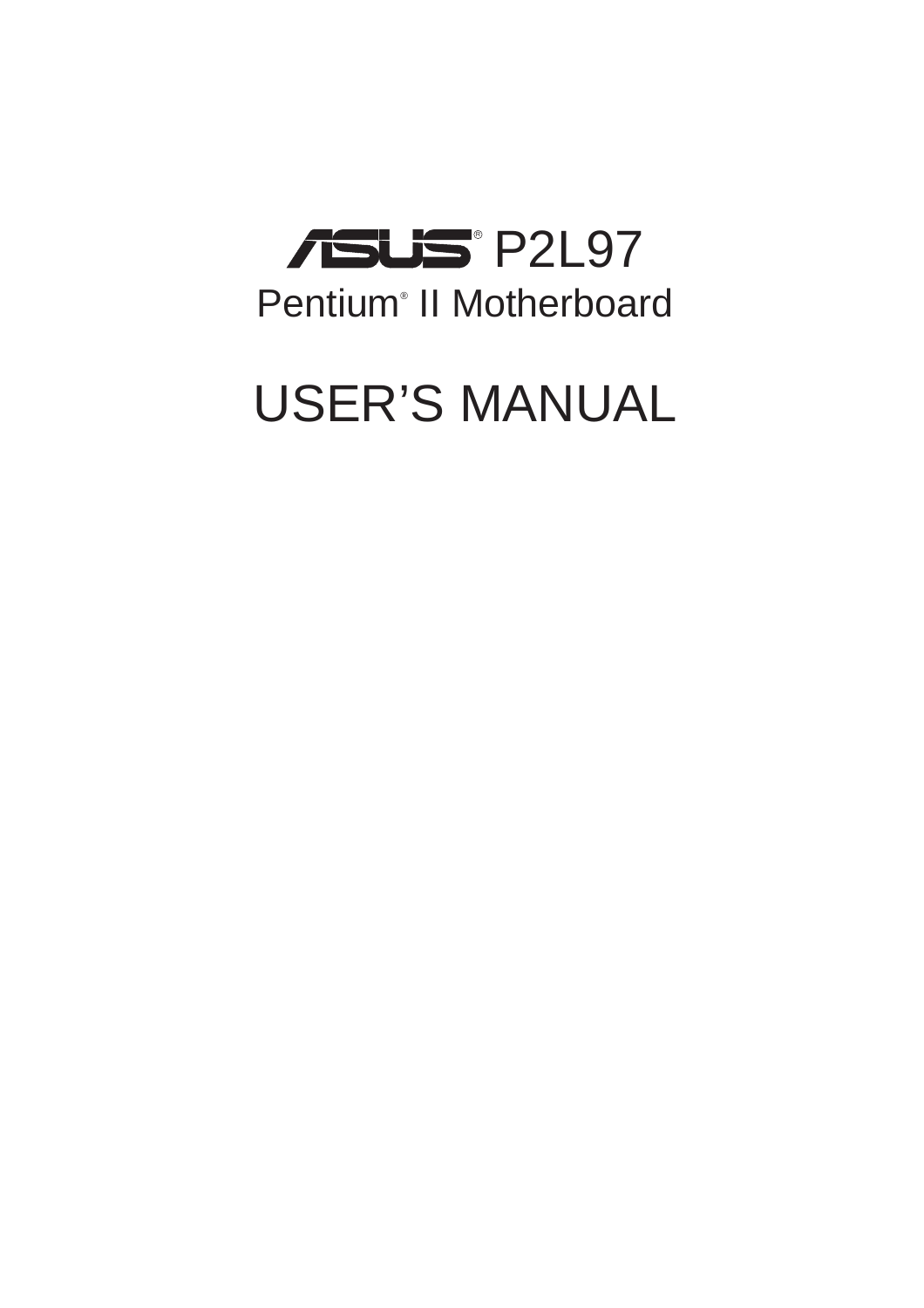No part of this manual, including the products and softwares described in it, may be reproduced, transmitted, transcribed, stored in a retrieval system, or translated into any language in any form or by any means, except documentation kept by the purchaser for backup purposes, without the express written permission of ASUSTeK COMPUTER INC. ("ASUS").

ASUS PROVIDES THIS MANUAL "AS IS" WITHOUT WARRANTY OF ANY KIND, EITHER EXPRESS OR IMPLIED, INCLUDING BUT NOT LIMITED TO THE IMPLIED WARRANTIES OR CONDITIONS OF MERCHANTABILITY OR FITNESS FOR A PAR-TICULAR PURPOSE. IN NO EVENT SHALL ASUS, ITS DIRECTORS, OFFICERS, EMPLOYEES OR AGENTS BE LIABLE FOR ANY INDIRECT, SPECIAL, INCIDEN-TAL, OR CONSEQUENTIAL DAMAGES (INCLUDING DAMAGES FOR LOSS OF PROFITS, LOSS OF BUSINESS, LOSS OF USE OR DATA, INTERRUPTION OF BUSI-NESS AND THE LIKE), EVEN IF ASUS HAS BEEN ADVISED OF THE POSSIBILITY OF SUCH DAMAGES ARISING FROM ANY DEFECT OR ERROR IN THIS MANUAL OR PRODUCT.

Products and corporate names appearing in this manual may or may not be registered trademarks or copyrights of their respective companies, and are used only for identification or explanation and to the owners' benefit, without intent to infringe.

- Intel, LANDesk, and Pentium are registered trademarks of Intel Corporation.
- IBM and OS/2 are registered trademarks of International Business Machines.
- Symbios is a registered trademark of Symbios Logic Corporation.
- Windows and MS-DOS are registered trademarks of Microsoft Corporation.
- Sound Blaster AWE32 and SB16 are trademarks of Creative Technology Ltd.
- Adobe and Acrobat are registered trademarks of Adobe Systems Incorporated.

The product name and revision number are both printed on the board itself. Manual revisions are released for each board design represented by the digit before and after the period of the manual revision number. Manual updates are represented by the third digit in the manual revision number.

For previous or updated manuals, BIOS, drivers, or product release information, contact ASUS at http://www.asus.com.tw or through any of the means indicated on the following page.

SPECIFICATIONS AND INFORMATION CONTAINED IN THIS MANUAL ARE FUR-NISHED FOR INFORMATIONAL USE ONLY, AND ARE SUBJECT TO CHANGE AT ANY TIME WITHOUT NOTICE, AND SHOULD NOT BE CONSTRUED AS A COM-MITMENT BY ASUS. ASUS ASSUMES NO RESPONSIBLITY OR LIABILITY FOR ANY ERRORS OR INACCURACIES THAT MAY APPEAR IN THIS MANUAL, INCLUDING THE PRODUCTS AND SOFTWARES DESCRIBED IN IT.

#### **Copyright © 1997 ASUSTeK COMPUTER INC. All Rights Reserved.**

Product Name: **ASUS P2L97** Manual Revision: **1.05** Release Date: **September 1997**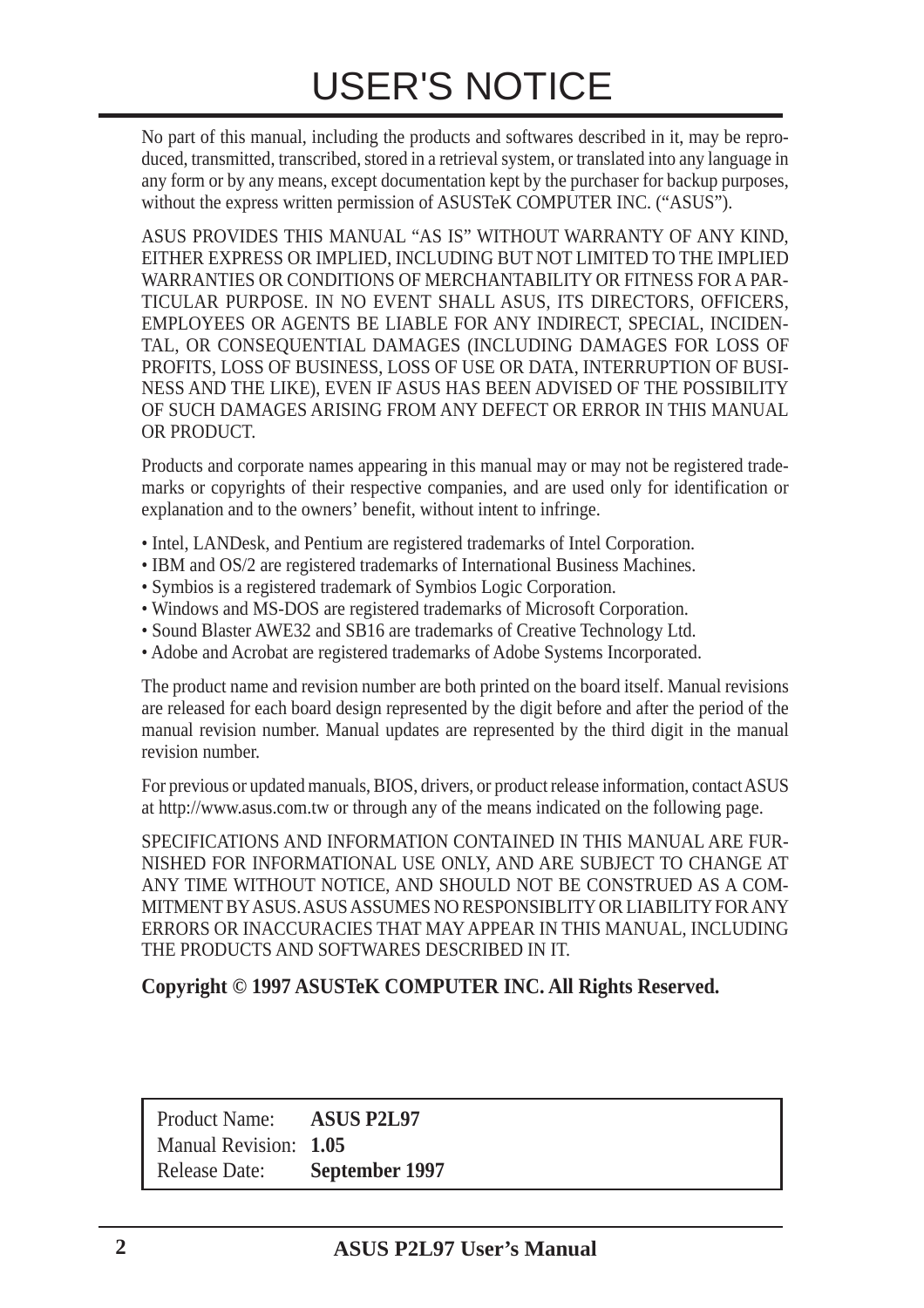# ASUS CONTACT INFORMATION

## ASUSTeK COMPUTER INC.

### Marketing Info

Address: 150 Li-Te Road, Peitou, Taipei, Taiwan 112, ROC Telephone: +886-2-894-3447 Fax: +886-2-894-3449 Email: info@asus.com.tw

### Technical Support

| Fax:    | $+886 - 2 - 895 - 9254$  |
|---------|--------------------------|
| BBS:    | $+886-2-896-4667$        |
| Email:  | tsd@asus.com.tw          |
| WWW:    | www.asus.com.tw          |
| Gopher: | gopher.asus.com.tw       |
| FTP:    | ftp.asus.com.tw/pub/ASUS |

## ASUS COMPUTER INTERNATIONAL

### Marketing Info

| Address:   | 721 Charcot Avenue, San Jose, CA 95131, USA |
|------------|---------------------------------------------|
| Telephone: | $+1-408-474-0567$                           |
| Fax:       | $+1-408-474-0568$                           |
| Email:     | info-usa@asus.com.tw                        |
|            |                                             |

### Technical Support

| BBS:   | $+1-408-474-0569$      |
|--------|------------------------|
| Email: | $tsd-usa@assus.com.tw$ |
| WWW:   | www.asus.com           |

## ASUS COMPUTER GmbH

### Marketing Info

| Address:   | Harkort Str. 25, 40880 Ratingen, BRD, Germany |
|------------|-----------------------------------------------|
| Telephone: | 49-2102-445011                                |
| Fax:       | 49-2102-442066                                |
| Email:     | info-ger@asus.com.tw                          |

### Technical Support

| BBS:     | 49-2102-448690      |
|----------|---------------------|
| Email:   | tsd-ger@asus.com.tw |
| Hotline: | 49-2102-499712      |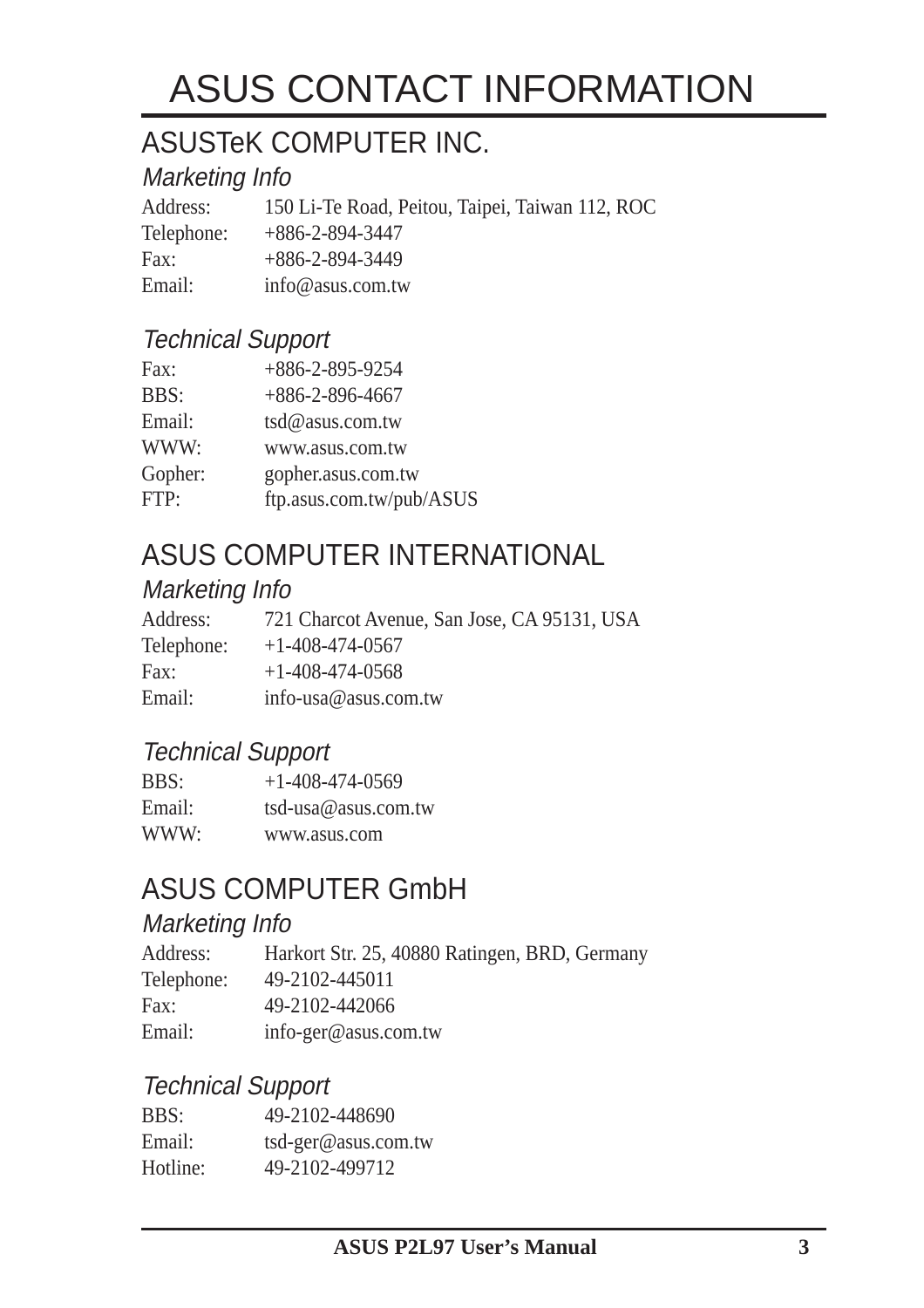# **CONTENTS**

| I. INTRODUCTION                          | 7  |
|------------------------------------------|----|
|                                          |    |
|                                          |    |
| <b>II. FEATURES</b>                      | 8  |
|                                          |    |
|                                          |    |
| <b>III. INSTALLATION</b>                 | 10 |
|                                          |    |
|                                          |    |
|                                          |    |
|                                          |    |
|                                          |    |
| DIMM Memory Installation Procedures:  18 |    |
|                                          |    |
|                                          |    |
|                                          |    |
|                                          |    |
|                                          |    |
|                                          |    |
|                                          |    |
|                                          |    |
|                                          |    |
|                                          |    |
| <b>IV. BIOS SOFTWARE</b>                 | 34 |
|                                          |    |
|                                          |    |
|                                          |    |
|                                          |    |
|                                          |    |
|                                          |    |
|                                          |    |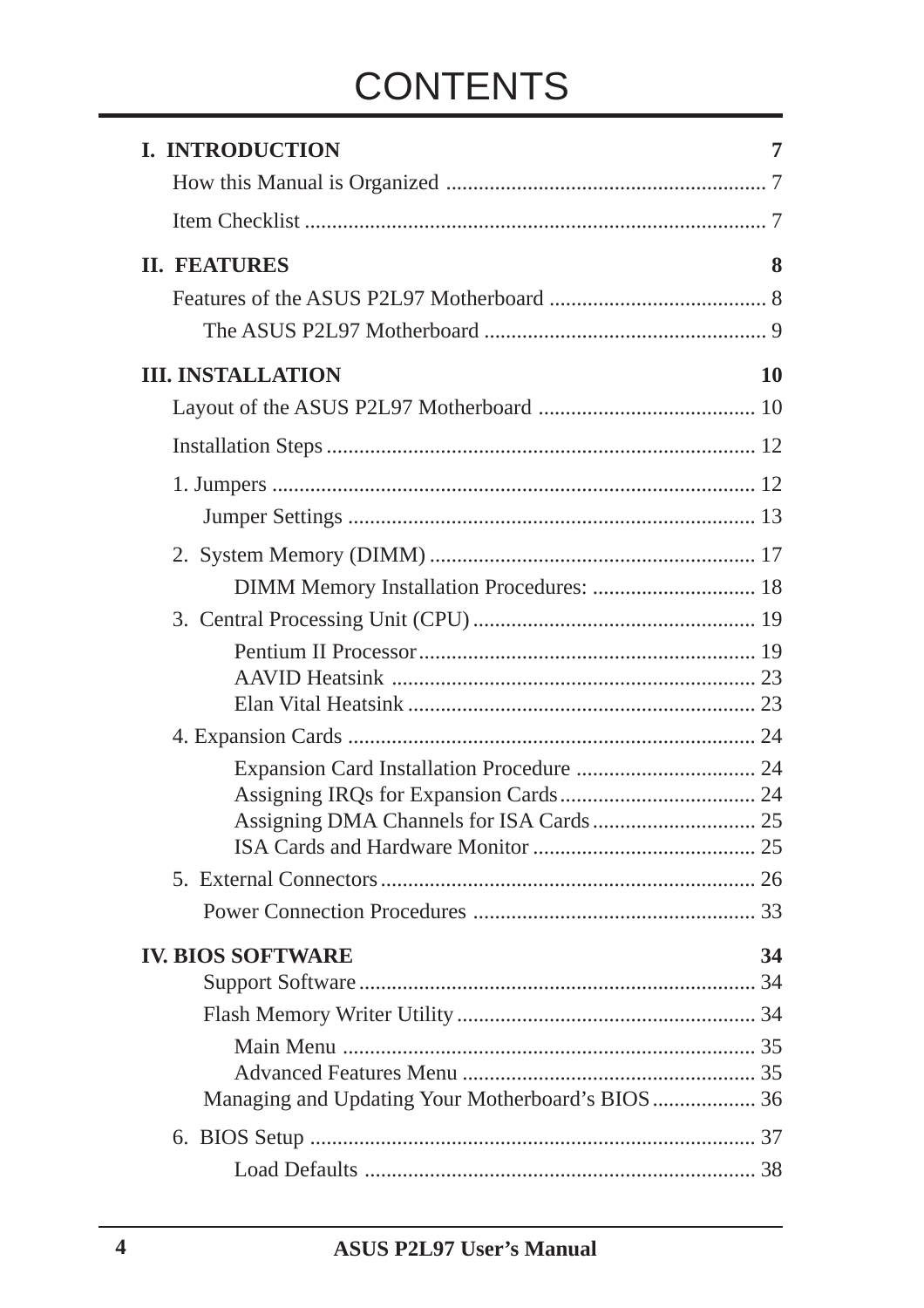# **CONTENTS**

| V. DESKTOP MANAGEMENT                              | 56 |
|----------------------------------------------------|----|
|                                                    |    |
| Introducing the ASUS DMI Configuration Utility  56 |    |
|                                                    |    |
|                                                    |    |
| <b>VI. ASUS PCI SCSI Cards</b>                     | 59 |
|                                                    |    |
|                                                    |    |
|                                                    |    |
|                                                    |    |
|                                                    |    |
|                                                    |    |
|                                                    |    |
|                                                    |    |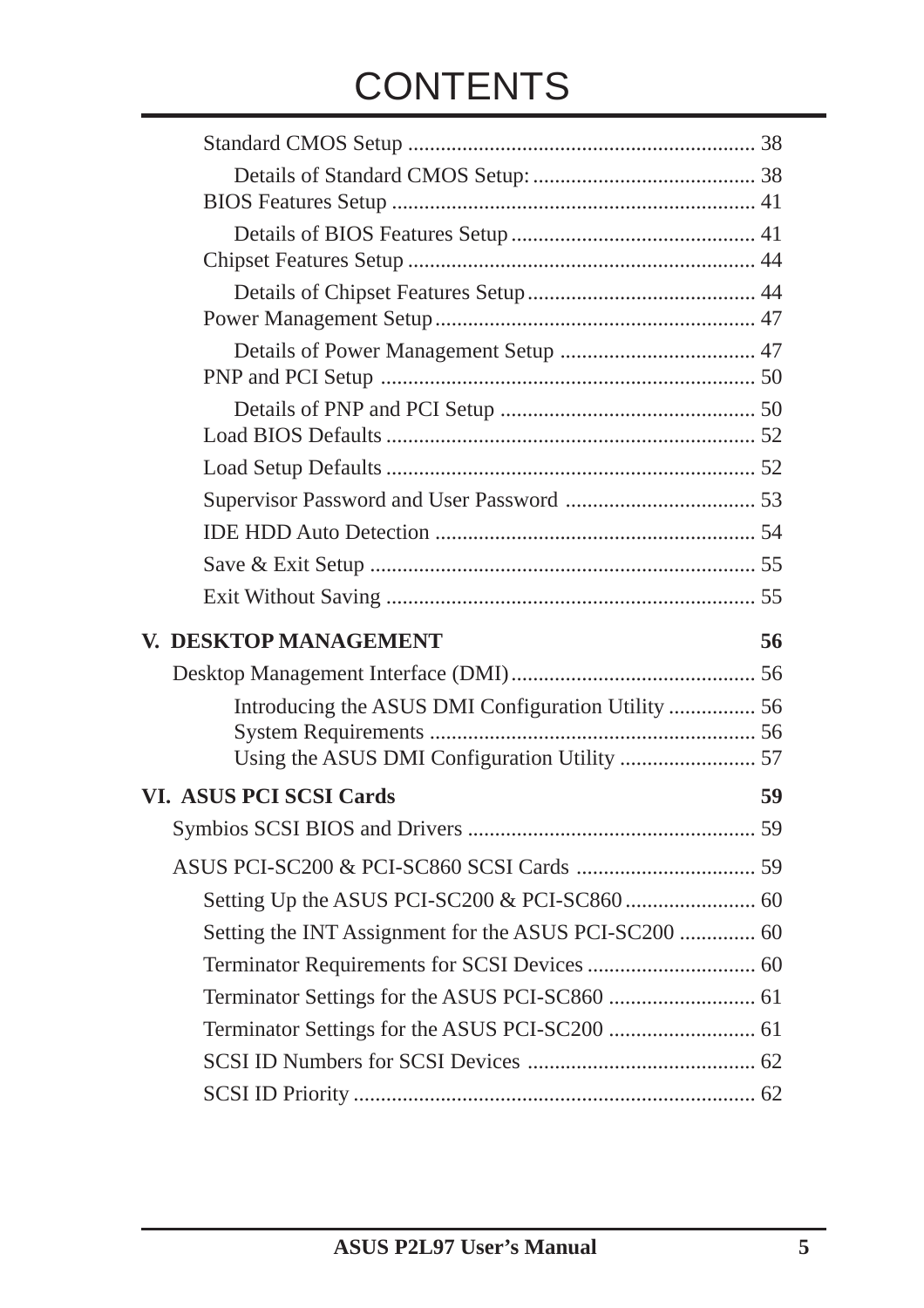### **Federal Communications Commission Statement**

This device complies with FCC Rules Part 15. Operation is subject to the following two conditions:

- This device may not cause harmful interference, and
- This device must accept any interference received, including interference that may cause undesired operation.

This equipment has been tested and found to comply with the limits for a Class B digital device, pursuant to Part 15 of the FCC Rules. These limits are designed to provide reasonable protection against harmful interference in a residential installation. This equipment generates, uses and can radiate radio frequency energy and, if not installed and used in accordance with manufacturer's instructions, may cause harmful interference to radio communications. However, there is no guarantee that interference will not occur in a particular installation. If this equipment does cause harmful interference to radio or television reception, which can be determined by turning the equipment off and on, the user is encouraged to try to correct the interference by one or more of the following measures:

- Re-orient or relocate the receiving antenna.
- Increase the separation between the equipment and receiver.
- Connect the equipment to an outlet on a circuit different from that to which the receiver is connected.
- Consult the dealer or an experienced radio/TV technician for help.

**WARNING!** The use of shielded cables for connection of the monitor to the graphics card is required to assure compliance with FCC regulations. Changes or modifications to this unit not expressly approved by the party responsible for compliance could void the user's authority to operate this equipment.

### **Canadian Department of Communications Statement**

This digital apparatus does not exceed the Class B limits for radio noise emissions from digital apparatus set out in the Radio Interference Regulations of the Canadian Department of Communications.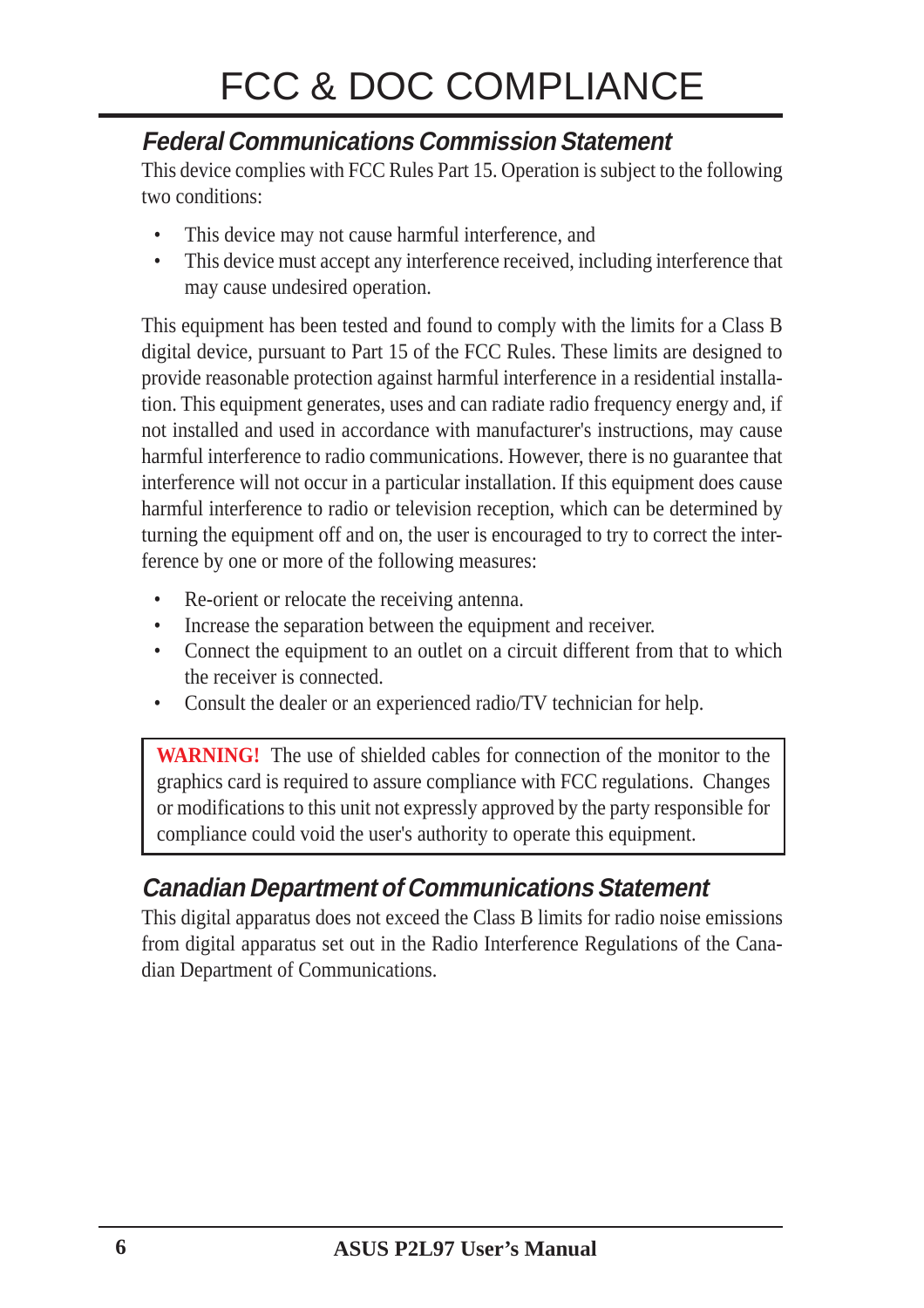# How this Manual is Organized

This manual is divided into the following sections:

- **I. Introduction:** Manual information and checklist
- **II.** Features: Information and specifications concerning this product
- **III.** Installation: Instructions on setting up the motherboard.
- **IV.** BIOS Software Instructions on setting up the BIOS software
- **V. Support Software** Information on the included support software
- **VI. ASUS SCSI Cards** Installation of ASUS SCSI cards (optional)

# Item Checklist

Check that your package is complete. If you discover damaged or missing items, contact your retailer.

- $\nabla$  ASUS P2L97 motherboard
- $\boxtimes$  Retention mechanism & heatsink support
- $\nabla$  1 IDE ribbon cable
- $\boxtimes$  1 floppy ribbon cable
- $\boxtimes$  ASUS P2L97 Support Drivers & Utilities
	- Flash Memory Writer utility to update the FLASH BIOS
	- Desktop Management Interface (DMI) utility
	- LANDesk® Client Manager (LDCM) Software (with optional onboard LM78)
	- Readme files for descriptions and use of the files
	- Technical Support Form
- $\nabla$  This user's manual
- $\Box$  Infrared module (optional)
- □ ASUS PCI-SC200 Fast-SCSI or PCI-SC860 Ultra-Fast SCSI card (optional)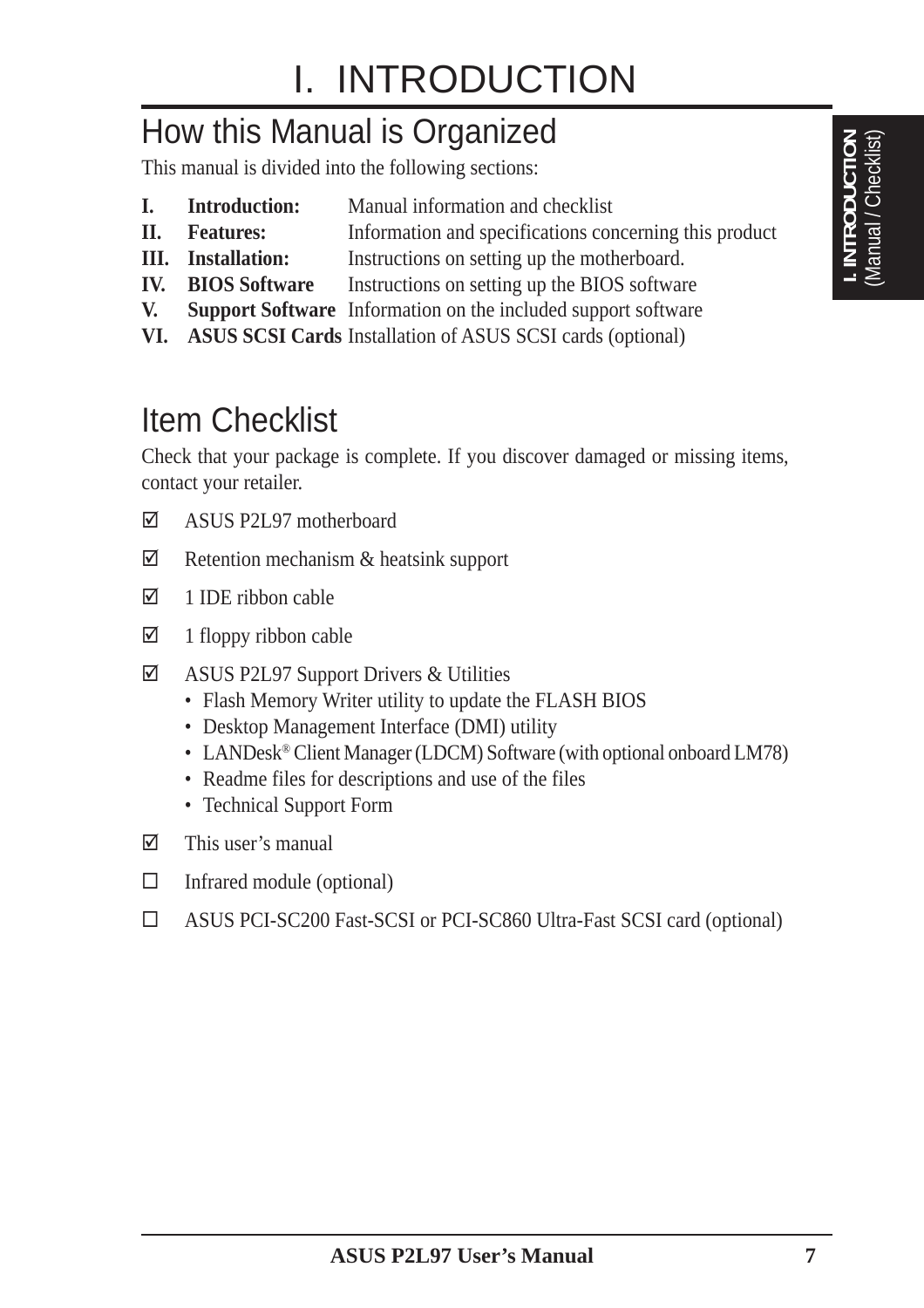# II. FEATURES

# Features of the ASUS P2L97 Motherboard

The ASUS P2L97 is carefully designed for the demanding PC user who wants many features processed by the fastest CPU. This motherboard:

- **Versatile Processor Support:** Intel Pentium® II (233MHz–333MHz) processor.
- **Intel Chipset:** Features Intel's 440LX AGPset with I/O subsystems.
- **Easy Installation:** Is equipped with BIOS that supports auto detection of hard drives, PS/2 mouse, and Plug and Play devices to make setup of hard drives, expansion cards, and other devices virtually automatic.
- **ISA & PCI Expansion Slots:** Provides one 16-bit ISA, four 32-bit PCI slots, and one ISA/PCI shared slot.
- **Super Multi-I/O:** Provides two high-speed UART compatible serial ports and one parallel port with EPP and ECP capabilities. UART2 can also be directed from COM2 to the Infrared Module for wireless connections.
- **Desktop Management Interface (DMI):** Supports DMI through BIOS, which allows hardware to communicate within a standard protocol creating a higher level of compatibility. (Requires DMI-enabled components.) (See section V)
- **PCI Bus Master IDE Controller:** Comes with an onboard PCI Bus Master IDE controller with two connectors that supports four IDE devices in two channels, supports PIO Modes 3 and 4 and Bus Master IDE DMA Mode 2, and supports Enhanced IDE devices such as Tape Backup and CD-ROM drives. Two floppy drives of either 5.25inch or 3.5inch (1.44MB or 2.88MB) are also supported without an external card. Supports Japanese standard "Floppy 3 mode" (3.5-inch disk drive: 1.2MB) and LS-120 floppy disk drives (3.5-inch disk drive: 120 MB, 1.44MB, 720K). BIOS supports IDE CD-ROM or SCSI device boot-up.
- **CPU Built-In Level 2 Cache:** 512KB or 256KB Pipelined Burst Level 2 cache in the Pentium II Single Edge Contact (SEC) cartridge.
- **Versatile Memory Support:** Is equipped with three DIMM sockets to support (8, 16, 32, 64, or 128MB) 168-pin SDRAM/EDO memory modules up to 384MB.
- **SCSI BIOS:** Supports optional ASUS SCSI controller cards through onboard SYMBIOS firmware.
- **IrDA:** Supports an optional infrared port module for wireless interface.
- **Concurrent PCI:** Concurrent PCI allows multiple PCI transfers from PCI master busses to memory to CPU.
- **AGP:** Supports Accelerated Graphics Port cards for high performance, component level interconnect targeted at 3D graphical display applications.
- **Intelligence:** Supports Fan Status Monitoring and Alarm, Temperature Monitoring and Alert, Voltage Monitoring and Alert, System Resources Alert, and Virus Write Protection through the optional onboard LM78 Hardware Monitor and Intel® LANDesk Client Manager (LDCM) software.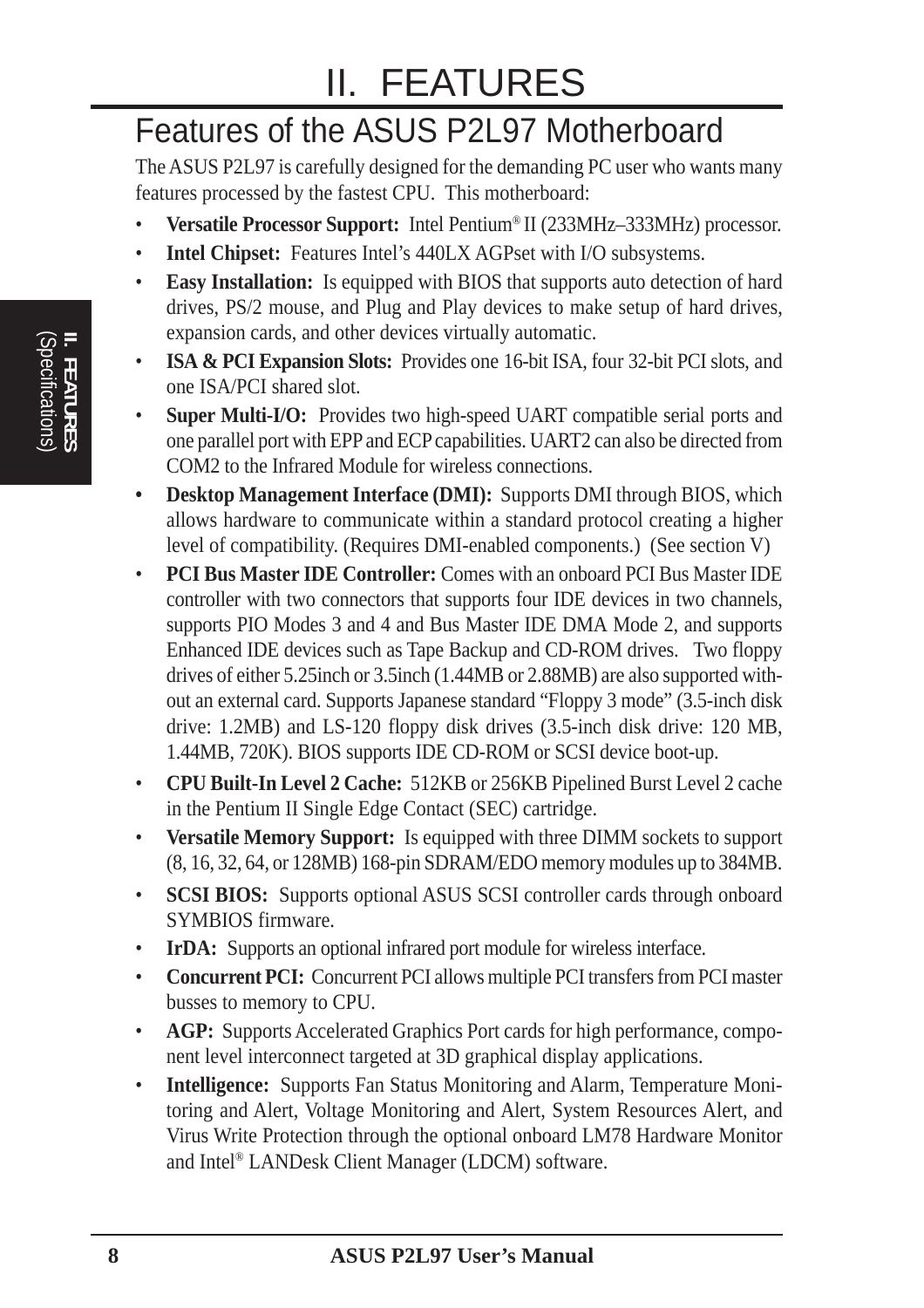# II. FEATURES

## The ASUS P2L97 Motherboard

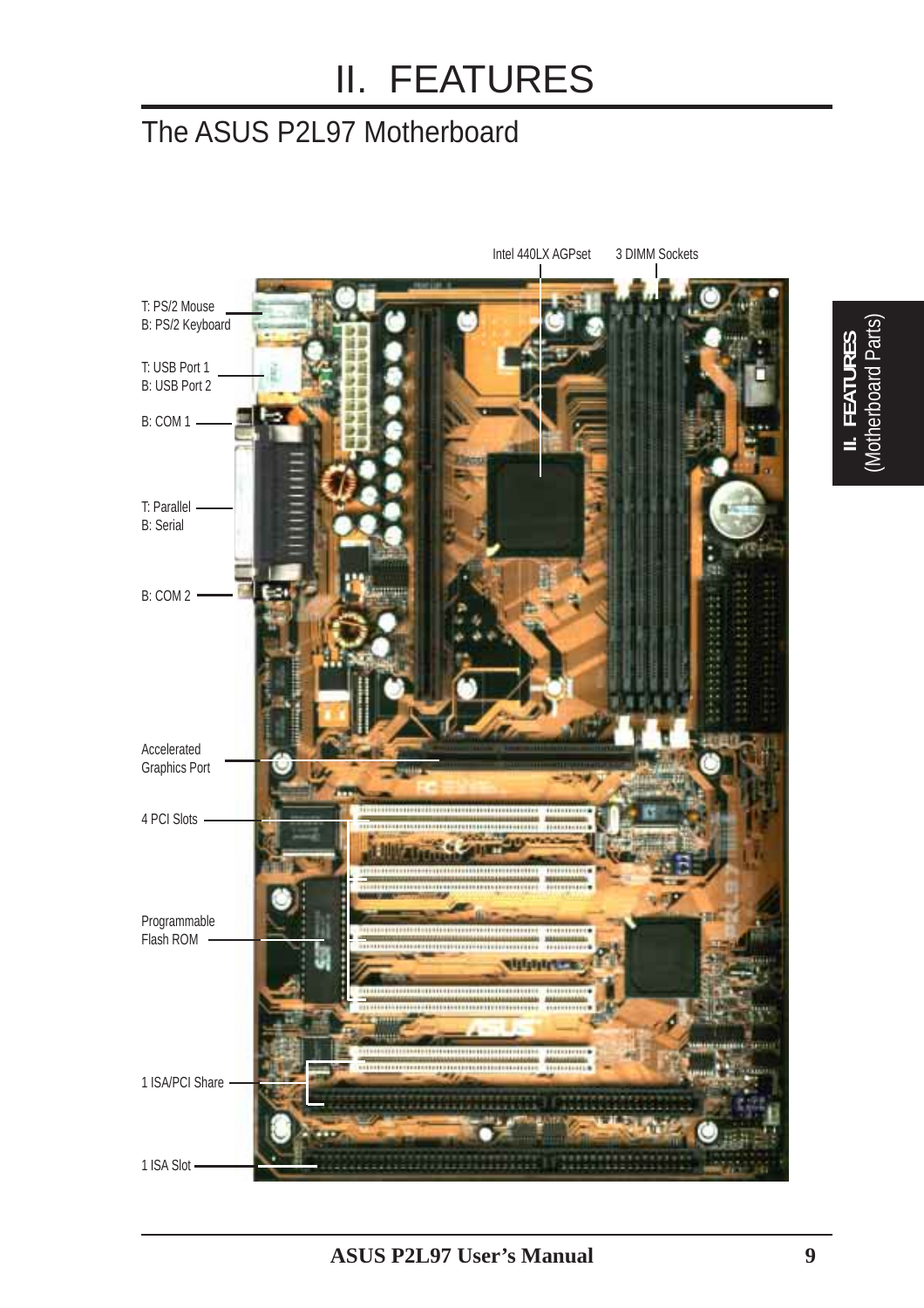# Layout of the ASUS P2L97 Motherboard



**III. INSTALLATION**III. INSTALLATION<br>(Board Layout) (Board Layout)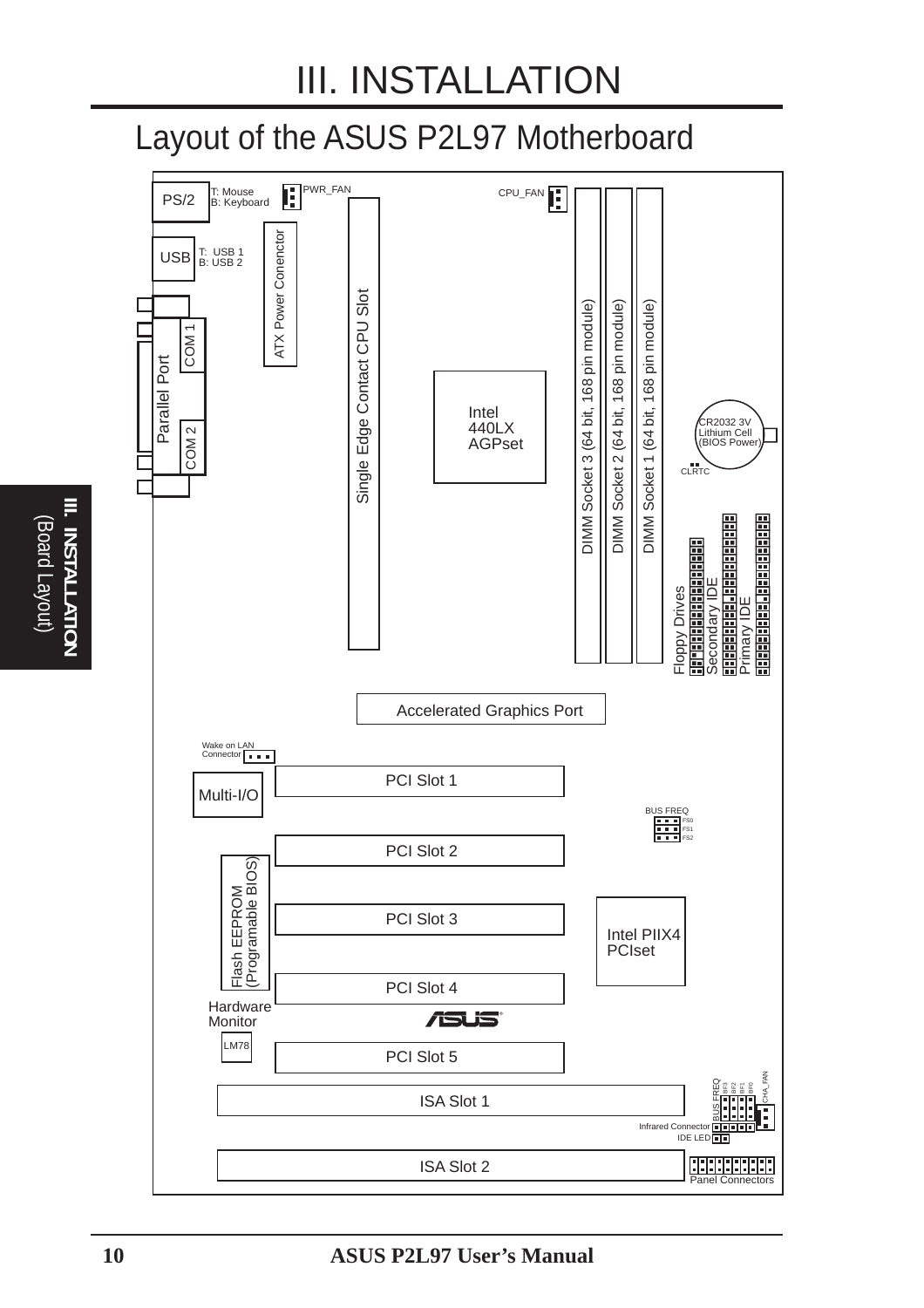#### **Jumpers**

- 1) CLRTC p. 13 Real Time Clock (RTC) RAM (Short/Clear CMOS)
- 2) FS0, FS1, FS2 p. 14 CPU External Clock (BUS) Frequency Selection
- 3) BF0, BF1, BF2, BF3 p. 14 CPU"BUS Frequency Ratio

#### **Expansion Slots/Sockets**

- 1) System Memory p. 15 System Memory Support 2) DIMM Sockets p. 16 DIMM Memory Module Support 3) SEC CPU Slot p. 19 Single Edge Contact CPU Support 4) SLOT1, SLOT2 p. 24 16-bit ISA Bus Expansion Slots**\*** 5) PCI1, 2, 3, 4, 5 p. 24 32-bit PCI Bus Expansion Slots<sup>†</sup>
- 
- 6) AGP p. 25 Accelerated Graphics Port

#### **Connectors**

1) PS2KEYBOARD p. 26 PS/2 Keyboard Connector (6-pin female) 2) PS2MOUSE p. 26 PS/2 Mouse Connector (6-pin female) 3) PRINTER p. 27 Parallel (Printer) Port Connector (25-pin female) 4) COM1, COM2 p. 27 Serial Port COM1 & COM2 (two 9-pin male) 5) FLOPPY p. 27 Floppy Drive Connector (34-pin block) 6) USB p. 28 Universal Serial BUS Ports 1 & 2 (two 4-pin female) 7) Primary / Second IDE p. 28 Primary / Secondary IDE Connector (40-pin blocks) 8) IDELED p. 29 IDE LED Activity Light (2 pins) 9) CHA\_, PWR\_, CPU\_FAN p. 29 Chassis, Power Supply, CPU Fan Power Lead (3-pin block) 10) IR p. 30 Infrared Port Module Connector (5 pins) 11) ATXPWR p. 30 ATX Motherboard Power Connector (20-pin block) 12) WOL p. 31 Wake on LAN Connector (3 pins) (Reserved) 13) MSG LED (PANEL) p. 32 System Message LED (2 pins) 14) SMI (PANEL) p. 32 SMI Switch Lead (2 pins) 15) PWR SW (PANEL) p. 32 ATX Power & Soft-Off Switch Lead (2 pins) 16) RESET (PANEL) p. 32 Reset Switch Lead (2 pins) 17) PWR LED (PANEL) p. 32 System Power LED Lead (3 pins) 18) KEYLOCK (PANEL) p. 32 Keyboard Lock Switch Lead (2 pins) 19) SPEAKER (PANEL) p. 32 Speaker Output Connector (4 pins)

\* The onboard hardware monitor uses the address 290H-297H so legacy ISA cards must not use this address otherwise conflicts will occur.

† PCI slots 4&5 share the same interrupt number (INT#) so PCI cards on these two slots must be able to share an INT# or make sure that one of these PCI cards does not use an INT#.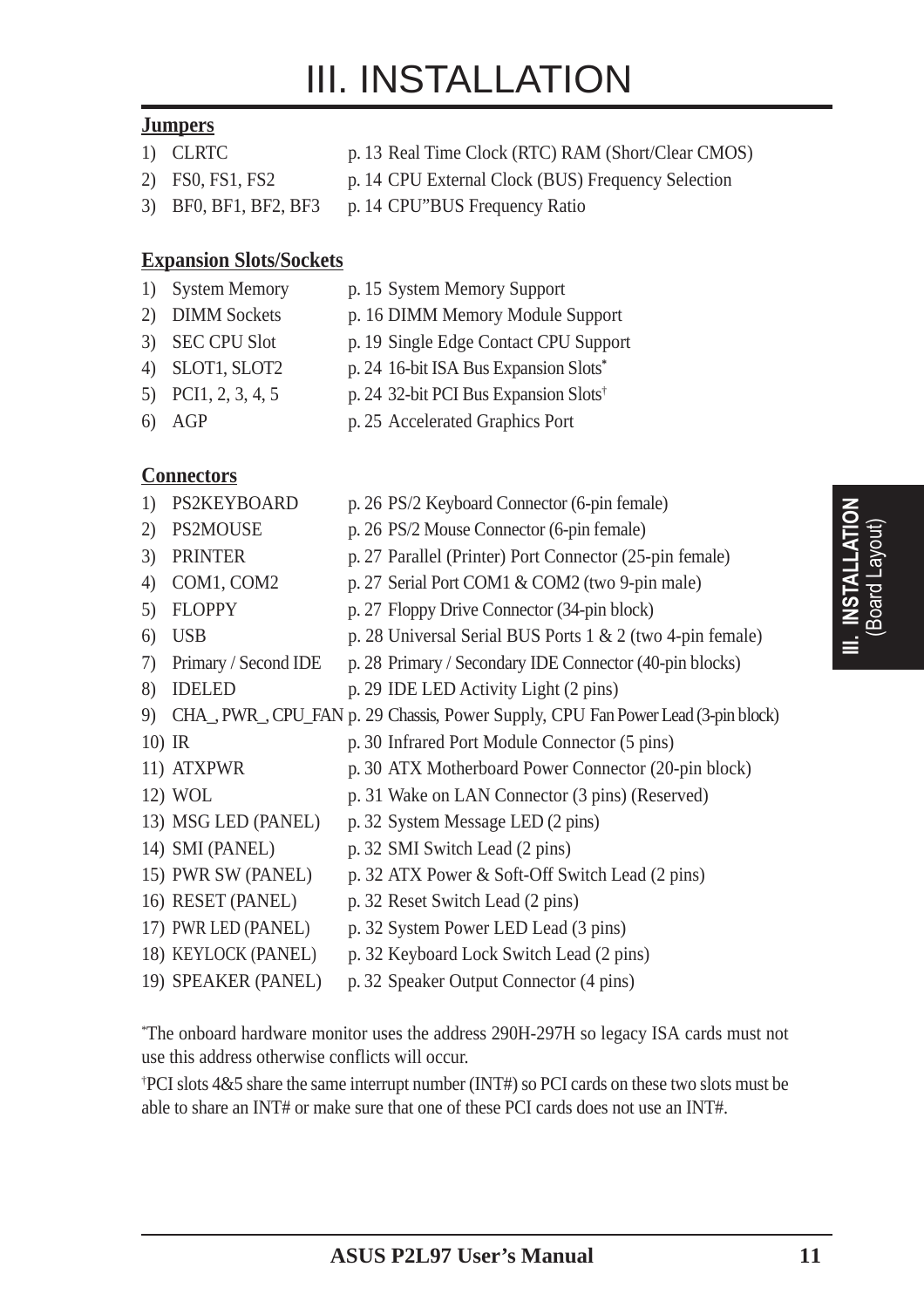## Installation Steps

Before using your computer, you must complete the following steps:

- **1. Set Jumpers**
- **2. Install DRAM Modules**
- **3. Install the Central Processing Unit (CPU)**
- **4. Install Expansion Cards**
- **5. Connect Ribbon Cables, Cabinet Wires, and Power Supply**
- **6. Setup the BIOS Software**

## 1. Jumpers

Several hardware settings are made through the use of jumper caps to connect jumper pins (JP) on the motherboard. See motherboard layout on page 10 for locations of jumpers. The jumper settings will be described numerically such as [----], [1-2], [2-3] for no connection, connect pins  $1\&2$ , and connect pins  $2\&3$  respectively. Pin 1 for our motherboards is always on top  $\int_{0}^{\frac{p_{0}+1}{n}}$  or on the left  $\frac{p_{0}+1}{n}$  when holding the motherboard with the keyboard connector away from yourself. A "1" is written besides pin 1 on jumpers with three pins. The jumpers will also be shown graphically such as  $\cdot \cdot \cdot$  to connect pins  $1\&2$  and  $\cdot \cdot \cdot$  to connect pins 2&3. Jumpers with two pins will be shown as **For** Short (On) and **For** Short Open (Off). For manufacturing simplicity, the jumpers may be sharing pins from other groups. Use the diagrams in this manual instead of following the pin layout on the board. Settings with two jumper numbers require that both jumpers be moved together. To connect the pins, simply place a plastic jumper cap over the two pins as diagramed.

**WARNING!** Computer motherboards and expansion cards contain very delicate Integrated Circuit (IC) chips. To protect them against damage from static electricity, you should follow some precautions whenever you work on your computer.

- 1. Unplug your computer when working on the inside.
- 2. Use a grounded wrist strap before handling computer components. If you do not have one, touch both of your hands to a safely grounded object or to a metal object, such as the power supply case.
- 3. Hold components by the edges and try not to touch the IC chips, leads or connectors, or other components.
- 4. Place components on a grounded antistatic pad or on the bag that came with the component whenever the components are separated from the system.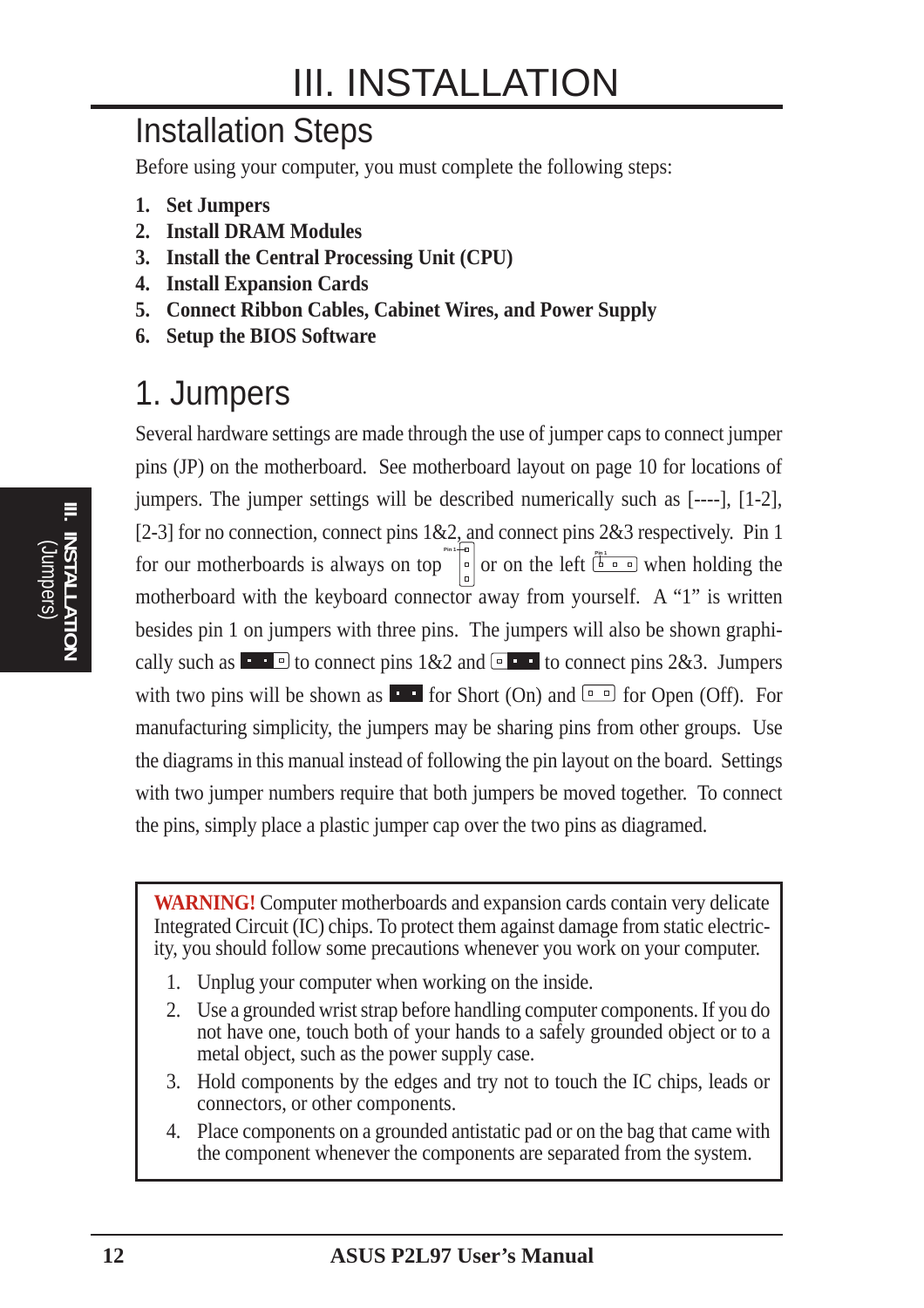## Jumper Settings

#### **1. Real Time Clock (RTC) RAM (CLRTC)**

The CMOS RAM is powered by the onboard button cell battery. To clear the RTC data: (1) Turn off your computer and unplug your AC power, (2) Short the two points (Labeled: CLRTC), (3) Turn on your computer, (4) Hold down <Delete> during bootup and enter BIOS setup to re-enter user preferences.

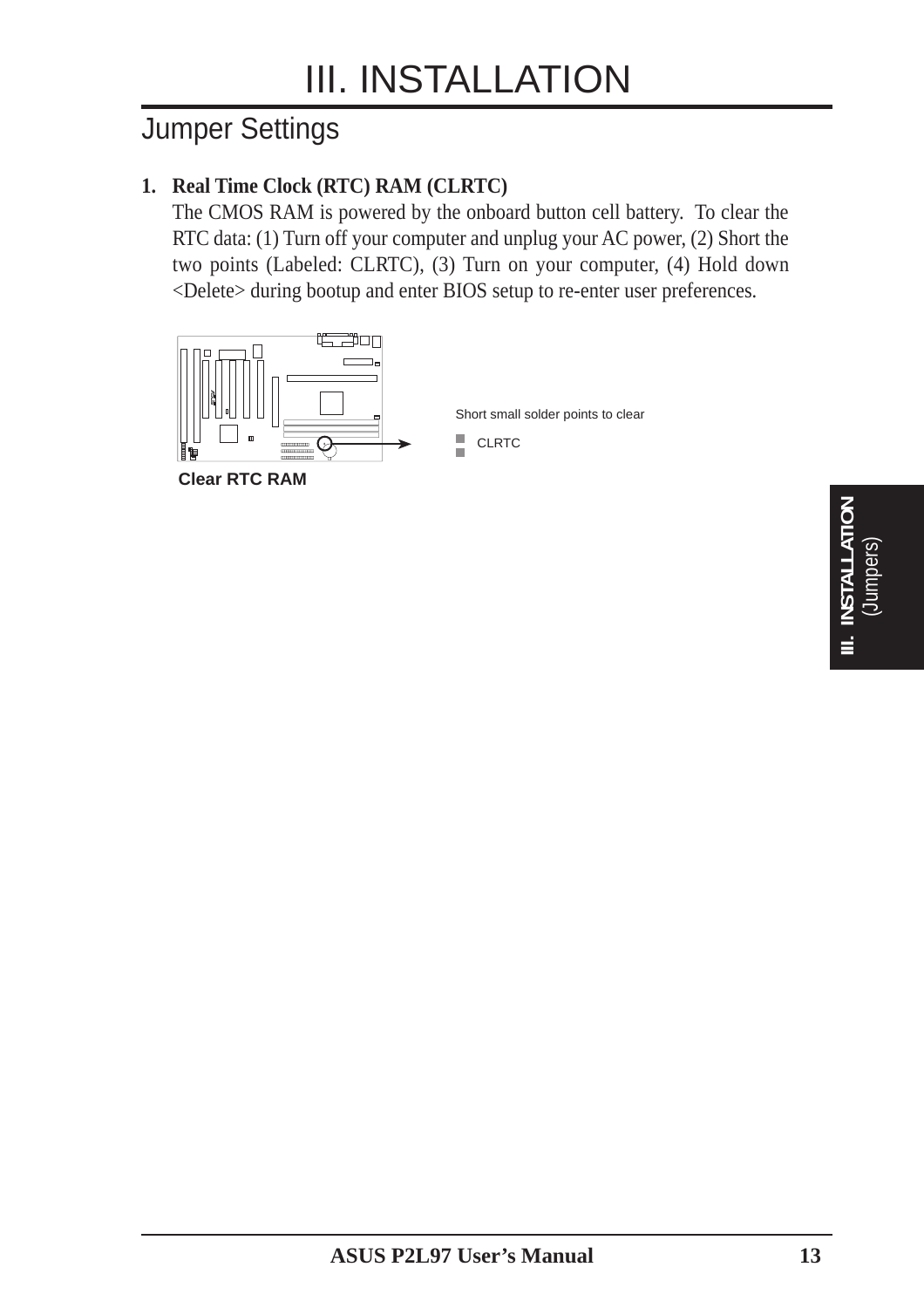#### **2. CPU Bus Frequency (FS0, FS1, FS2)**

This option tells the clock generator what frequency to send to the CPU. This allows the selection of the CPU's *External* frequency (or *BUS Clock*). The BUS Clock multiplied by the BUS Ratio equals the CPU's *Internal* frequency (the advertised CPU speed).

### **3. CPU Core:BUS Frequency Multiple (BF0, BF1, BF2, BF3)**

This option sets the frequency ratio between the *Internal* frequency of the CPU and the CPU's *External* frequency. These must be set in conjunction with the *CPU Bus Frequency.*



**WARNING!** Frequencies above 66Mhz exceed the specifications for the onboard Intel Chipset and are not guaranteed to be stable.

#### int<sub>el</sub> pentlum ||

Intel Pentium II Processor in a SEC Cartridge (233-333MHz 256/512KB L2 Cache)

#### *Set the jumpers by the Internal speed of your processor as follows:*

|                         |        |              |        | $-$ (BUS Freq.)                                             |            |     | (Freq. Ratio)                                                                                                                            |            |
|-------------------------|--------|--------------|--------|-------------------------------------------------------------|------------|-----|------------------------------------------------------------------------------------------------------------------------------------------|------------|
| <b>CPU Model</b>        | Freq.  | <b>Ratio</b> | BUS F. | FS2 FS1                                                     | FS0<br>BF3 | BF2 | BF1                                                                                                                                      | <b>BF0</b> |
| Intel Pentium II        | 333MHz | 5.0x         | 66MHz  | $\lceil 1-2 \rceil$ $\lceil 1-2 \rceil$ $\lceil 1-2 \rceil$ |            |     | $\begin{bmatrix} 2-3 \\ 1-2 \\ 1 \end{bmatrix}$ $\begin{bmatrix} 1-2 \\ 1-2 \\ 1 \end{bmatrix}$ $\begin{bmatrix} 2-3 \\ 1 \end{bmatrix}$ |            |
| Intel Pentium II        | 300MHz | 4.5x         | 66MHz  | $\lceil 1-2 \rceil$ $\lceil 1-2 \rceil$ $\lceil 1-2 \rceil$ |            |     | $\begin{bmatrix} 2-3 \\ 1-2 \\ 2-3 \\ 1 \end{bmatrix}$ $\begin{bmatrix} 1-2 \\ 1 \end{bmatrix}$                                          |            |
| Intel Pentium II        | 266MHz | 4.0x         | 66MHz  | $\lceil 1-2 \rceil$ $\lceil 1-2 \rceil$ $\lceil 1-2 \rceil$ |            |     | $\begin{bmatrix} 2-3 \\ 1-2 \\ 2-3 \\ 1 \end{bmatrix}$ $\begin{bmatrix} 2-3 \\ 2-3 \\ 1 \end{bmatrix}$                                   |            |
| Intel Pentium II 233MHz |        | 3.5x         | 66MHz  | $\lceil 1-2 \rceil$ $\lceil 1-2 \rceil$ $\lceil 1-2 \rceil$ |            |     | $\begin{bmatrix} 2-3 \\ 1-2 \\ 1 \end{bmatrix}$ $\begin{bmatrix} 1-2 \\ 1-2 \\ 1 \end{bmatrix}$                                          |            |

**NOTES:** Overclocking your processor is not recommended. It may result in a slower speed. Voltage Regulator Output Selection (VID) is not needed for the Pentium II processor because it sends a VID signal directly to the onboard power controller.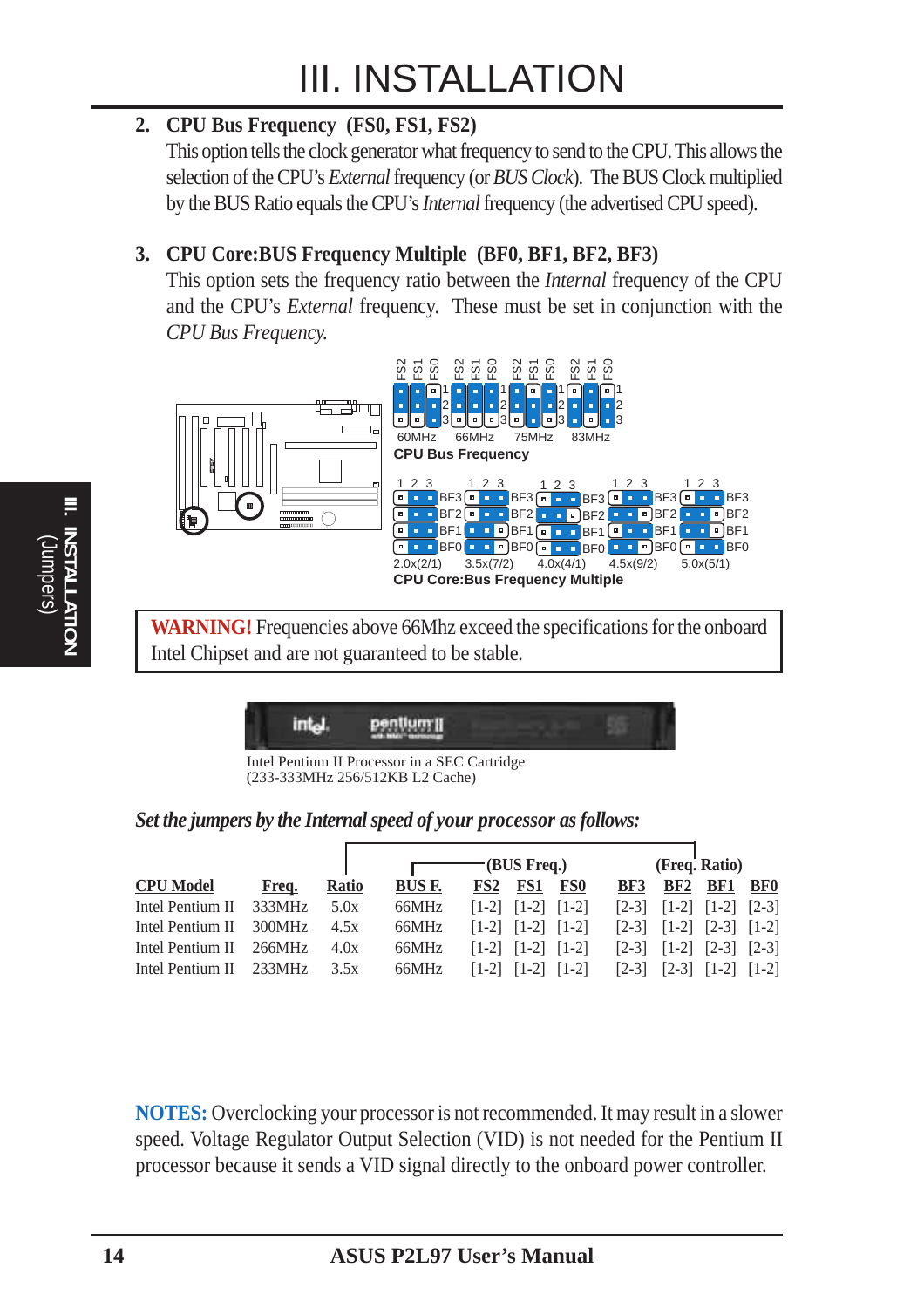### (This page was intentionally left blank)

|  |  |  |  | and a complete the complete state of the complete state of the complete state of the complete state of the comp                                                                                                                |  |  |  |  |  |  |  |  |  |  |  |  |  |  |
|--|--|--|--|--------------------------------------------------------------------------------------------------------------------------------------------------------------------------------------------------------------------------------|--|--|--|--|--|--|--|--|--|--|--|--|--|--|
|  |  |  |  | and the company of the company of the company of the company of the company of the company of the company of the                                                                                                               |  |  |  |  |  |  |  |  |  |  |  |  |  |  |
|  |  |  |  | and a company of the company of the company of the company of the company of the company of the company of the                                                                                                                 |  |  |  |  |  |  |  |  |  |  |  |  |  |  |
|  |  |  |  | المناقل فالقارف القارف القارف القارف القارف والقارف والقارف والقارف والقارف والقارف والقارف والقارف والقارف والقارف                                                                                                            |  |  |  |  |  |  |  |  |  |  |  |  |  |  |
|  |  |  |  |                                                                                                                                                                                                                                |  |  |  |  |  |  |  |  |  |  |  |  |  |  |
|  |  |  |  | and a complete the complete of the complete complete the complete of the complete of the complete of the complete of the complete of the complete of the complete of the complete of the complete of the complete of the compl |  |  |  |  |  |  |  |  |  |  |  |  |  |  |
|  |  |  |  | and a companies of the companies of the companies of the companies of the companies of the companies of the companies                                                                                                          |  |  |  |  |  |  |  |  |  |  |  |  |  |  |
|  |  |  |  | and a company of the company of the company of the company of the company of the company of the company of the                                                                                                                 |  |  |  |  |  |  |  |  |  |  |  |  |  |  |
|  |  |  |  | المناطر والمناطر والمناطر والمناطر والمناطر والمناطر والمناطر والمناطر والمناطر والمناطر والمناطر والمناطر والمناطر                                                                                                            |  |  |  |  |  |  |  |  |  |  |  |  |  |  |
|  |  |  |  | and a complete the complete of the complete complete the complete of the complete the complete of the complete                                                                                                                 |  |  |  |  |  |  |  |  |  |  |  |  |  |  |
|  |  |  |  | and a construction of the construction of the construction of the construction of the construction of the const                                                                                                                |  |  |  |  |  |  |  |  |  |  |  |  |  |  |
|  |  |  |  | and the company of the company of the company of the company of the company of the company of the company of the                                                                                                               |  |  |  |  |  |  |  |  |  |  |  |  |  |  |
|  |  |  |  | and a complete the complete state of the complete state of the complete state of the complete state of the complete                                                                                                            |  |  |  |  |  |  |  |  |  |  |  |  |  |  |
|  |  |  |  | المناقل فالقارض والمنافر فالقارف والمنافر فالقارف والمنافر فالقارف فالقارف والمنافر فالقارف والمنافر فالقارف والمنافر                                                                                                          |  |  |  |  |  |  |  |  |  |  |  |  |  |  |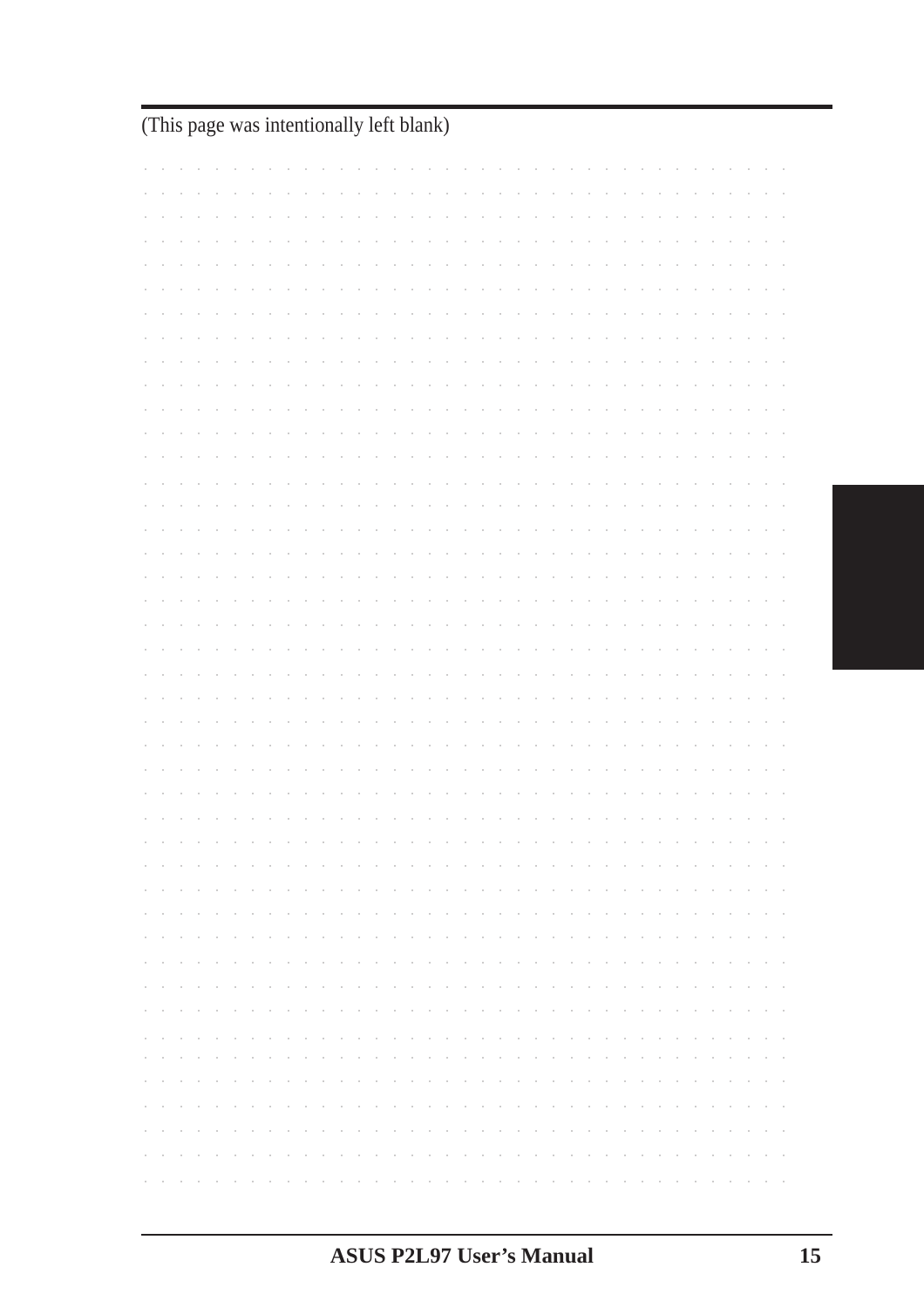### (This page was intentionally left blank)

|                                                                                                                                                                                                                                          |                                                                                                                   |  |  |  |  |  |  | the contract of the contract of the contract of the contract of the contract of the contract of the contract of the contract of the contract of the contract of the contract of the contract of the contract of the contract o |  |  |  |  |  |  |  |  |  |  |
|------------------------------------------------------------------------------------------------------------------------------------------------------------------------------------------------------------------------------------------|-------------------------------------------------------------------------------------------------------------------|--|--|--|--|--|--|--------------------------------------------------------------------------------------------------------------------------------------------------------------------------------------------------------------------------------|--|--|--|--|--|--|--|--|--|--|
|                                                                                                                                                                                                                                          |                                                                                                                   |  |  |  |  |  |  |                                                                                                                                                                                                                                |  |  |  |  |  |  |  |  |  |  |
|                                                                                                                                                                                                                                          |                                                                                                                   |  |  |  |  |  |  |                                                                                                                                                                                                                                |  |  |  |  |  |  |  |  |  |  |
|                                                                                                                                                                                                                                          |                                                                                                                   |  |  |  |  |  |  |                                                                                                                                                                                                                                |  |  |  |  |  |  |  |  |  |  |
|                                                                                                                                                                                                                                          |                                                                                                                   |  |  |  |  |  |  |                                                                                                                                                                                                                                |  |  |  |  |  |  |  |  |  |  |
|                                                                                                                                                                                                                                          |                                                                                                                   |  |  |  |  |  |  |                                                                                                                                                                                                                                |  |  |  |  |  |  |  |  |  |  |
|                                                                                                                                                                                                                                          |                                                                                                                   |  |  |  |  |  |  |                                                                                                                                                                                                                                |  |  |  |  |  |  |  |  |  |  |
|                                                                                                                                                                                                                                          |                                                                                                                   |  |  |  |  |  |  |                                                                                                                                                                                                                                |  |  |  |  |  |  |  |  |  |  |
|                                                                                                                                                                                                                                          |                                                                                                                   |  |  |  |  |  |  |                                                                                                                                                                                                                                |  |  |  |  |  |  |  |  |  |  |
|                                                                                                                                                                                                                                          |                                                                                                                   |  |  |  |  |  |  |                                                                                                                                                                                                                                |  |  |  |  |  |  |  |  |  |  |
|                                                                                                                                                                                                                                          |                                                                                                                   |  |  |  |  |  |  |                                                                                                                                                                                                                                |  |  |  |  |  |  |  |  |  |  |
|                                                                                                                                                                                                                                          |                                                                                                                   |  |  |  |  |  |  |                                                                                                                                                                                                                                |  |  |  |  |  |  |  |  |  |  |
|                                                                                                                                                                                                                                          |                                                                                                                   |  |  |  |  |  |  |                                                                                                                                                                                                                                |  |  |  |  |  |  |  |  |  |  |
|                                                                                                                                                                                                                                          |                                                                                                                   |  |  |  |  |  |  |                                                                                                                                                                                                                                |  |  |  |  |  |  |  |  |  |  |
|                                                                                                                                                                                                                                          |                                                                                                                   |  |  |  |  |  |  |                                                                                                                                                                                                                                |  |  |  |  |  |  |  |  |  |  |
|                                                                                                                                                                                                                                          |                                                                                                                   |  |  |  |  |  |  |                                                                                                                                                                                                                                |  |  |  |  |  |  |  |  |  |  |
|                                                                                                                                                                                                                                          |                                                                                                                   |  |  |  |  |  |  |                                                                                                                                                                                                                                |  |  |  |  |  |  |  |  |  |  |
| a constitution of the constitution of the constitution of the constitution of the constitution of the constitution                                                                                                                       |                                                                                                                   |  |  |  |  |  |  |                                                                                                                                                                                                                                |  |  |  |  |  |  |  |  |  |  |
| a constitution of the constitution of the constitution of the constitution of the constitution of the constitution<br>a constitution of the constitution of the constitution of the constitution of the constitution of the constitution |                                                                                                                   |  |  |  |  |  |  |                                                                                                                                                                                                                                |  |  |  |  |  |  |  |  |  |  |
| a constitution of the constitution of the constitution of the constitution of the constitution of the constitution                                                                                                                       |                                                                                                                   |  |  |  |  |  |  |                                                                                                                                                                                                                                |  |  |  |  |  |  |  |  |  |  |
|                                                                                                                                                                                                                                          |                                                                                                                   |  |  |  |  |  |  |                                                                                                                                                                                                                                |  |  |  |  |  |  |  |  |  |  |
| a constitution of the constitution of the constitution of the constitution of the constitution of the constitution                                                                                                                       |                                                                                                                   |  |  |  |  |  |  |                                                                                                                                                                                                                                |  |  |  |  |  |  |  |  |  |  |
| a constitution of the constitution of the constitution of the constitution of the constitution of the constitution                                                                                                                       |                                                                                                                   |  |  |  |  |  |  |                                                                                                                                                                                                                                |  |  |  |  |  |  |  |  |  |  |
| a constitution of the constitution of the constitution of the constitution of the constitution of the constitution                                                                                                                       |                                                                                                                   |  |  |  |  |  |  |                                                                                                                                                                                                                                |  |  |  |  |  |  |  |  |  |  |
| a constitución de la carra de la carra de la carra de la carra de la carra de la carra de la carra de la carra                                                                                                                           |                                                                                                                   |  |  |  |  |  |  |                                                                                                                                                                                                                                |  |  |  |  |  |  |  |  |  |  |
|                                                                                                                                                                                                                                          | المناقب والمناقب والمناقب والقارف المناقب والمناقب والمناقب والمناقب والمناقب والمناقب والمناقب والمناقب والمناقب |  |  |  |  |  |  |                                                                                                                                                                                                                                |  |  |  |  |  |  |  |  |  |  |
| a constitution of the constitution of the constitution of the constitution of the constitution of the constitution                                                                                                                       |                                                                                                                   |  |  |  |  |  |  |                                                                                                                                                                                                                                |  |  |  |  |  |  |  |  |  |  |
| المواطن والمستقيل والمستقيل والمستقيلة المستقيلة القارمين والقارم الحارم القارمين والقارمين والقارمين والقارمين                                                                                                                          |                                                                                                                   |  |  |  |  |  |  |                                                                                                                                                                                                                                |  |  |  |  |  |  |  |  |  |  |
| a constitution of the constitution of the constitution of the constitution of the constitution of the constitution                                                                                                                       |                                                                                                                   |  |  |  |  |  |  |                                                                                                                                                                                                                                |  |  |  |  |  |  |  |  |  |  |
| a constitution of the constitution of the constitution of the constitution of the constitution of the constitution                                                                                                                       |                                                                                                                   |  |  |  |  |  |  |                                                                                                                                                                                                                                |  |  |  |  |  |  |  |  |  |  |
| المناجر والقارون والمناجر والقارون والمناجر والقراول والقراول والقراول والقراول والقراول والقراول والقراول والقراو                                                                                                                       |                                                                                                                   |  |  |  |  |  |  |                                                                                                                                                                                                                                |  |  |  |  |  |  |  |  |  |  |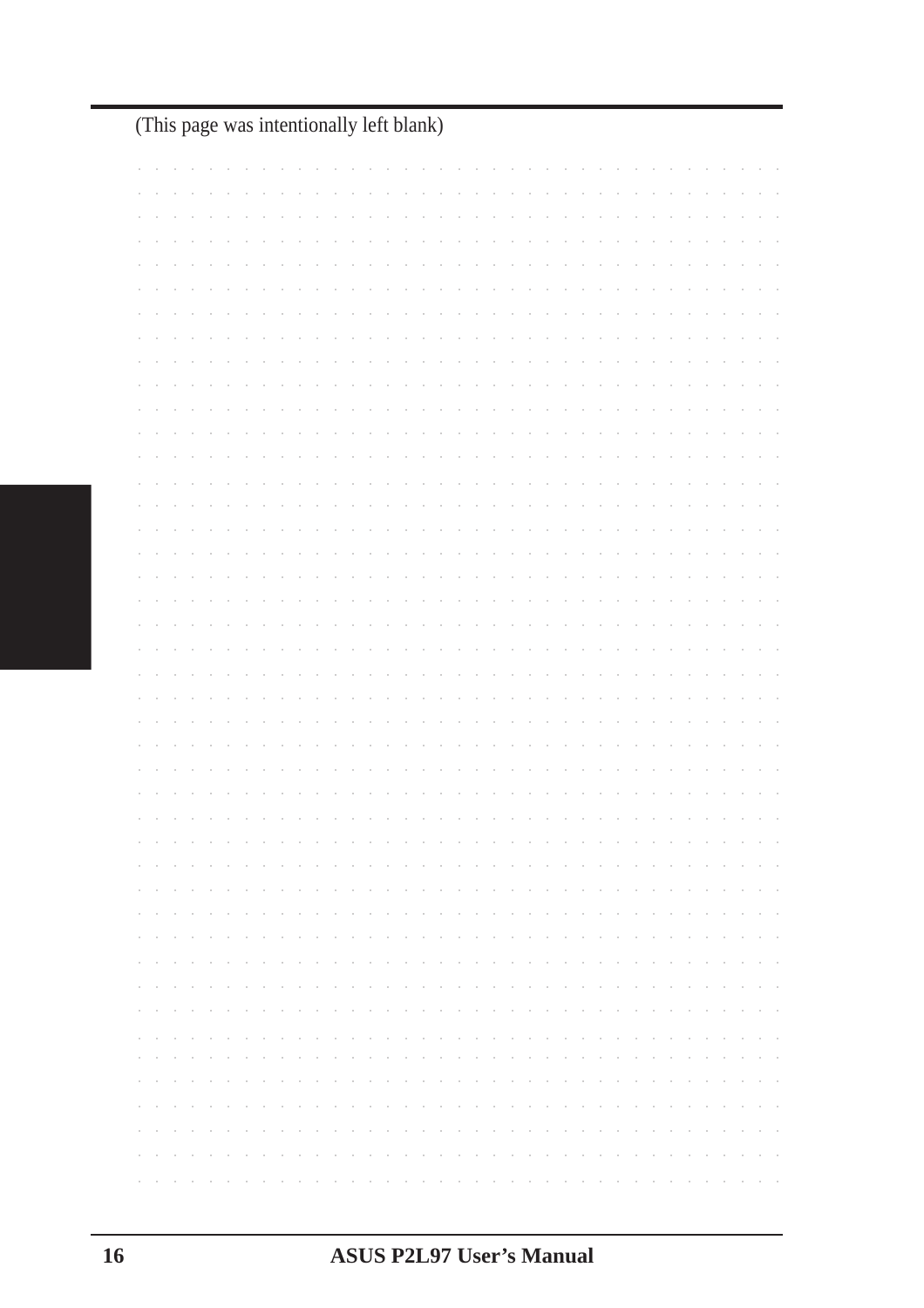# 2. System Memory (DIMM)

Only Dual Inline Memory Modules (DIMM's) can be used with this motherboard. Two sockets are available for **3.3Volt** (power level) Unbuffered Synchronous DRAMs (SDRAM) or EDO DRAM of either 8, 16, 32, 64, or 128MB to form a memory size between 8MB to 384MB. One side (with memory chips) of the DIMM module takes up one Row on the motherboard.

To utilize the chipset's Error Checking and Correction (ECC) feature, you must use a DIMM module with 9 chips per side (standard 8 chips/side + 1 parity chip) and make the proper settings in the BIOS Chipset Features Setup.

**IMPORTANT: Memory speed setup is required through "Auto Configuration" in BIOS Chipset Features Setup.**

| <b>DIMM</b> Location    | <b>168-pin DIMM Memory Modules</b>     |    | <b>Total Memory</b> |
|-------------------------|----------------------------------------|----|---------------------|
| Socket 1 (Rows $0&0$ )  | SDRAM/EDO 8, 16, 32, 64, 128MB         | x1 |                     |
| Socket 2 (Rows $2\&3$ ) | SDRAM/EDO 8, 16, 32, 64, 128MB         | x1 |                     |
| Socket 3 (Rows $4&5$ )  | SDRAM/EDO 8, 16, 32, 64, 128MB         | x1 |                     |
|                         | <b>Total System Memory (Max 384MB)</b> |    |                     |

*Install memory in any combination as follows:*

#### **ASUS Memory Examples:**





Non-Parity SDRAM DIMM (8 chips)

#### **General DIMM Notes: (not true for all memory modules)**

- Four possible memory chips are supported: EDO or SDRAM with and without parity.
- SDRAM chips are generally thinner with higher pin density than EDO chips.
- BIOS shows EDO or SDRAM memory on bootup screen.
- 8 chip/side modules do not support parity, only 9 chip/side modules support parity.
- Single sided modules are usually 16 or 64 MB, double sided are usually 8, 32, or 128MB.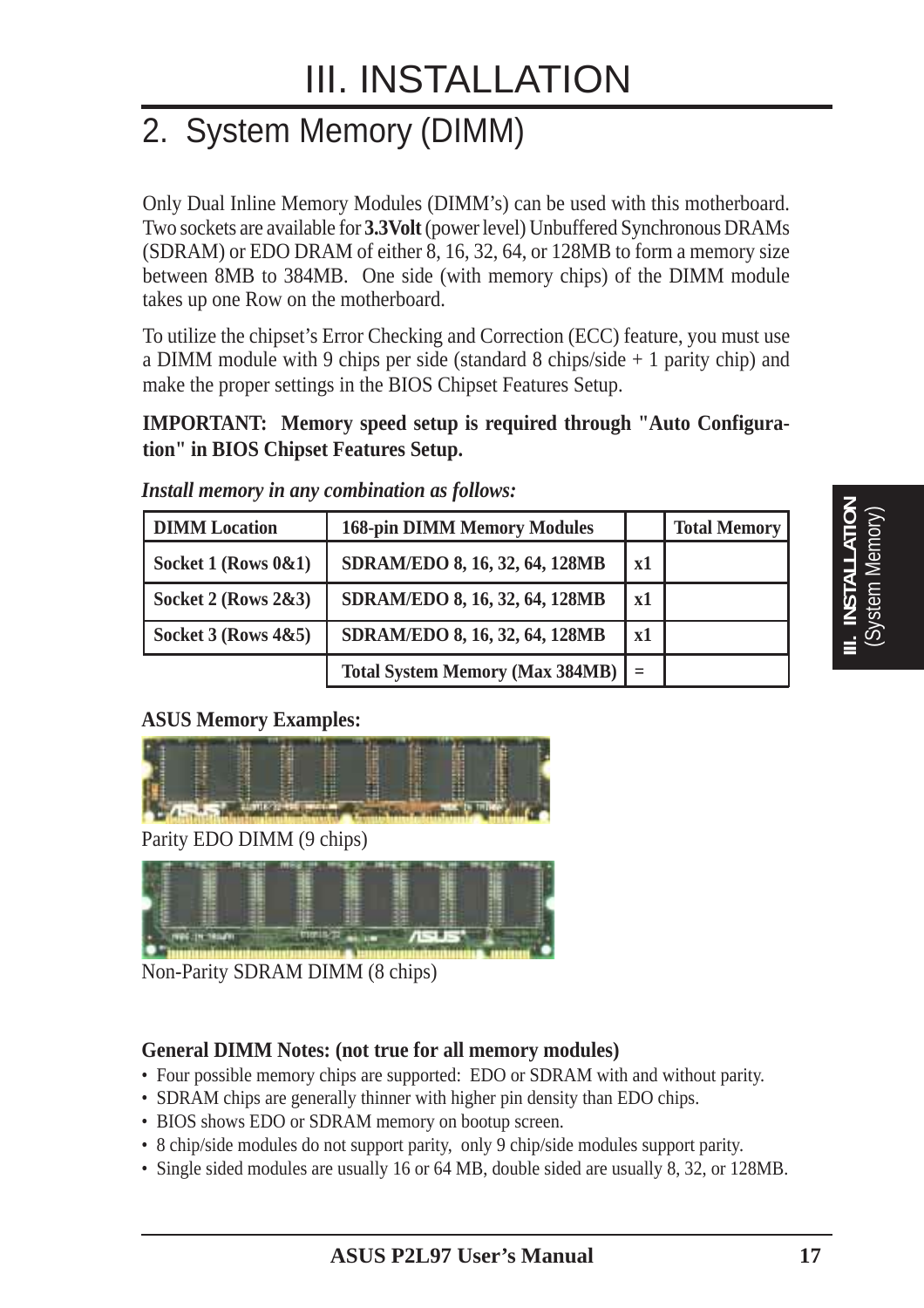### DIMM Memory Installation Procedures:

Insert the module(s) as shown. Because the number of pins are different on either side of the breaks, the module will only fit in the orientation as shown. DRAM SIMM modules have the same pin contact on both sides. SDRAM DIMM modules have different pint contact on each side and therefore have a higher pin density.



**168 Pin DIMM Memory Sockets**

The Dual Inline Memory Module (DIMM) memory modules must be 3.3Volt Unbuffered Synchronous DRAM (SDRAM) or Extended Data Output (EDO) . You can identify the type of DIMM module by the illustration below:



The notch on the DIMM module will shift between left, center, or right to identify the type and also to prevent the wrong type to be inserted into the DIMM slot on the motherboard. You must ask your retailer for the specifications before purchasing. Four clock signals are supported on this motherboard.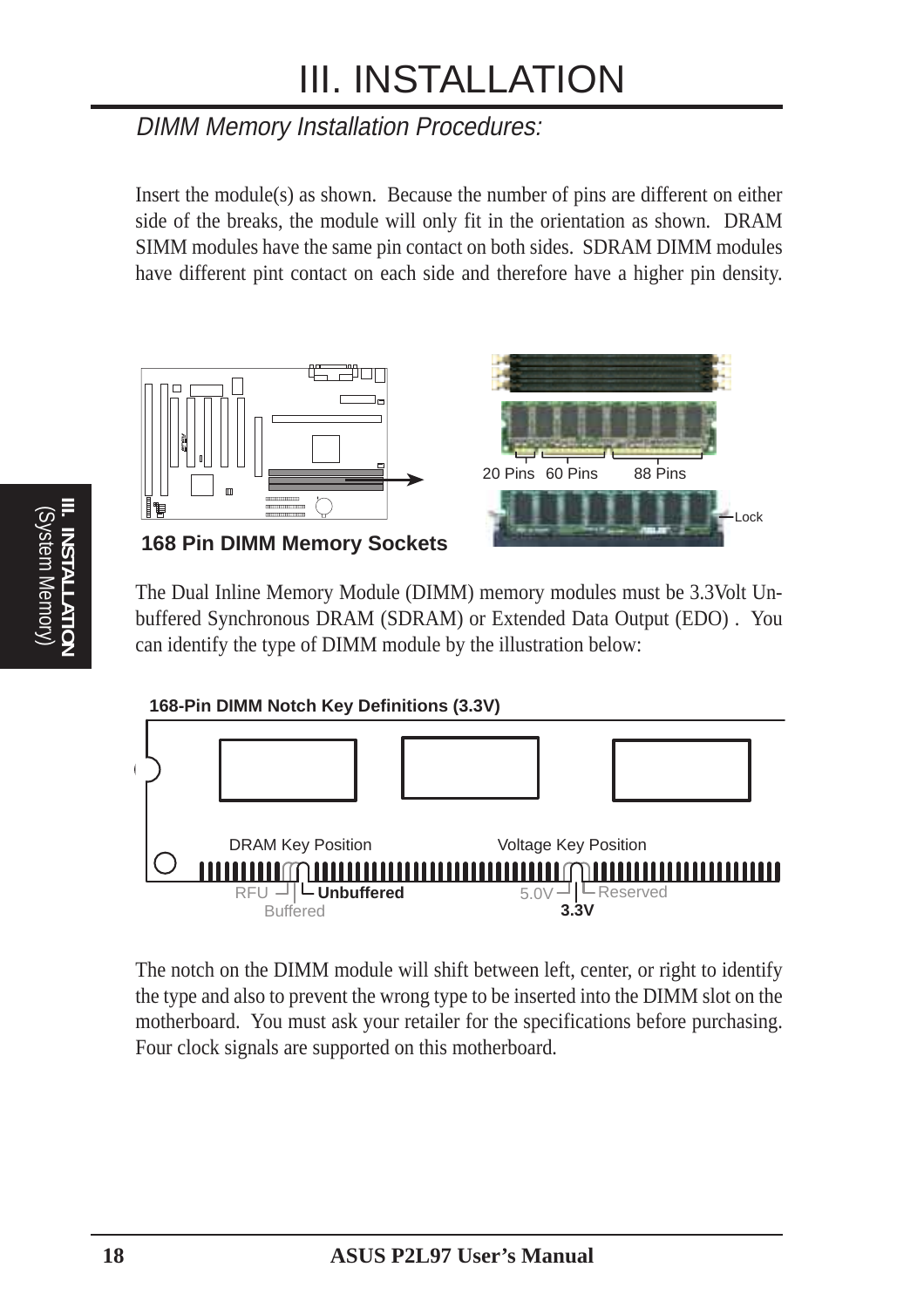# 3. Central Processing Unit (CPU)

This motherboard provides a Single Edge Contact (SEC) slot for a Pentium II processor packaged in an SEC cartridge.

### Pentium II Processor

**WARNING!** Be sure that sufficient air circulation is available across the processor's passive heatsink. Without sufficient circulation, the processor could overheat and damage both the processor and the motherboard. You may install an auxiliary fan, if necessary.

You should check to see that you have the following 9 items. (**NOTE:** The pictures in the following pages will have the same item numbers next to them for your reference. The design and color of your items may be slightly different.)





**Attach Mount Bridges (Items 1,2)** (Factory Installed)

**Pentium II Retention Mechanism (Item 3)**





**Heatsink Support Base/Top Bar (Items 4-7)** Pentium II Processor Heatsink (Item 8)



**CPU (Item 9)**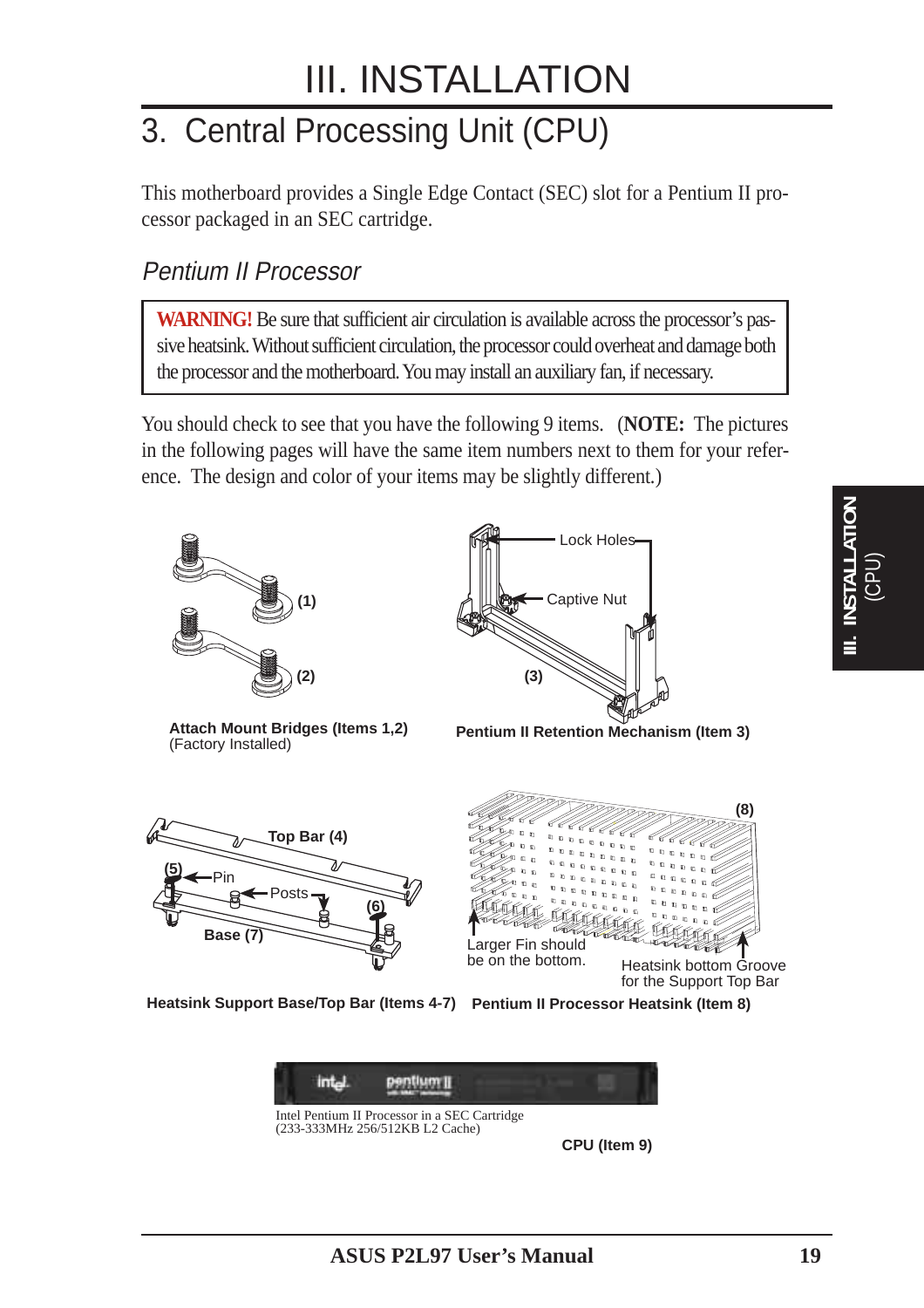#### **The Motherboard As Shipped**

Four screws should be showing next to each corner of the SEC CPU Slot using two attach mount bridges from the underside of the motherboard.



SEC CPU slot

**NOTE:** Encircled items are screws from the mount bridges **(1 & 2)**

#### **Installing the Pentium II Processor:**

**1. Mount the Pentium II Retention Mechanism:** The retention mechanism is designed to fit into the SEC slot only one way.

**TIP:** Orient the mechanism's lock holes toward the motherboard's chipsets (see motherboard layout for the location of the Intel chipset).

Be sure to align the notch in the mechanism with the small rib on one side of the slot and that the mechanism is properly seated on the board. Then, screw the captive nuts in place.

**WARNING!** Do not overtighten the captive nuts. Doing so could damage your motherboard. Tighten captive nuts to no more than 6±1 inch/pound.

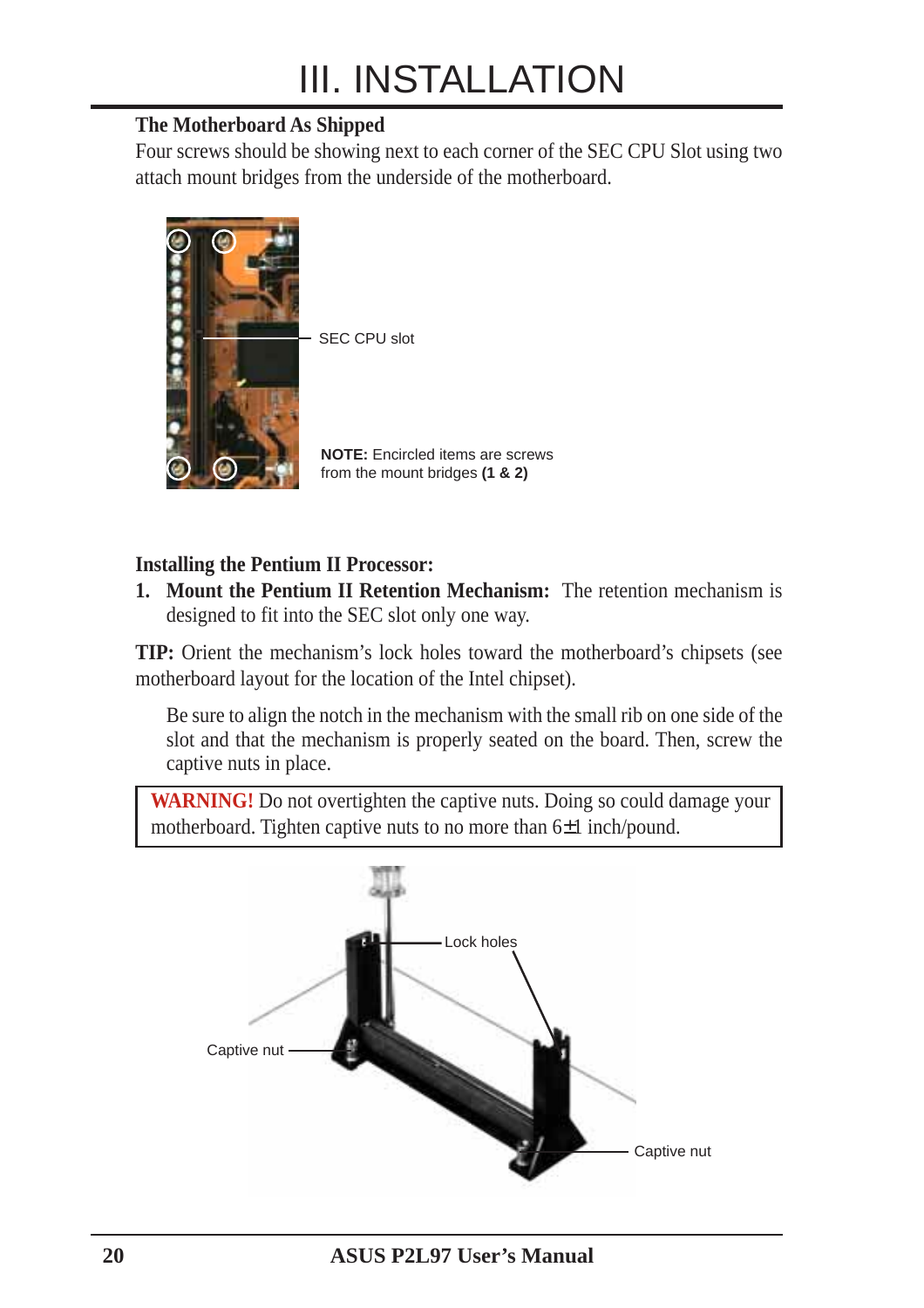**2. Mount the Heatsink:** Place the SEC cartridge face down on a flat surface and lay the heat sink flush on the back (metal side) of the SEC cartridge. Check the orientation of the heatsink against the pictures. The thicker fin must be orientated toward the bottom. The top clamp is wider than the bottom clamp so only this orientation will fit. With a screw driver, push the clamps one at a time into the SEC cartridge. Be sure that the heatsink is firmly pressed against the SEC cartridge. When correctly installed, no light must be showing through between the thermal pad of the heatsink and the SEC cartridge.

**WARNING!** If the heatsink is not mounted tightly against the SEC cartridge, the CPU will overheat. You may install an auxiliary fan to provide adequate circulation across the processor's passive heatsink.



**3. Insert the SEC Cartridge:** Push the SEC cartridge's two locks inward (the preceding picture shows the locks in the outward position and inward in the picture below). With the heatsink facing the motherboard's chipsets, press the cartridge gently but firmly until it is full inserted.



I. INSTALLATION<br>(CPU) **III. INSTALLATION**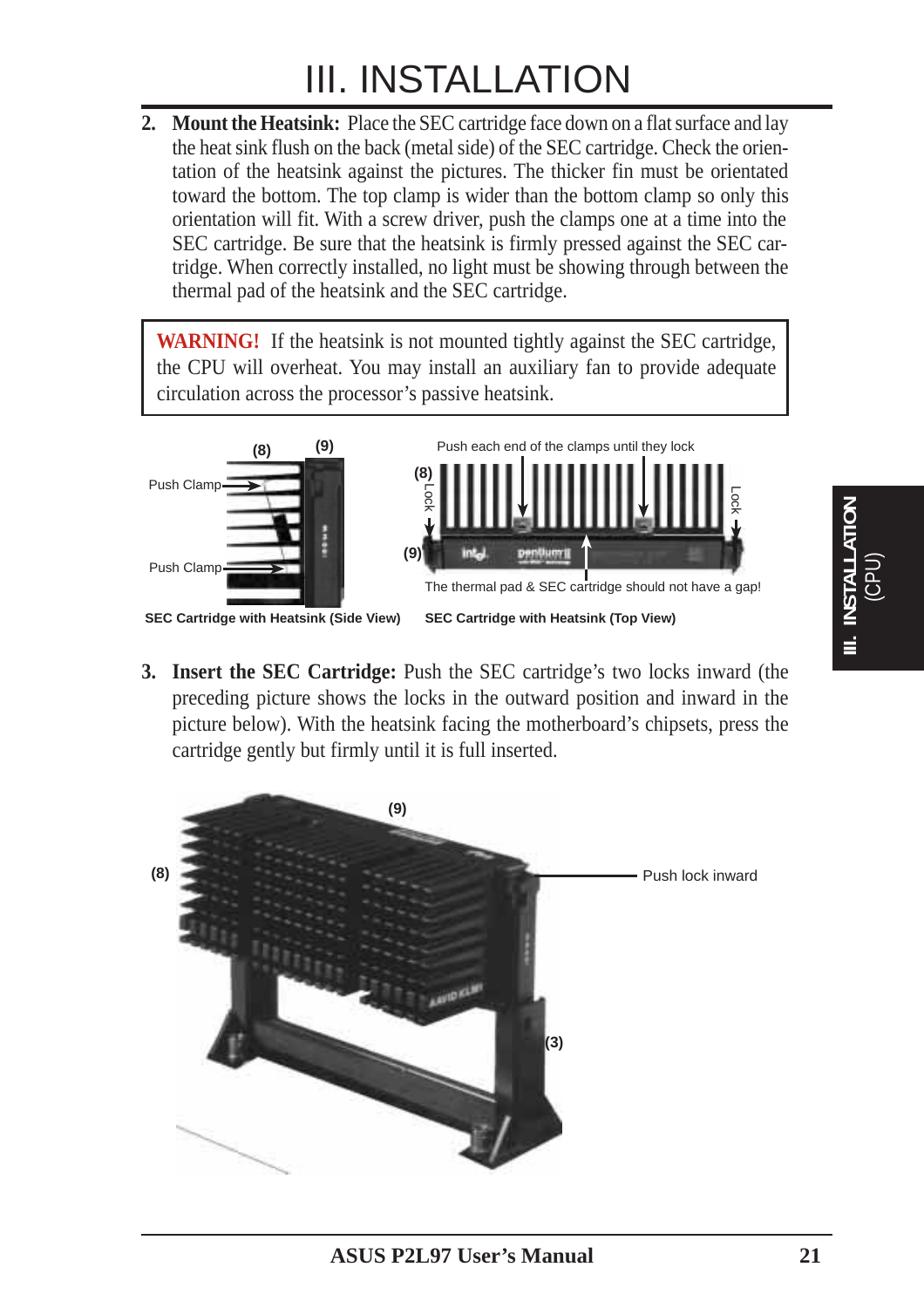**4. Secure the SEC Cartridge:** Secure the SEC cartridge in place by pushing the SEC cartridge locks outward so that the lock shows through the retention mechanism's lock holes.



**5. Secure the Heatsink:** Install the heatsink support base into the motherboard. This is not, however, necessary if you use a heatsink with fan (see next page). The support base is necessary to secure the heatsink (without fan). Secure the heatsink by sliding the heatsink support top bar into the bottom groove of the heatsink until it locks into the heatsink support base posts.



Heatsink support base **(7)**

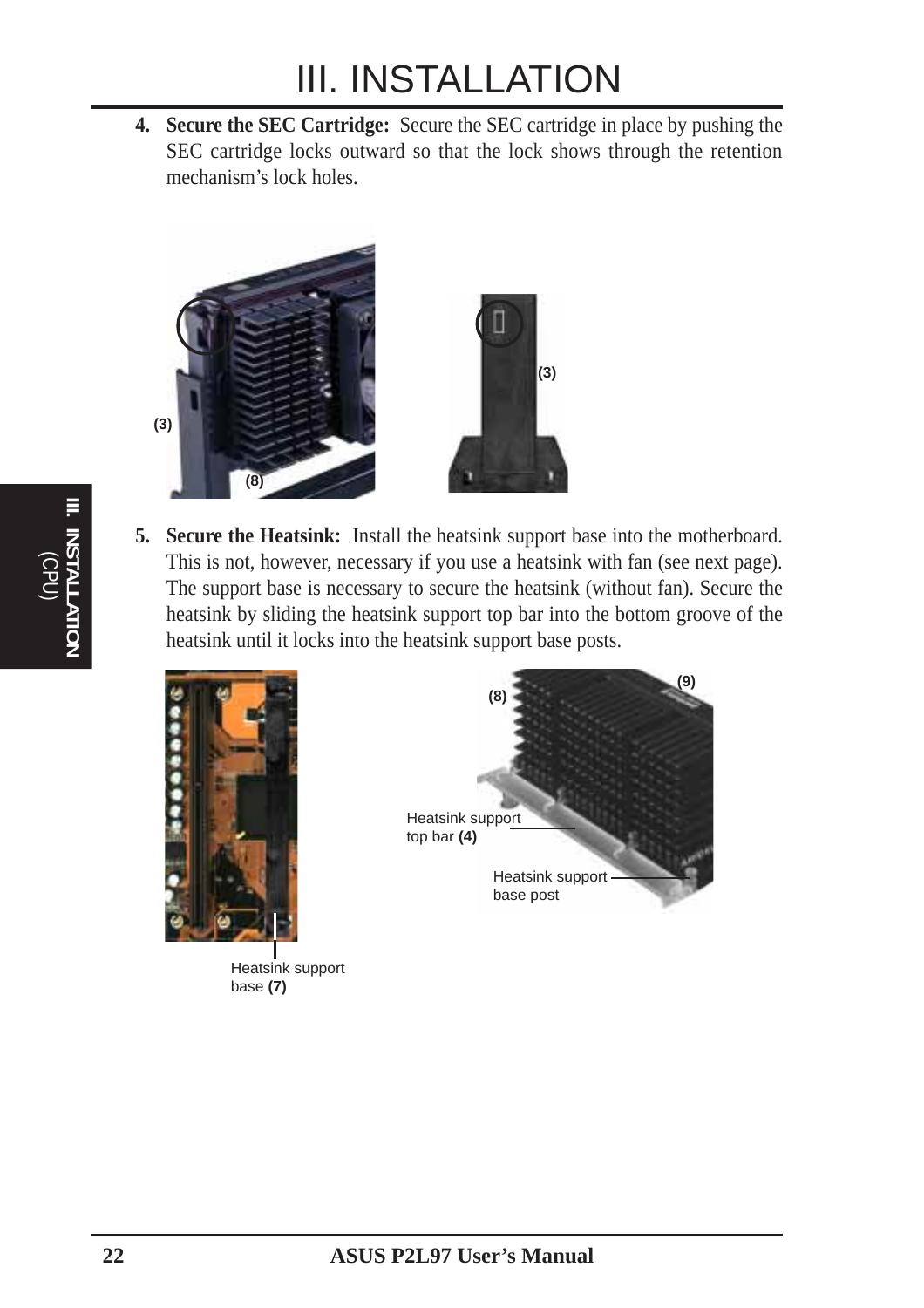The heatsinks shown in this manual are for reference purposes only. The recommended heatsinks for the Pentium II processor are those with three-pin fans that can be connected to the CPU fan connector on motherboard. These heatsinks have the added benefits of proper heat dissipation and with the LM78 hardware monitor, the ability to monitor the fan's RPM and use the alert function through the included LANDesk Client Manager (LDCM) software.

### AAVID Heatsink



The procedures for installing the AAVID heatsink with fan is similar as that for the heatsink without a fan. You will not, however, be able to use the heatsink support top bar because of the fan. The heatsink support top bar will, however, still be included in the package, in case you use a heatsink without a fan.

### Elan Vital Heatsink



The procedures for installing the Elan Vital heatsink with fan is also similar as that for the heatsink without a fan. The Elan Vital heatsink, however, comes with a lever to clamp the heatsink into the SEC cartridge. Mount the heatsink in the orientation as shown then flip the lever from "Unlock" to "Lock." You will not be able to also use the heatsink support top bar because of the fan. The heatsink support top bar will, however, still be included in the package, in case you use a heatsink without a fan.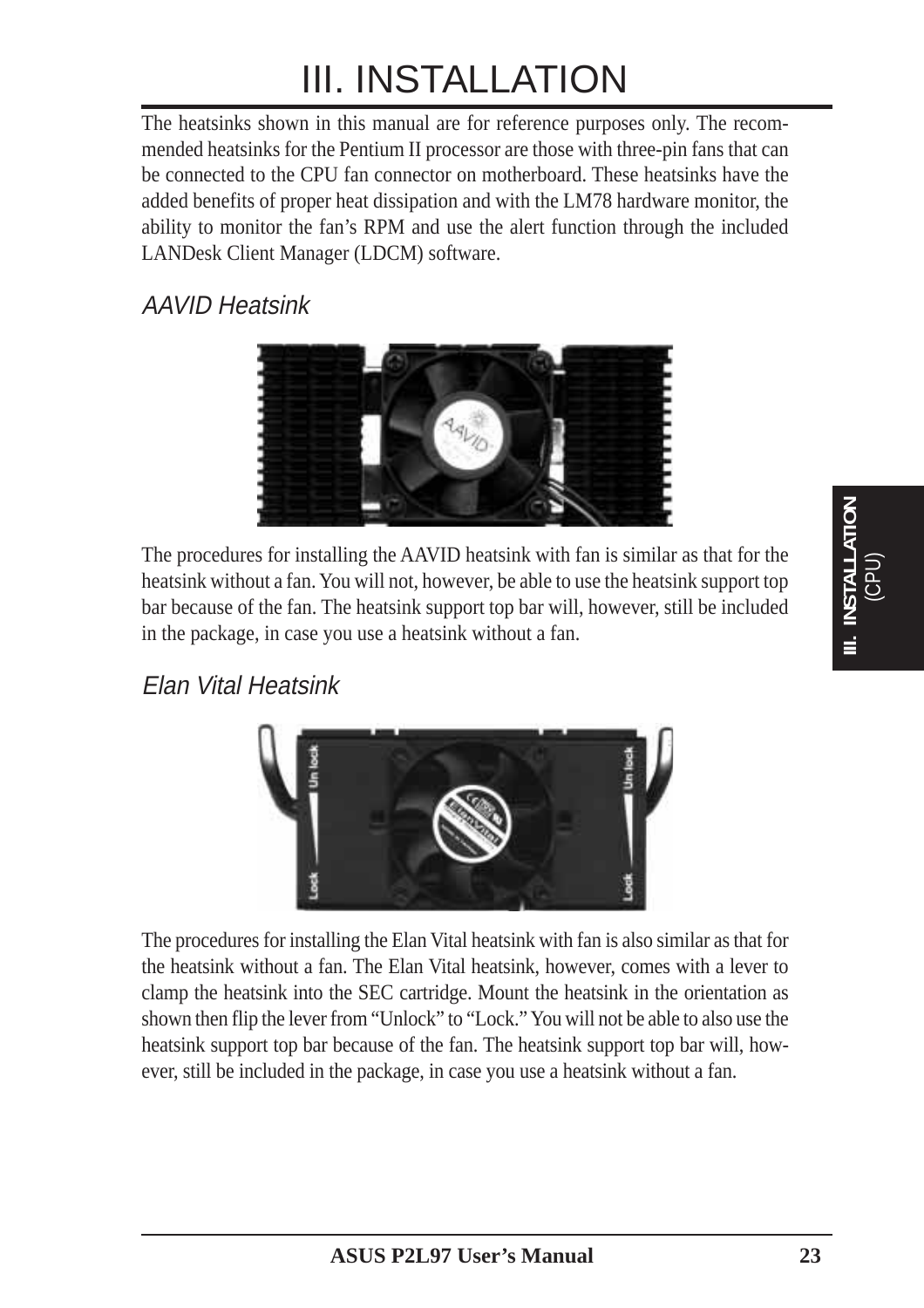## 4. Expansion Cards

**WARNING!** Unplug your power supply when adding or removing expansion cards or other system components. Failure to do so may cause severe damage to both your motherboard and expansion cards.

First read your expansion card documentation for hardware and software settings that may be required to set up your specific card.

### Expansion Card Installation Procedure

- 1. Read the documentation for your expansion card.
- 2. Set any necessary jumpers on your expansion card.
- 3. Remove your computer system's cover.
- 4. Remove the bracket on the slot you intend to use. Keep the bracket for possible future use.
- 5. Carefully align the card's connectors and press firmly.
- 6. Secure the card on the slot with the screw you removed in step 4.
- 7. Replace the computer system's cover.
- 8. Set up the BIOS if necessary (such as *IRQ xx Used By ISA: Yes* in PNP AND PCI SETUP)
- 9. Install the necessary software drivers for your expansion card.

### Assigning IRQs for Expansion Cards

Some expansion cards need to use an IRQ to operate. Generally an IRQ must be exclusively assigned to one use. In a standard design there are 16 IRQs available but most of them are already in use, leaving 6 IRQs free for expansion cards.

Both ISA and PCI expansion cards may require to use IRQs. System IRQs are available to cards installed in the ISA expansion bus first, then any remaining IRQs are available to PCI cards. Currently, there are two types of ISA cards. The original ISA expansion card design, now referred to as legacy ISA cards, requires that you configure the card's jumpers manually and then install it in any available slot on the ISA bus. You may use Microsoft Diagnostics (MSD.EXE) utility located in the Windows directory to see a map of your used and free IRQs. If you use Windows 95, the **Resources** tab under **Device Manager** displays the resource settings being used by a particular device (to gain access, double-click the **System** icon under the **Control Panel** program). Ensure that no two devices share the same IRQs or your computer will experience problems when those two devices are in use at the same time.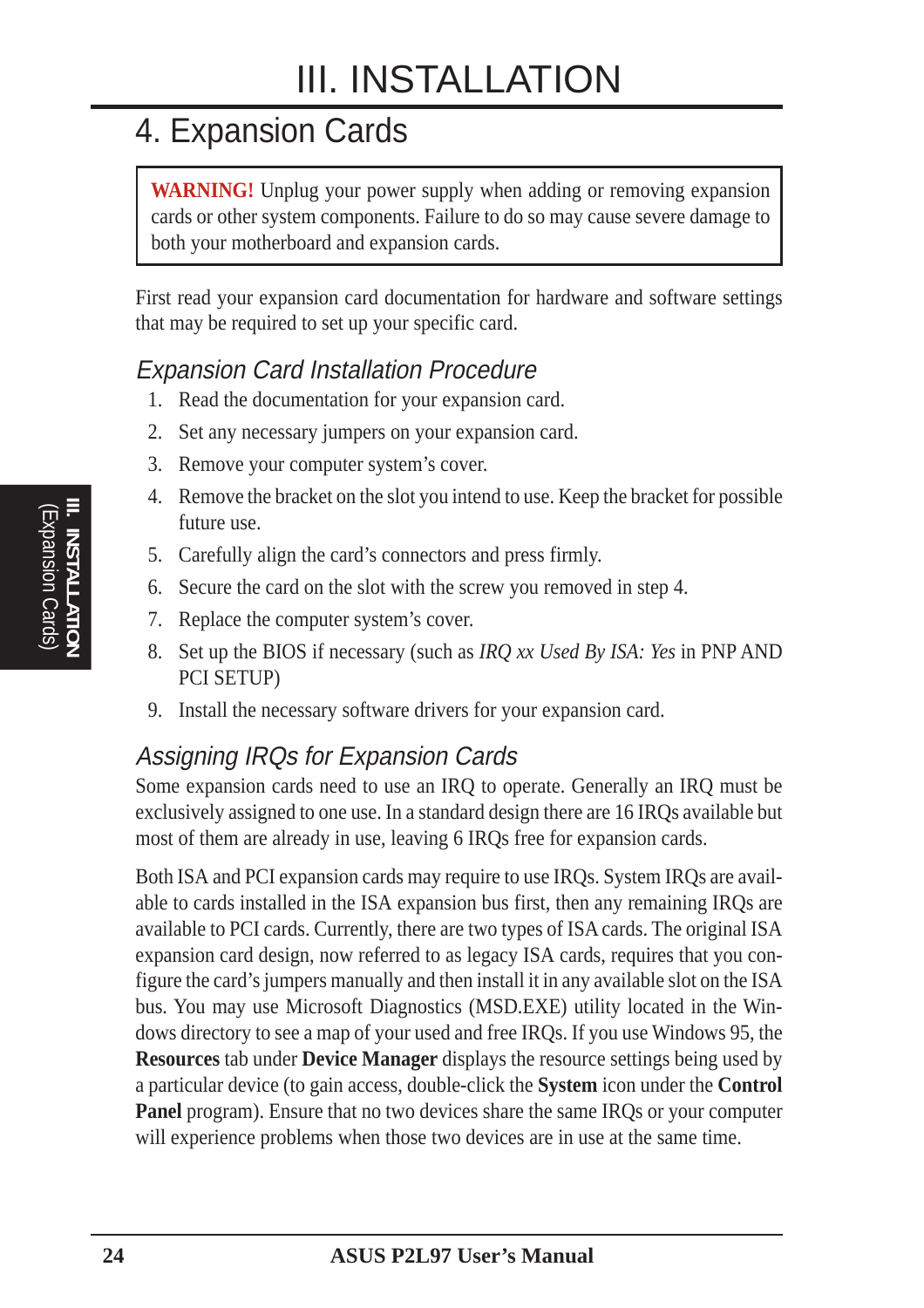To simplify this process, this motherboard complies with the Plug and Play (PnP) specification, which was developed to allow automatic system configuration whenever a PnP-compliant card is added to the system. For PnP cards, IRQs are assigned automatically from those available.

If the system has both legacy and PnP ISA cards installed, IRQs are assigned to PnP cards from those not used by legacy cards. The PCI and PNP configuration section of the BIOS setup utility can be used to assign which IRQs are being used by legacy cards. For older legacy cards that do not work with the BIOS, you may contact your vendor for an ISA Configuration Utility.

An IRQ number is automatically assigned to PCI expansion cards after those used by legacy and PnP ISA cards. In the PCI bus design, the BIOS automatically assigns an IRQ to a PCI slot that contains a card requiring an IRQ. To install a PCI card, you need to set the INT (interrupt) assignment. Since all the PCI slots on this motherboard use an INTA #, set the jumpers on your PCI cards to INT A.

### Assigning DMA Channels for ISA Cards

Some ISA cards, both legacy and PnP, may also need to use a DMA (Direct Memory Access) channel. DMA assignments for this motherboard are handled the same way as the IRQ assignment process described earlier. You can select a DMA channel in the PCI and PnP configuration section of the BIOS Setup utility.

**IMPORTANT:** To avoid conflicts, reserve the necessary IRQs and DMAs for legacy ISA cards (under PNP AND PCI SETUP of the BIOS SOFTWARE, choose *Yes* in *IRQ xx Used By ISA* and *DMA x Used By ISA* for those IRQs and DMAs you want to reserve).

### ISA Cards and Hardware Monitor

The onboard hardware monitor uses the address 290H-297H so legacy ISA cards must not use this address or else conflicts will occur.

#### **Accelerated Graphics Port**

This motherboard provides an accelerated graphics port (AGP) slot to support a new generation of graphics cards with ultra-high memory bandwidth, such as the ASUS AGP-V264GT3 and ASUS AGP-V3000ST.



**Accelerated Graphics Port (AGP)**



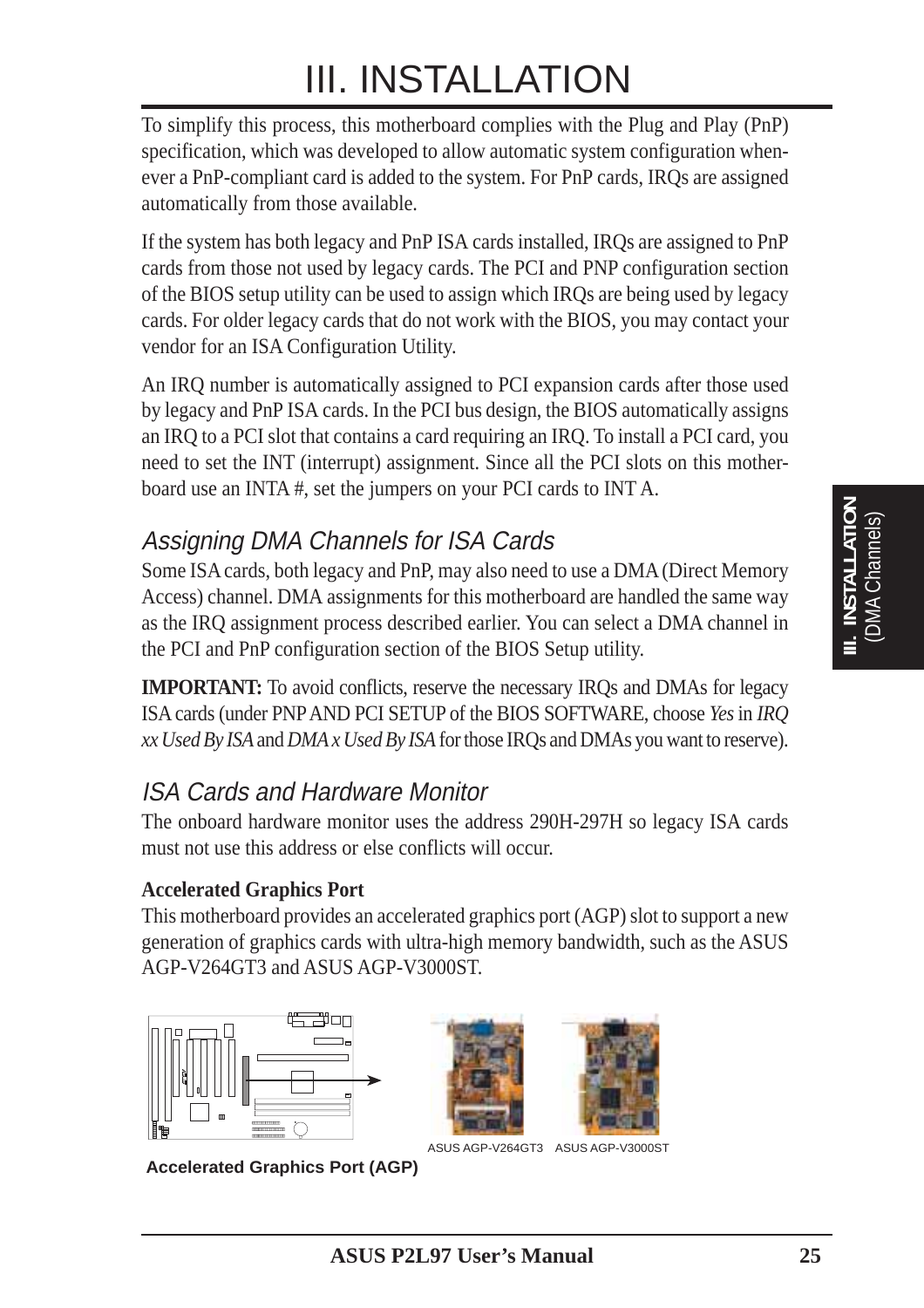## 5. External Connectors

**WARNING!** Some pins are used for connectors or power sources. These are clearly separated from jumpers in "Map of the Motherboard." Placing jumper caps over these will cause damage to your motherboard.

**IMPORTANT: Ribbon cables should always be connected with the red stripe on the Pin 1 side of the connector. The four corners of the connectors are labeled on the motherboard. Pin 1 is the side closest to the power connector on hard drives and floppy drives. IDE ribbon cable must be less than 18in. (46cm), with the second drive connector no more than 6in. (15cm) from the first connector.**

**1. PS/2 Keyboard Connector (6-pin Female)**

This connection is for a standard keyboard using an PS/2 plug (mini DIN). **This connector will not allow standard AT size (large DIN) keyboard plugs. You may use a DIN to mini DIN adapter on standard AT keyboards.**



PS/2 Keyboard (6-pin Female)

#### **2. PS/2 Mouse Connector (6-pin Female)**

The system will direct IRQ12 to the PS/2 mouse if one is detected. If not detected, expansion cards can use IRQ12. See "PS/2 Mouse Control" in BIOS Features Setup of the BIOS SOFTWARE.

PS/2 Mouse (6-pin Female)

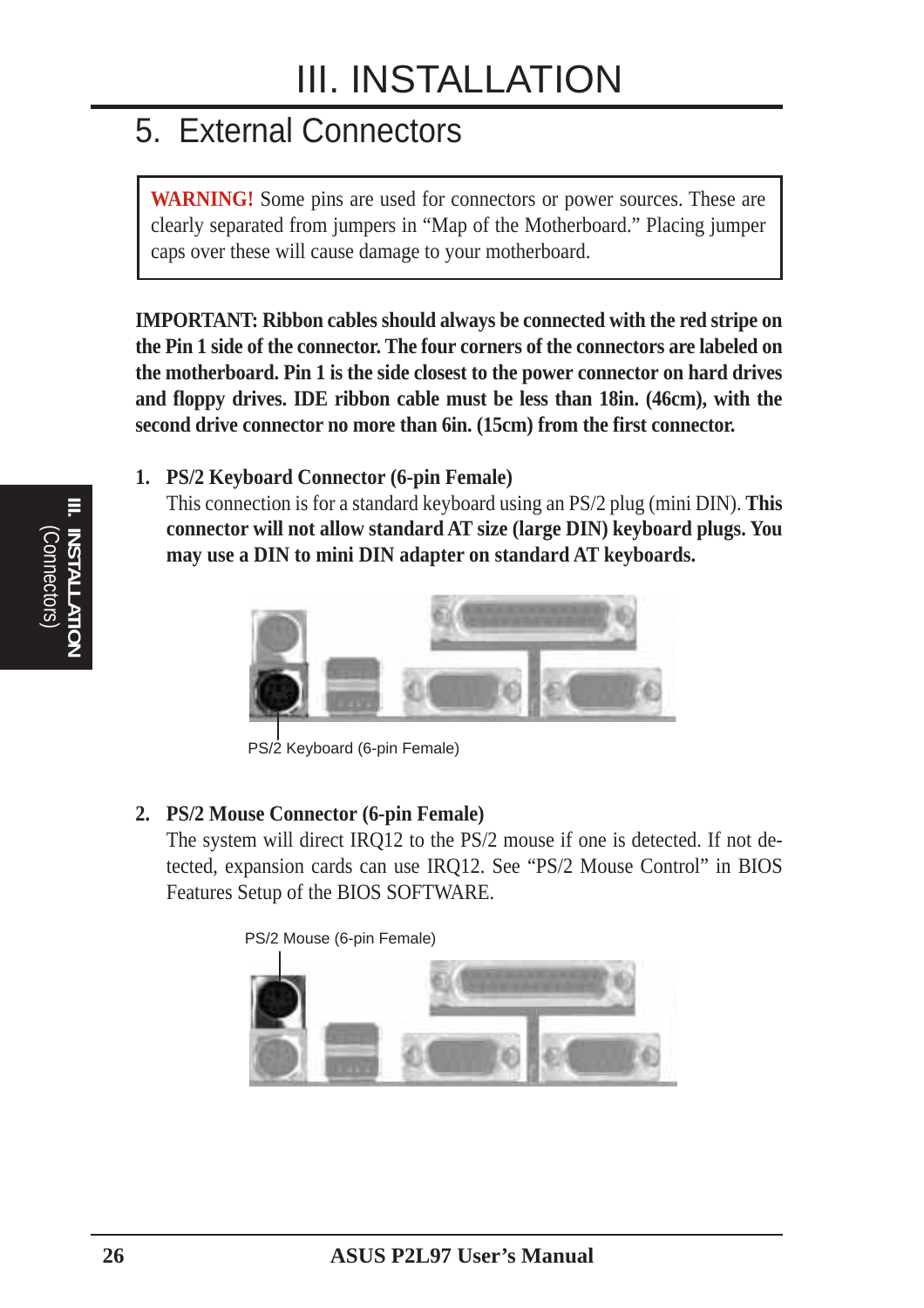#### **3. Parallel Printer Connector (25-pin Female)**

You can enable the parallel port and choose the IRQ through "Onboard Parallel Port" in Chipset Features Setup of the BIOS SOFTWARE. **NOTE**: Serial printers must be connected to the serial port.



#### **4. Serial Port COM1 and COM2 Connectors (Two 9-pin Male)**

The two serial ports can be used for pointing devices or other serial devices. See "Onboard Serial Port" in Chipset Features Setup of the BIOS SOFTWARE.



#### **5. Floppy Disk Drive Connector (34-1pin FLOPPY)**

This connector supports the provided floppy disk drive ribbon cable. After connecting the single end to the board, connect the two plugs on the other end to the floppy drives. **(Pin 5 is removed to prevent inserting in the wrong orientation when using ribbon cables with pin 5 plugged).**



**Floppy Disk Drive Connector**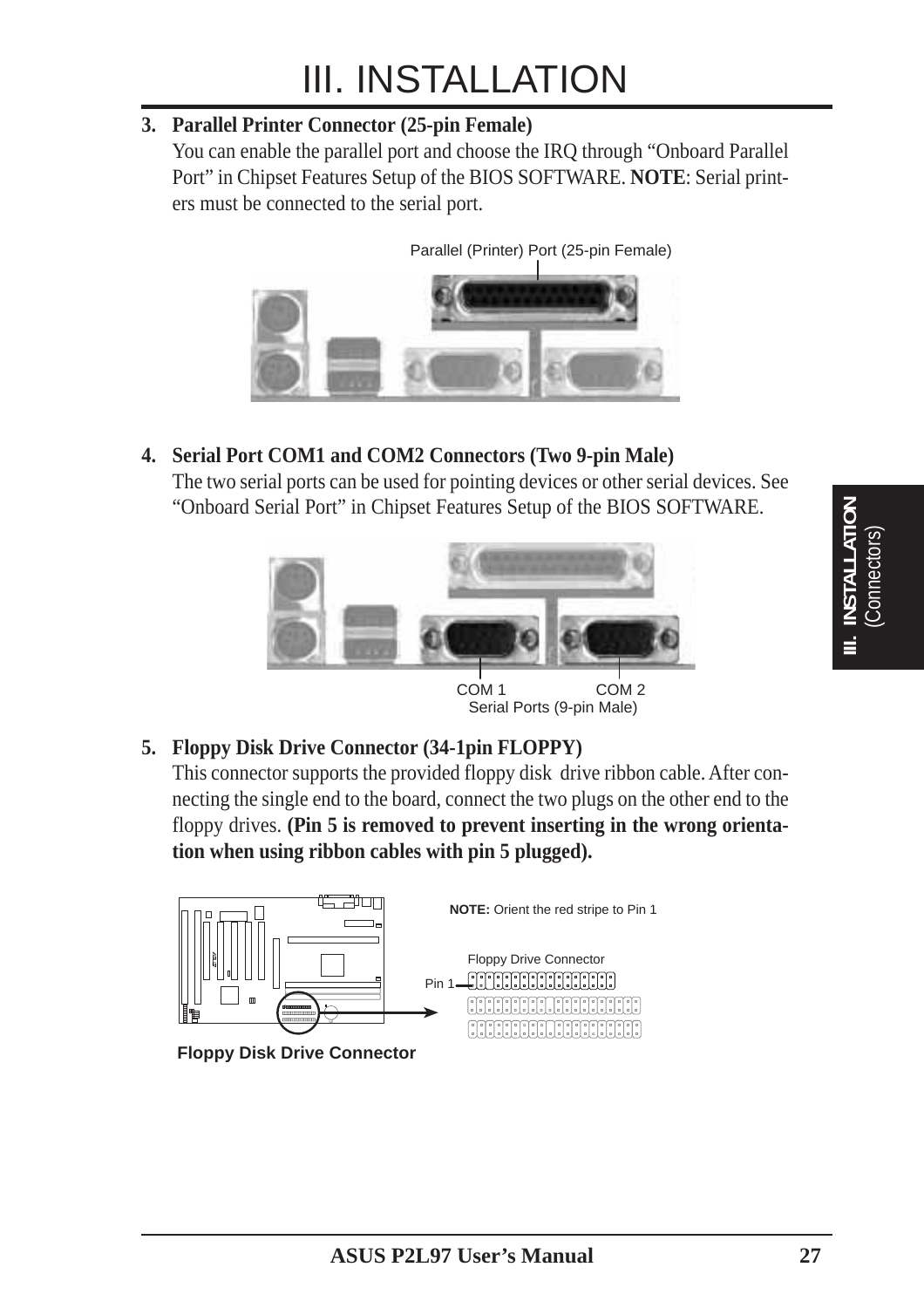#### **6. Universal Serial BUS Ports 1 & 2 (Two 4-pin Female)** Two USB ports are available for connecting USB devices.



Univeral Serial Bus (USB) 2

#### **7. Primary / Secondary IDE connectors (Two 40-1pin IDE)**

These connectors support the provided IDE hard disk ribbon cable. After connecting the single end to the board, connect the two plugs at the other end to your hard disk(s). If you install two hard disks, you must configure the second drive to Slave mode by setting its jumper accordingly. Please refer to the documentation of your hard disk for the jumper settings. BIOS now supports SCSI device or IDE CD-ROM bootup (see "HDD Sequence SCSI/IDE First" & "Boot Sequence" in the **BIOS Features Setup** of the BIOS SOFTWARE) **(Pin 20 is removed to prevent inserting in the wrong orientation when using ribbon cables with pin 20 plugged).**

**TIP:** You may configure two hard disks to be both Masters using one ribbon cable on the primary IDE connector and another ribbon cable on the secondary IDE connector. You may install one operating system on an IDE drive and another on a SCSI drive and select the boot disk through BIOS Features Setup.



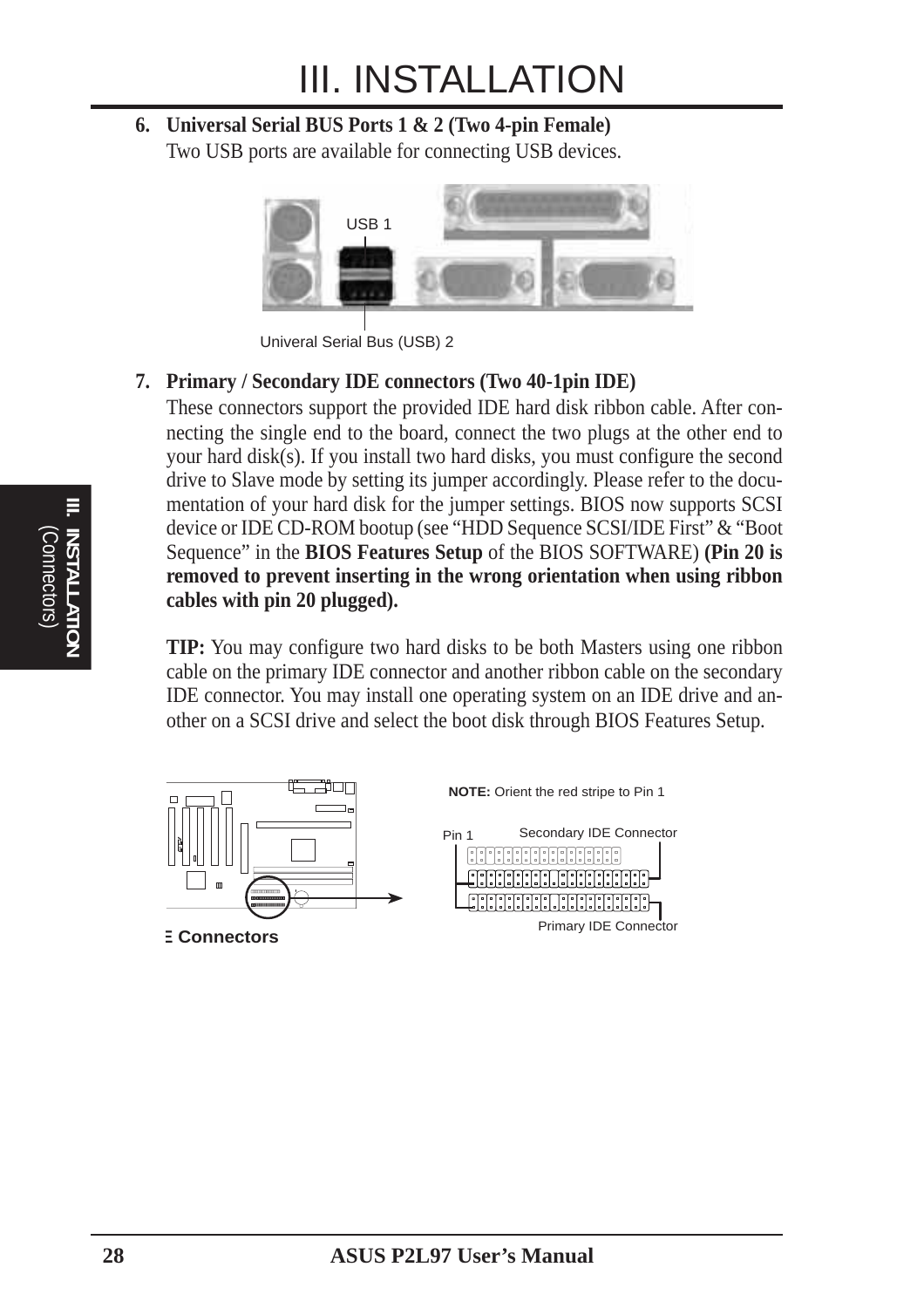#### **8. IDE activity LED (2-pin IDE\_LED)**

This connector supplies power to the cabinet's IDE activity LED. Read and write activity by devices connected to the Primary or Secondary IDE connectors will cause the LED to light up.



**IDE Activity LED**

**9. Chassis , CPU , & Power Supply Fan Connectors (3-pin FANPWR)**

These connectors support cooling fans of 500mAMP (6WATT) or less. Orientate the fans so that the heat sink fins allow airflow to go across the onboard heat sink(s) instead of the expansion slots. Depending on the fan manufacturer, the wiring and plug may be different. The red wire should be positive, while the black should be ground. Connect the fan's plug to the board taking into consideration the polarity of the this connector.

#### **NOTE: The "Rotation" signal is to be used only by a specially designed fan with rotation signal.**

**WARNING!** The CPU and/or motherboard will overheat if there is no airflow across the CPU and onboard heatsinks. Damage may occur to the motherboard and/or the CPU fan if these pins are incorrectly used. **These are not jumpers, do not place jumper caps over these pins.**



**12Volt Cooling Fan Power**

Chassis Fan Power CPU Fan Power Power Supply Fan



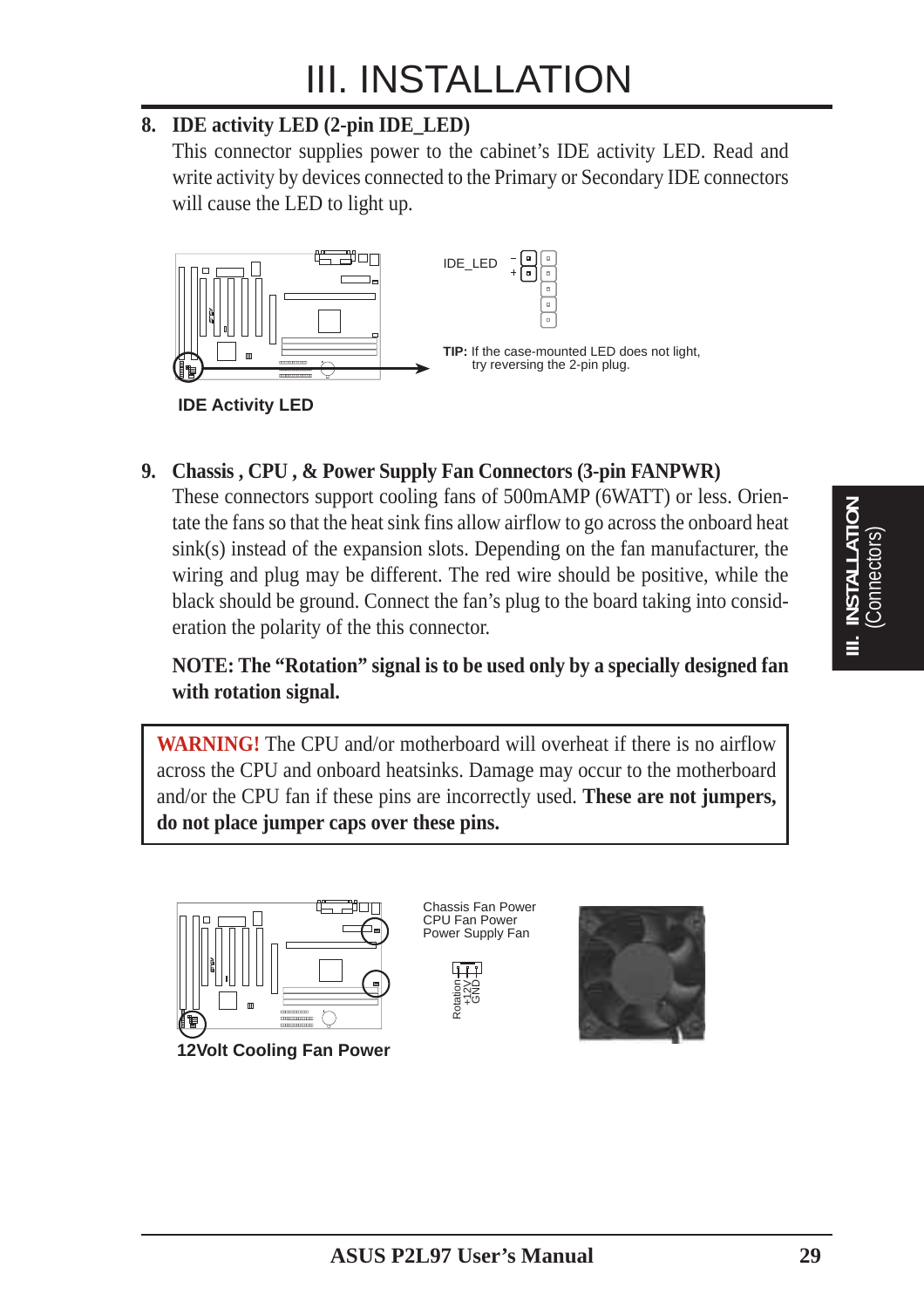#### **10. IrDA / Fast IR-Compliant infrared module connector (5-pin IR)**

This connector supports the optional wireless transmitting and receiving infrared module. This module mounts to a small opening on system cases that support this feature. You must also configure the setting through "UART2 Use Infrared" in **Chipset Features Setup** to select whether UART2 is directed for use with COM2 or IrDA. Use the five pins as shown on the Back View and connect a ribbon cable from the module to the motherboard according to the pin definitions.



### **11. ATX Power Supply Connector (20-pin ATXPWR)**

This connector connects to a ATX power supply. The plug from the power supply will only insert in one orientation because of the different hole sizes. Find the proper orientation and push down firmly but gently making sure that the pins are aligned.

**IMPORTANT:** Be sure that the ATX power supply can take at least 10mAmp load on the 5volt standby lead (5VSB). You may experience difficulty in powering on your system without this.

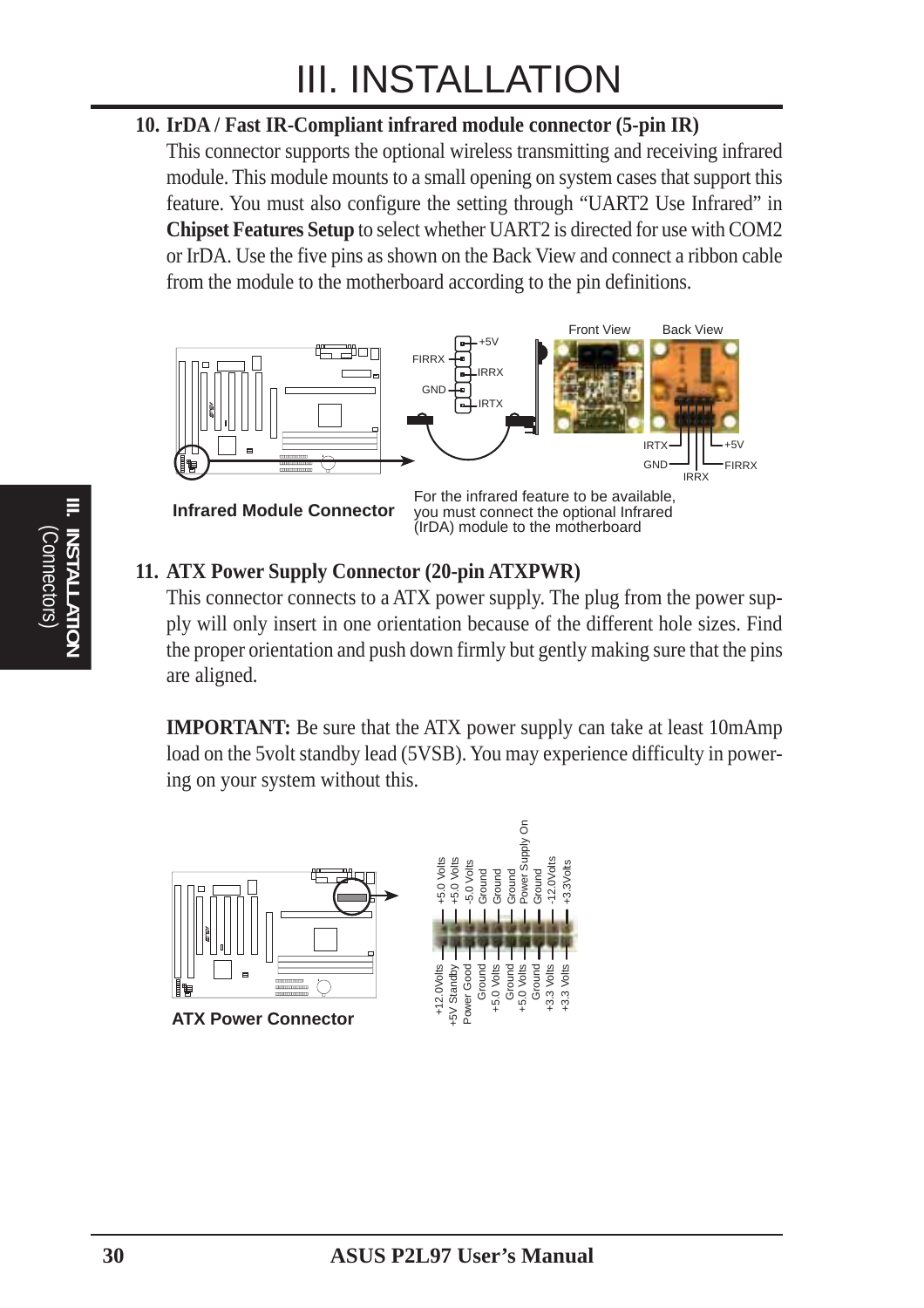#### **12. Wake on LAN (3-pin WOL)**

This connector connects to LAN cards with a Wake On LAN output. When the system is in soft-off mode, LAN activity will power on the system.



**Wake on LAN Connector**

+5 Volt Standby (No Connection) Ground

**IMPORTANT:** Requires an ATX power supply with at least 720ma +5 volt standby power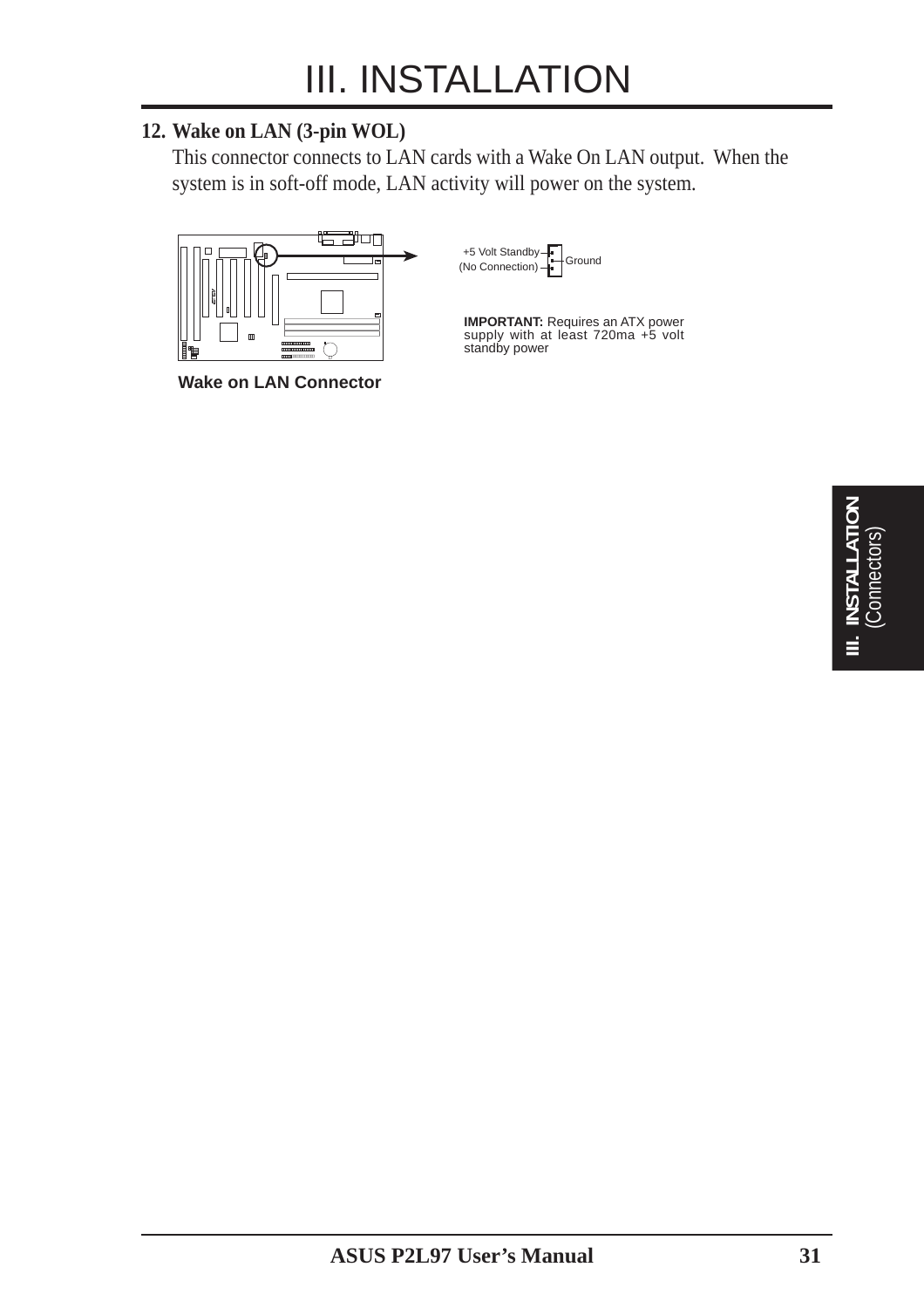#### **13. Message LED Lead (MSG LED)**

This indicates whether a message has been received from a fax/modem. The LED will remain lit when there is no signal and blink when there is data transfer or waiting in the inbox. This function requires OS and driver support.

#### **14. SMI Suspend Switch Lead (SMI)**

This allows the user to manually place the system into a suspend mode or "Green" mode where system activity will be instantly decreased to save electricity and expand the life of certain components when the system is not in use. This 2-pin connector (see the figure below) connects to the case-mounted suspend switch. If you do not have a switch for the connector, you may use the "Turbo Switch" since it does not have a function. SMI is activated when it detects a *short to open* moment and therefore leaving it shorted will not cause any problems. May require one or two pushes depending on the position of the switch. Wake-up can be controlled by settings in the BIOS but the keyboard will always allow wakeup (the SMI lead cannot wake-up the system). If you want to use this connector, "Suspend Switch" in the **Power Management Setup** of the BIOS SOFTWARE section should be on the default setting of *Enable.*

#### **15. ATX Power Switch / Soft Power Switch (PWR SW)**

The system power is controlled by a momentary switch connected to this lead. Pushing the button once will switch the system between ON and SLEEP. Pushing the switch while in the ON mode for more than 4 seconds will turn the system off. The system power LED shows the status of the system's power.

#### **16. Reset Switch Lead (RESET)**

This 2-pin connector connects to the case-mounted reset switch for rebooting your computer without having to turn off your power switch. This is a preferred method of rebooting in order to prolong the life of the system's power supply.

#### **17. System Power LED (PWR LED)**

This 3-pin connector connects the system power LED, which lights when the system is powered on and blinks when it is in sleep mode.

#### **18. Keyboard Lock Switch Lead (KEYLOCK)**

This 2-pin connector connects to the case-mounted key switch to allow keyboard locking.

#### **19. Speaker Connector (SPEAKER)**

This 4-pin connector connects to the case-mounted speaker.



| Message                     | $+5V$<br>MLED            | $+5V$<br>PLED   | <b>Power LED</b>               |
|-----------------------------|--------------------------|-----------------|--------------------------------|
| <b>SMI</b> Lead             | ExtSMI#<br>-Ground-      | Ground          | <b>KEYLOCK   Keyboard Lock</b> |
| <b>ATX Power</b><br>Switch* | -PWR SW<br>$-+3VSB$<br>- | $+5V$<br>Ground | Speaker                        |
| <b>Reset SW</b>             | ResetCon<br>-Ground-     | Ground<br>SPKR  | Connector                      |

**System Panel Connections**

\* Requires an ATX power supply.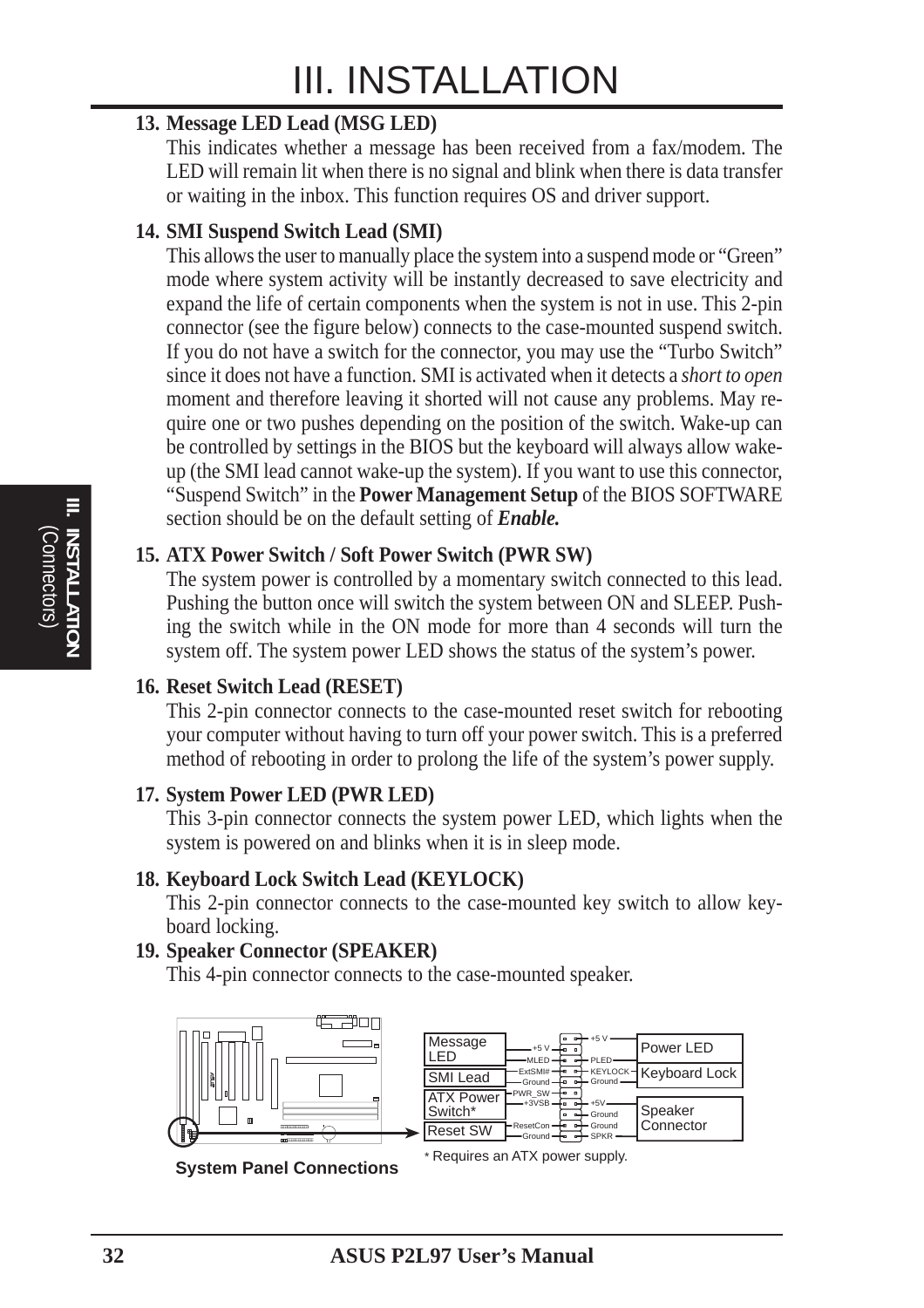## Power Connection Procedures

- 1. After all connections are made, close the system case cover.
- 2. Be sure that all switches are off (in some systems, marked with  $\bigcirc$ ).
- 3. Connect the power supply cord into the power supply located on the back of your system case according to your system user's manual.
- 4. Connect the power cord into a power outlet that is equipped with a surge protector.
- 5. You may then turn on your devices in the following order:
	- a. Your monitor
	- b. External SCSI devices (starting with the last device on the chain)
	- c. Your system power. For ATX power supplies, you need to switch on the power supply as well as press the ATX power switch on the front of the case.
- 6. The power LED on the front panel of the system case will light. For ATX power supplies, the system LED will light when the ATX power switch is pressed. The monitor LED may light up after the system's if it complies with "green" standards or if it has a power standby feature. The system will then run power-on tests. While the tests are running, additional messages will appear on the screen. If you do not see anything within 30 seconds from the time you turn on the power, the system may have failed a power-on test. Recheck your jumper settings and connections or call your retailer for assistance.
- 7. During power-on, hold down <Delete> to enter BIOS setup. Follow the instructions in the next section, BIOS SOFTWARE.
- **\* Powering Off your computer:** You must first exit or shut down your operating system before switching off the power switch. For ATX power supplies, you can press the ATX power switch after exiting or shutting down your operating system. If you use Windows 95, click the **Start** button, click **Shut Down**, and then click **Shut down the computer?**. The system will give three quick beeps after about 30 seconds and then power off after Windows shuts down.

**NOTE:** The message "You can now safely turn off your computer" will not appear when shutting down with ATX power supplies.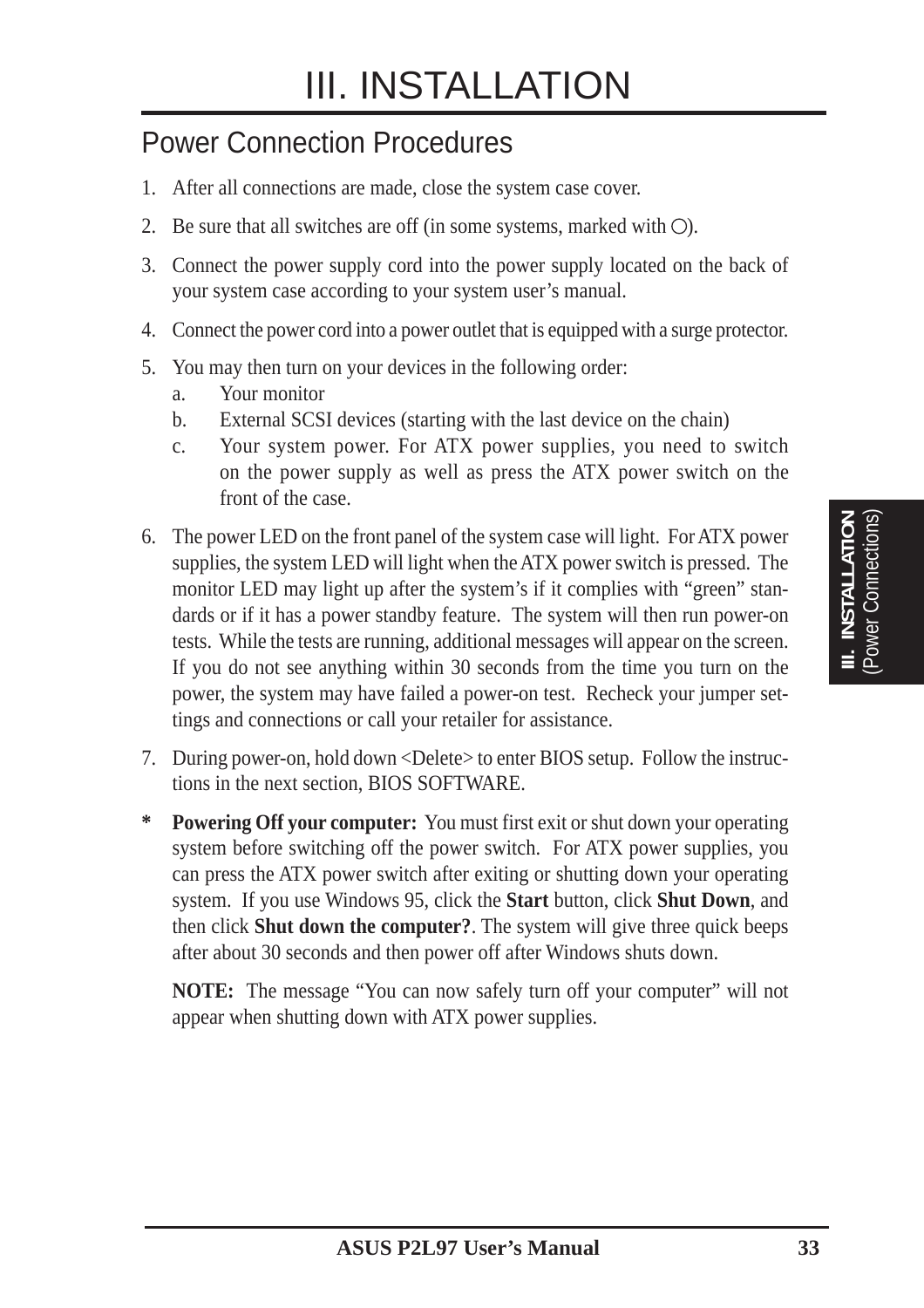# Support Software

**PFLASH.EXE -** This is the Flash Memory Writer utility that updates the BIOS by uploading a new BIOS file to the programmable flash ROM chip on the motherboard. To determine the BIOS version, check the last four numbers of the code displayed on the upper left-hand corner of your screen during bootup. Larger numbers represent a newer BIOS file. This file works in DOS or Windows mode.

**NOTE:** The following screen contents in this user's manual are provided as examples only and may not reflect the screen contents displayed on your system.

## Flash Memory Writer Utility

**IMPORTANT!** If "unknown" is displayed after **Flash Type --**, the memory chip is either not programmable or is not supported with the PnP BIOS and therefore cannot be programmed by the Flash Memory Writer utility.



### Main Menu

#### **1. Save Current BIOS To File**

This option allows you to save a copy of the original motherboard BIOS in case you need to reinstall it. It is recommended that you save PFLASH and the BIOS file to a bootable floppy diskette.

#### **2. Update BIOS Main Block From File**

This option updates the BIOS from a file on the disk. The file can be either a new file or a backup file created by the "Save Current BIOS To File" option. If the boot block in the file is different from the current boot block, this option will not update the main block. Instead, it will display the following messages.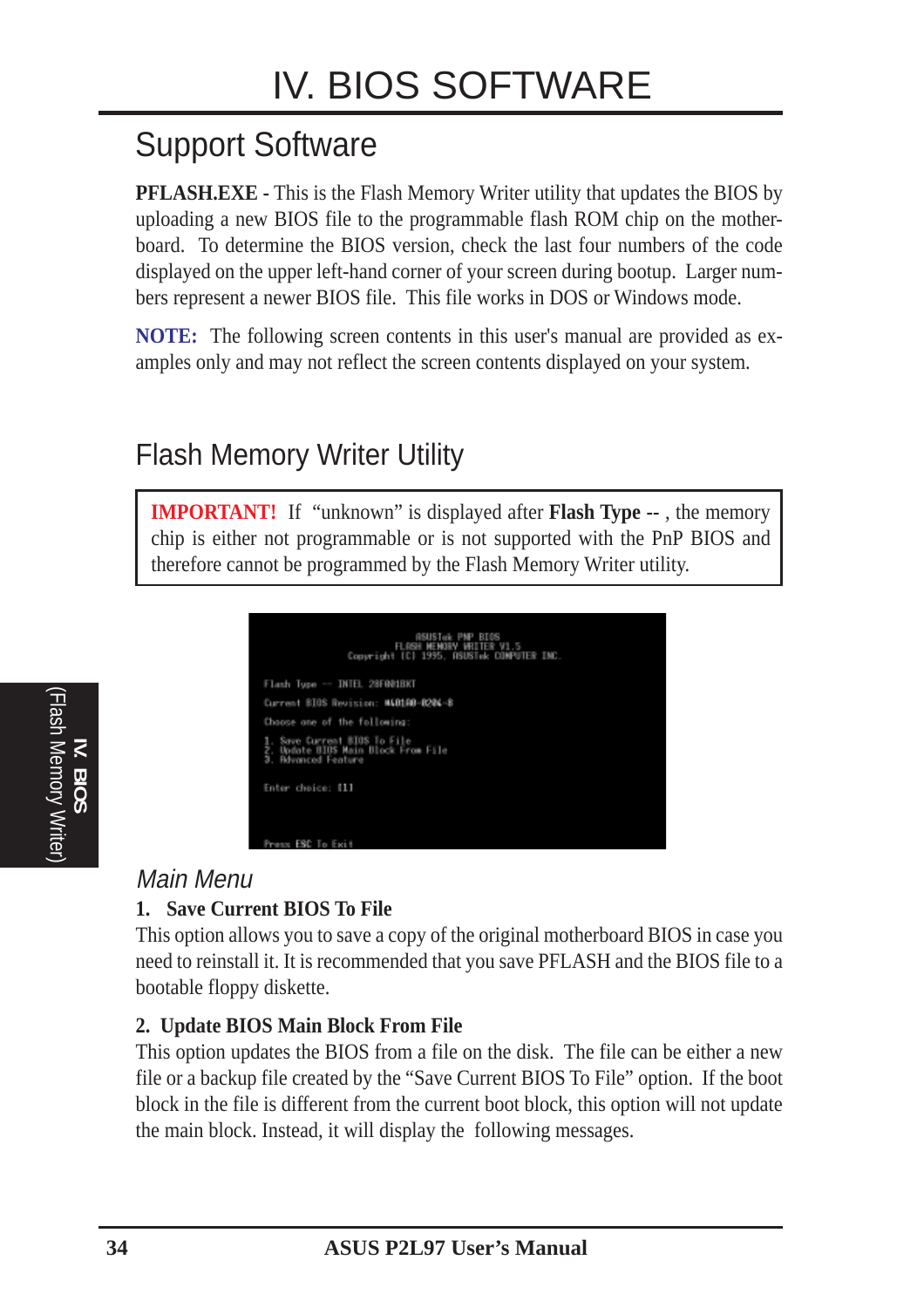# IV. BIOS SOFTWARE



#### **3. Advanced Features**

This option displays the Advanced Features screen for clearing the PnP configuration record and updating the motherboard BIOS.



### Advanced Features Menu

#### **1. Clear PNP ESCD Parameter Block**

This option erases the Plug-and-Play (PnP) configuration record.

#### **2. Update BIOS Including Boot Block and ESCD**

This option updates the boot block, the baseboard BIOS, and the PnP extended system configuration data (ESCD) parameter block from a new BIOS file.

|                                                                                             | Update BIDS Including Boot Block and ESCD     |
|---------------------------------------------------------------------------------------------|-----------------------------------------------|
| Flash Tupe -- INTEL 28F081BKT                                                               |                                               |
|                                                                                             | Current BIOS Revision: M&B180-8284-8          |
|                                                                                             | Please Enter File Name for NEW BIOS: 0205.003 |
| Fire you Sure (V/N) ? [V]                                                                   |                                               |
| Block Erasing -- Done<br>Programming - IFFFF<br>Block Erasing - Dane<br>Programming - 10FFF |                                               |
| Flashed Successfully                                                                        |                                               |
| Press ESC To Continue                                                                       |                                               |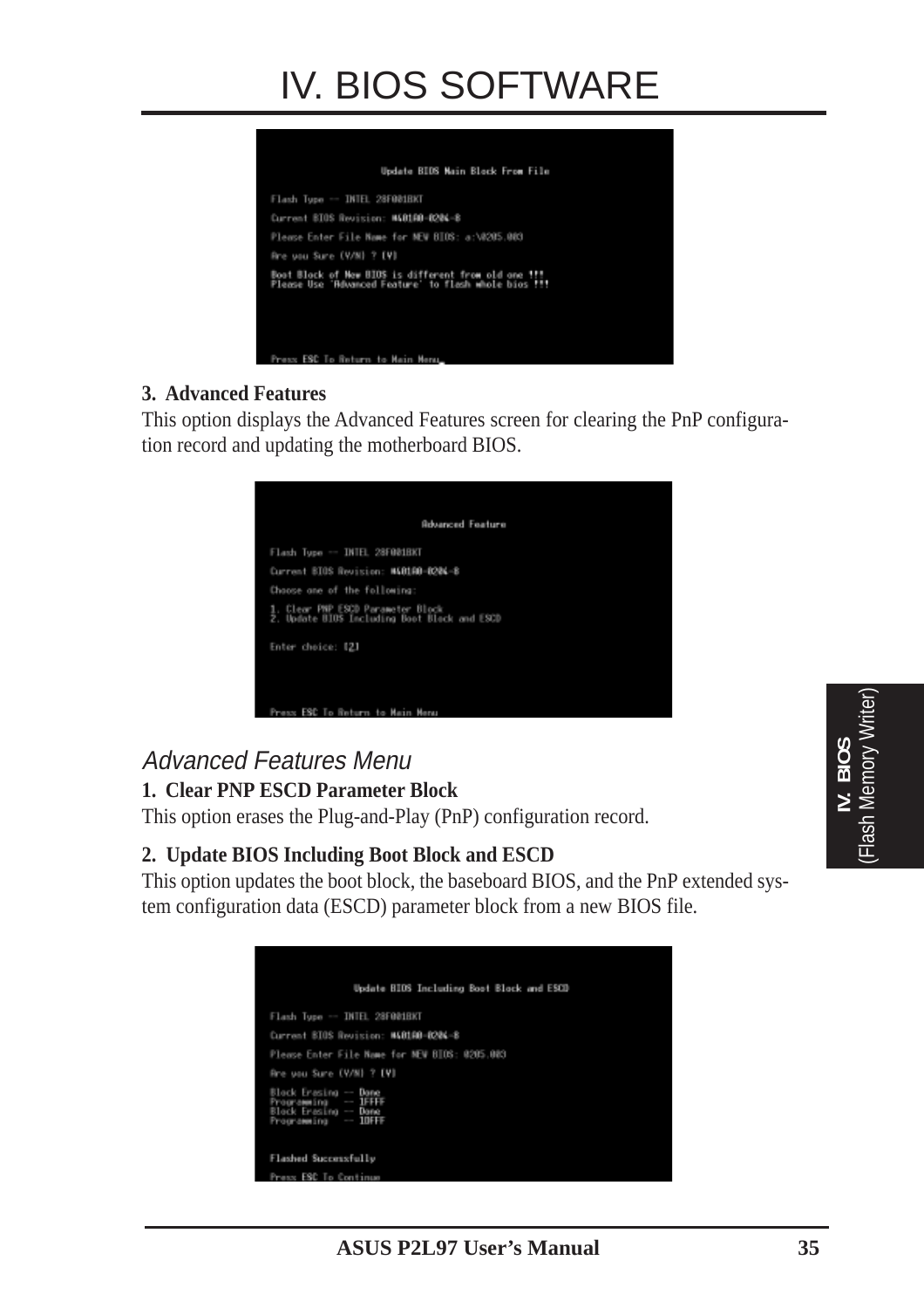## Managing and Updating Your Motherboard's BIOS

#### **Upon First Use of the Computer System**

- 1. Create a bootable system floppy diskette by typing [FORMAT A:/S] from the DOS prompt without creating "AUTOEXEC.BAT" and "CONFIG.SYS" files.
- 2. Copy PFLASH.EXE to your new diskette.
- 3. Run PFLASH.EXE from your new diskette and select option 1 "Save Current BIOS to File." Enter the "Current BIOS Revision:" for the file name.

#### **Updating BIOS Procedures (only when necessary)**

**IMPORTANT:** If "unknown" is displayed after **Flash Type --**, the memory chip is not programmable or is not supported with the PnP BIOS and therefore cannot be programmed by the Flash Memory Writer utility.

- 1. Download an updated ASUS BIOS file from the Internet (WWW or FTP) or a BBS (Bulletin Board Service) (see ASUS CONTACT INFORMATION on page 3 for details) and save to the disk you created earlier.
- 2. Boot from the disk you created earlier.
- 3. At the "A:\" prompt, type PFLASH and then press  $\leq$ Enter $>$ .
- 4. Enter 2 "Update BIOS Main Block From File" from the Main Menu or option 2 "Update BIOS Including Boot Block and ESCD" from the Advanced Features Menu if prompted by option 2 of the Main Menu.
- 5. The program displays a second screen prompting you for the name of the BIOS file. Type in the complete file name and extension of the new BIOS, and then press <Enter>. The utility then updates the BIOS file from disk.

**WARNING!** If you encounter problems while updating the new BIOS, DO NOT turn off your system since this might prevent your system from booting up. Just repeat the process, and if the problem still persists, update the original BIOS file you saved to disk above. If the Flash Memory Writer utility was not able to successfully update a complete BIOS file, your system may not be able to boot up. If this happens, your system will need service.

- 6. After successfully updating the new BIOS file, exit the Flash Memory Writer utility and then reboot.
- 7. Hold down <Delete> to enter BIOS setup. You must select "Setup Default" to effect the new BIOS, after which you may set the other items from the Main Menu.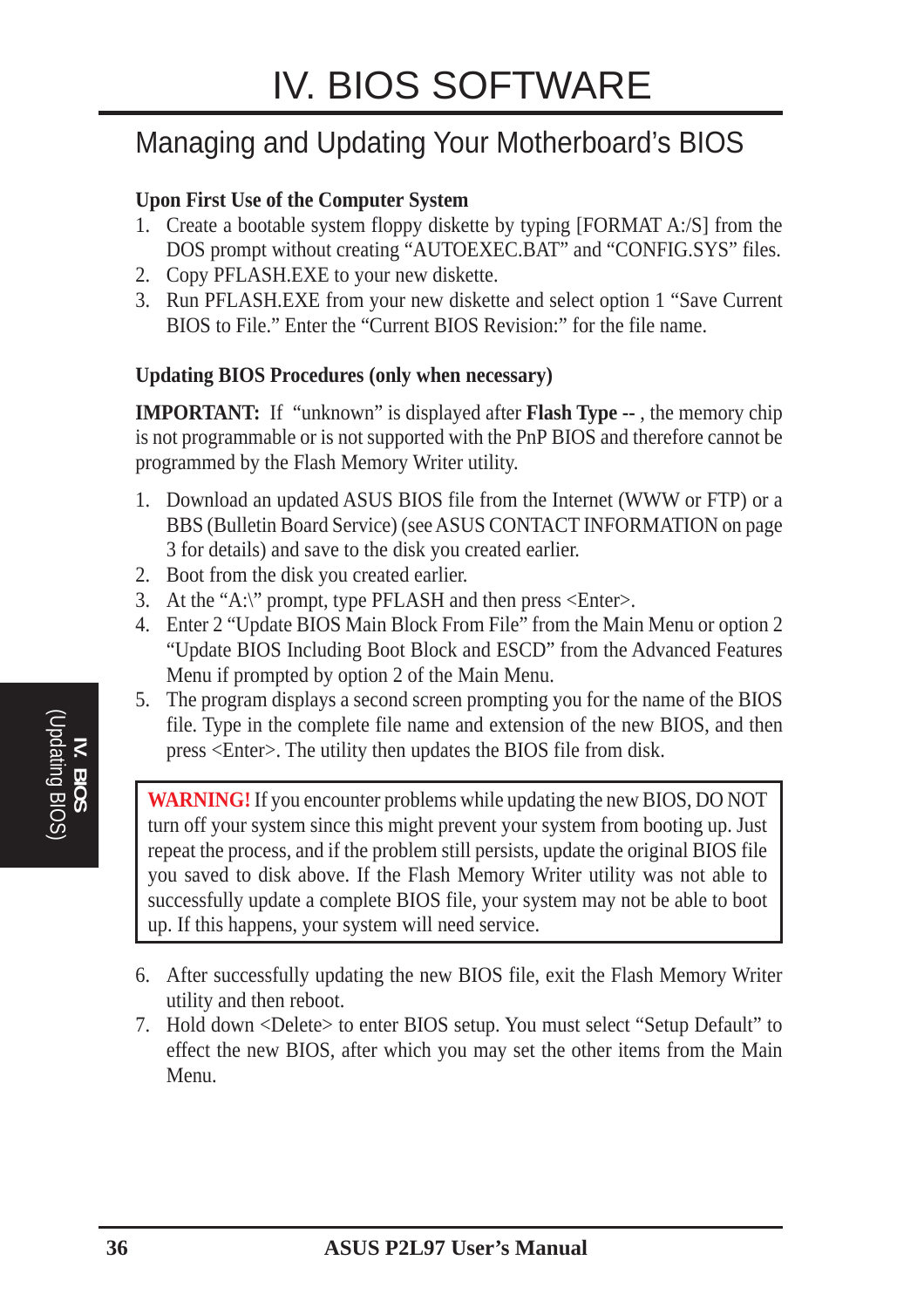# 6. BIOS Setup

The motherboard supports two programmable Flash ROM chips: 5 Volt and 12 Volt. Either of these memory chips can be updated when BIOS upgrades are released. Use the Flash Memory Writer utility to download the new BIOS file into the ROM chip as described in detail in this section.

All computer motherboards provide a Setup utility program for specifying the system configuration and settings. If your motherboard came in a computer system, the proper configuration entries may have already been made. If so, invoke the Setup utility, as described later, and take note of the configuration settings for future reference; in particular, the hard disk specifications.

If you are installing the motherboard, reconfiguring your system or you receive a Run Setup message, you will need to enter new setup information. This section describes how to configure your system using this utility.

The BIOS ROM of the system stores the Setup utility. When you turn on the computer, the system provides you with the opportunity to run this program. This appears during the Power-On Self Test (POST). Press <Delete> to call up the Setup utility. If you are a little bit late pressing the mentioned key(s), POST will continue with its test routines, thus preventing you from calling up Setup. If you still need to call Setup, reset the system by pressing  $\langle \text{Ctrl} \rangle + \langle \text{Alt} \rangle + \langle \text{Delete} \rangle$ , or by pressing the Reset button on the system case. You can also restart by turning the system off and then back on again. But do so only if the first two methods fail.

When you invoke Setup, the CMOS SETUP UTILITY main program screen will appear with the following options:

| STINGFRD CM35 SETUP<br>HIDS FERIORES SETUP<br><b>CHPSET FERTOIRES SETUP</b><br><b>POHER MONDEENERT SETUP</b><br><b>PSP 400 PCL SETUP</b><br>LORD BISS DETRULTS | <b>SUFERVESON PROSTAGED</b><br>USER PRESSIGNS<br>THE HOD NOTO DETECTION<br>SAVE & EXTI SETUP<br><b>EXIT HETHOUT SIVENG</b> |
|----------------------------------------------------------------------------------------------------------------------------------------------------------------|----------------------------------------------------------------------------------------------------------------------------|
| LOAD SETUP DETAILERS<br><b>Quit</b><br>諝<br>Save & Eart Setup                                                                                                  | shift) Pelect Item<br>Shift) Paras Gelar                                                                                   |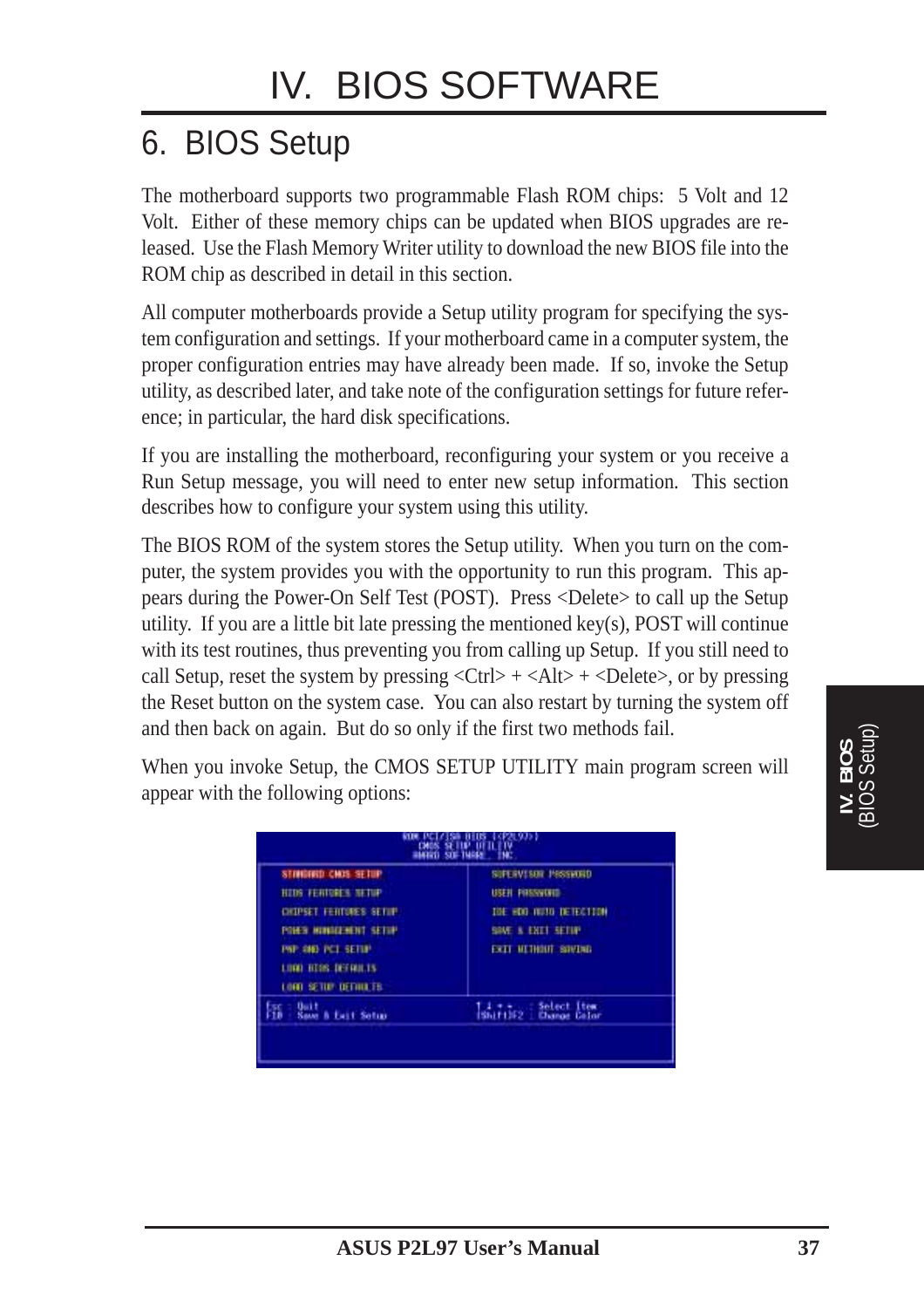### Load Defaults

The "Load BIOS Defaults" option loads the minimum settings for troubleshooting. "**Load Setup Defaults**", on the other hand, is for loading optimized defaults for regular use. Choosing defaults at this level, will modify all applicable settings.

A section at the bottom of the above screen displays the control keys for this screen. Take note of these keys and their respective uses. Another section just below the control keys section displays information on the currently highlighted item in the list.

## Standard CMOS Setup

This "Standard CMOS Setup" option allows you to record some basic system hardware configuration and set the system clock and error handling. If the motherboard is already installed in a working system, you will not need to select this option anymore. However, if the configuration stored in the CMOS memory on the board gets lost or damaged, or if you change your system hardware configuration, you will need to respecify the configuration values. The configuration values usually get lost or corrupted when the power of the onboard CMOS battery weakens.



The precedong screen provides you with a list of options. At the bottom of this screen are the control keys for this screen. Take note of these keys and their respective uses.

User-configurable fields appear in a different color. If you need information on the selected field, press <F1>. The help menu will then appear to provide you with the information you need. The memory display at the lower right-hand side of the screen is read-only and automatically adjusts accordingly.

## Details of Standard CMOS Setup:

#### **Date**

To set the date, highlight the "Date" field and then press either <Page Up>/<Page Down> or  $\langle + \rangle$  to set the current date. Follow the month, day and year format. Valid values for month, day and year are: **Month: (1** to **12), Day: (1** to **31), Year: (**up to **2079)**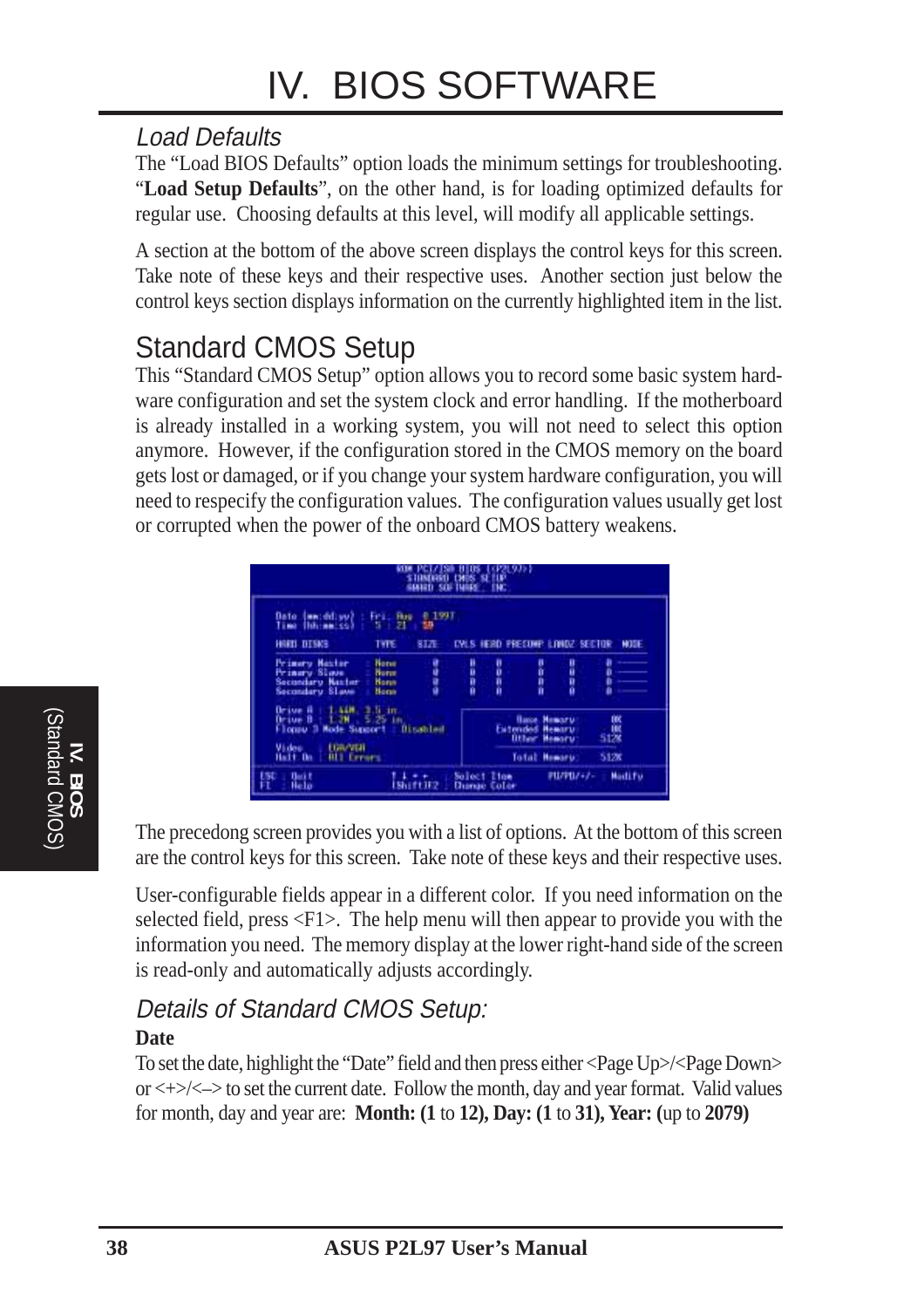#### **Time**

To set the time, highlight the "Time" field and then press either <Page Up>/<Page Down> or  $\langle + \rangle$  to set the current time. Follow the hour, minute and second format. Valid values for hour, minute and second are: **(Hour: (00 to 23), Minute: (00 to 59), Second: (00 to 59)**. Press <Enter> twice if you do not want to modify the current time.

**NOTE:** You can bypass the date and time prompts by creating an AUTOEXEC.BAT file. For information on how to create this file, please refer to the MS-DOS manual.

#### **Hard Disks**

This field records the specifications for all non-SCSI hard disk drives installed in your system. The onboard PCI IDE connectors provide Primary and Secondary channels for connecting up to four IDE hard disks or other IDE devices. Each channel can support up to two hard disks; the first of which is the "master" and the second is the "slave".

Specifications for SCSI hard disks need not to be entered here since they operate using device drivers and are not supported by any the BIOS. If you install either the optional PCI-SC200 or PCI-SC860 SCSI controller card into the motherboard, see section VI for instructions. If you install other vendor's SCSI controller card, refer to their respective documentations on how to install the required SCSI drivers.

#### **For IDE hard disk drive setup, you can:**

- Use the *Auto* setting for detection during bootup.
- Use the IDE HDD AUTO DETECTION in the main menu to automatically enter the drive specifications.
- Enter the specifications yourself manually by using the "User" option.

The entries for specifying the hard disk type include **CYLS** (number of cylinders), **HEAD** (number of read/write heads), **PRECOMP** (write precompensation), **LANDZ** (landing zone), **SECTOR** (number of sectors) and **MODE**. The **SIZE** field automatically adjusts according to the configuration you specify. The documentation that comes with your hard disk should provide you with the information regarding the drive specifications.

The **MODE** entry is for IDE hard disks only, and can be ignored for MFM and ESDI drives. This entry provides three options: *Normal, Large, LBA*, or *Auto* (see below). Set **MODE** to the *Normal* for IDE hard disk drives smaller than 528MB; set it to *LBA* for drives over 528MB that support Logical Block Addressing (LBA) to allow larger IDE hard disks; set it to *Large* for drives over 528MB that do not support LBA. *Large* type of drive can only be used with MS-DOS and is very uncommon. Most IDE drives over 528MB support the *LBA* mode.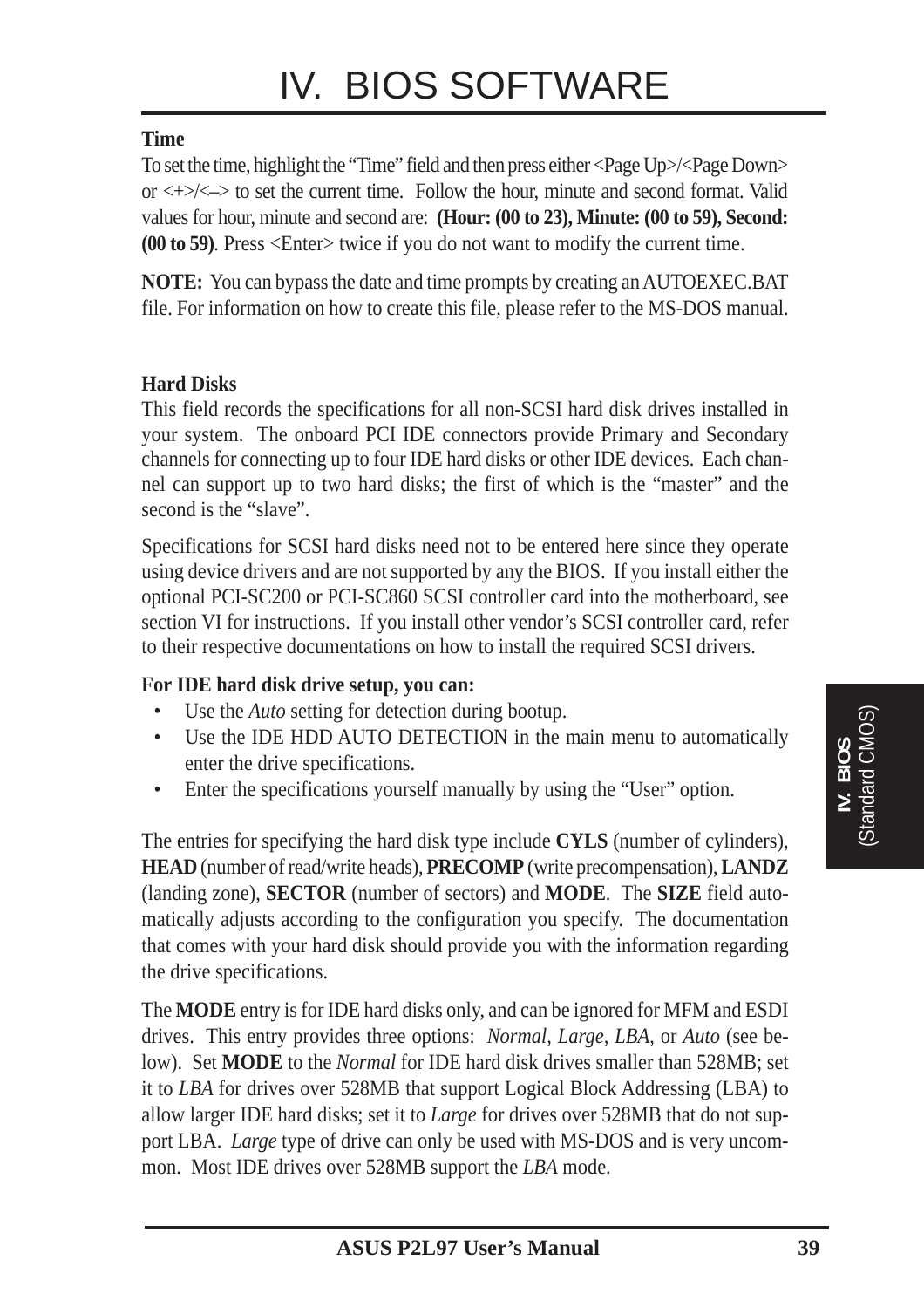# IV. BIOS SOFTWARE

#### **Auto detection of hard disks on bootup**

For each field: Primary Master, Primary Slave, Secondary Master, and Secondary Slave, you can select *Auto* under the TYPE and MODE fields. This will enable auto detection of your IDE hard disk during bootup. This will allow you to change your hard disks (with the power off) and then power on without having to reconfigure your hard disk type. If you use older hard disks that do not support this feature, then you must configure the hard disk in the standard method as described earlier by the "User" option.

**NOTE:** After the IDE hard disk drive information has been entered into BIOS, new IDE hard disk drives must be partitioned (such as with FDISK) and then formatted before data can be read from and write on. Primary IDE hard disk drives must have its partition set to *active* (also possible with FDISK).

**NOTE:** SETUP Defaults are noted in parenthesis next to each function heading.

#### **Drive A / Drive B (None)**

These fields record the types of floppy disk drives installed in your system. The available options for drives A and B are: *360KB, 5.25 in.; 1.2MB, 5.25 in.; 720KB, 3.5 in.; 1.44MB, 3.5 in.; 2.88MB, 3.5 in.; None*

To enter the configuration value for a particular drive, highlight its corresponding field and then select the drive type using the left- or right-arrow keys.

#### **Floppy 3 Mode Support (Disabled)**

This is the Japanese standard floppy drive. The standard stores 1.2MB in a 3.5inch diskette. This is normally disabled but you may choose from either: *Drive A, Drive B, Both, and Disabled*

#### **Video (EGA/VGA)**

Set this field to the type of video display card installed in your system. The options are *EGA/VGA*, *CGA 49*, *CGA 80*, and *Mono* (for Hercules or MDA)*.*

If you are using a VGA or any higher resolution card, choose *EGA/VGA*.

#### **Halt On (All Errors)**

This field determines which types of errors will cause the system to halt. Choose from *All Errors*; *No Errors*; *All*,*But Keyboard, All*,*But Diskette*; and *All,But Disk/Key.*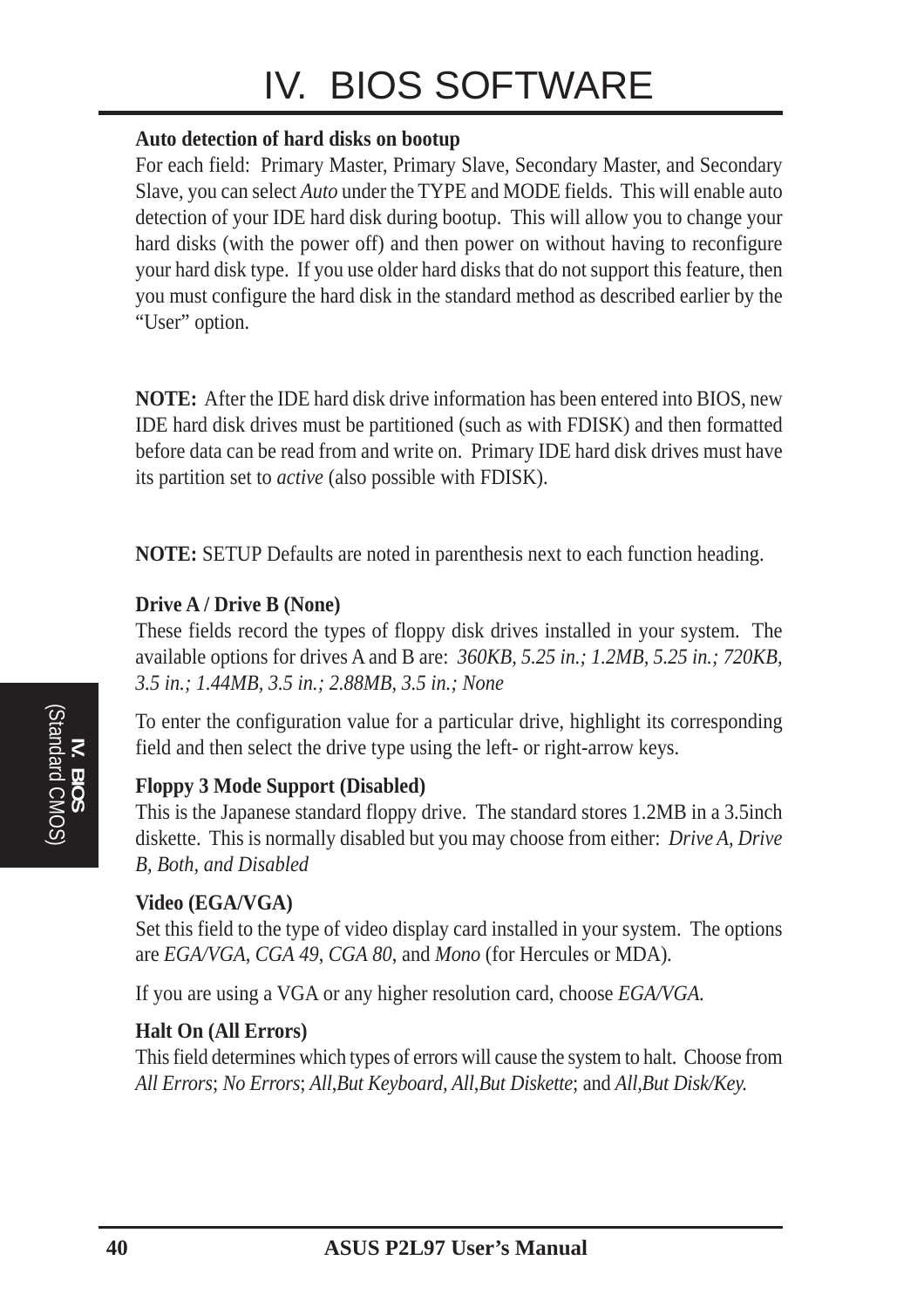## BIOS Features Setup

This "BIOS Features Setup" option consists of configuration entries that allow you to improve your system performance, or let you set up some system features according to your preference. Some entries are required by the motherboard's design to remain in their default settings.

| <b>CPU Internal Core Speed</b>                                                                                                                                                                                                                                                                                | 120Maz                                                                                                | <b>ROM RETIS</b><br>Video<br>Shadow<br>Englished<br>口田砂<br><b>Bischlod</b><br><b>CUFFF</b><br>Shadow<br>12800<br><b>UFFFF</b><br><b>Tisabled</b><br>Shadow<br>٠                                                                                                                                                                                                                                |
|---------------------------------------------------------------------------------------------------------------------------------------------------------------------------------------------------------------------------------------------------------------------------------------------------------------|-------------------------------------------------------------------------------------------------------|------------------------------------------------------------------------------------------------------------------------------------------------------------------------------------------------------------------------------------------------------------------------------------------------------------------------------------------------------------------------------------------------|
| Virus Narning<br>CPU Lovel 1 Cache<br><b>CPU Love1 2 Cache</b><br><b>BIDS Update</b><br>CPU Fust String<br><b>Duick Power On Self Test</b><br>HID Sequence SCSL/IIII First:<br><b>Boot Sequence</b><br><b>Boot the Elepsus Seek</b><br><b>Ingev Disk Recess Control</b><br><b>IDE MOU filock Mode Sectors</b> | Disubled<br>Ensided<br>Enabled<br>Enabled<br>Enabled<br><b>Enabled</b><br>ШE<br>Disabiled<br>HOD HODE | DIFFE<br>10000<br><b>Bihabled</b><br>Shadow<br>$\sim$<br>04000<br>DIFFE<br><b>Hackled</b><br>Shadow<br>$\sim$<br><b>DBB00</b><br>DEFF<br>Shadom<br><b>Bisabled</b><br><b>Separate</b><br>DCORA<br>DEETE<br>Shardow<br><b>Tinghled</b><br><b>Bust the Huntack Status</b><br>Gn.<br>Spematic Sale Setting<br><b>Bisabled</b><br>upematic Wate (Chart/Sec)<br>258<br><b>Isometri Delay (Minc)</b> |
| Security Ontion<br>PS/2 Nouse Function Control<br>PCL/VIA Palette Snoop<br>US/2 Daboard Nanoru 2 64H                                                                                                                                                                                                          | Suctom<br><b>Butto</b><br>Disable#<br><b>Bischlei</b>                                                 | ISD.<br><b>Built</b><br>Select Item<br>Time.<br><b>He In</b><br><b>FU/FO/+/+</b><br>н<br><b>Madifu</b><br>特色<br><b>Hid Values</b><br>(Shift)F2<br>Calor<br>Load B105<br>Defaul ts<br>Lood Satus Defaults                                                                                                                                                                                       |

A section at the lower right of the screen displays the control keys you can use. Take note of these keys and their respective uses. If you need information on a particular entry, highlight it and then press <F1>. A pop-up help menu will appear to provide you with the information you need. <F5> loads the last set values, <F6> and <F7> loads the BIOS default values and Setup default values, respectively.

**NOTE:** SETUP Defaults are noted in parenthesis next to each function heading.

### Details of BIOS Features Setup

#### **CPU Internal Core Speed**

This function is reserved for future use and is currently disabled.

#### **Virus Warning (Disabled)**

This field protects the boot sector and partition table of your hard disk against accidental modifications. Any attempt to write to them will cause the system to halt and display a warning message. If this occurs, you can either allow the operation to continue or use a bootable virus-free floppy disk to restart and investigate your system. This setting is recommended because of conflicts with new operating systems. Installation of new operating systems require that you disable this to prevent write errors.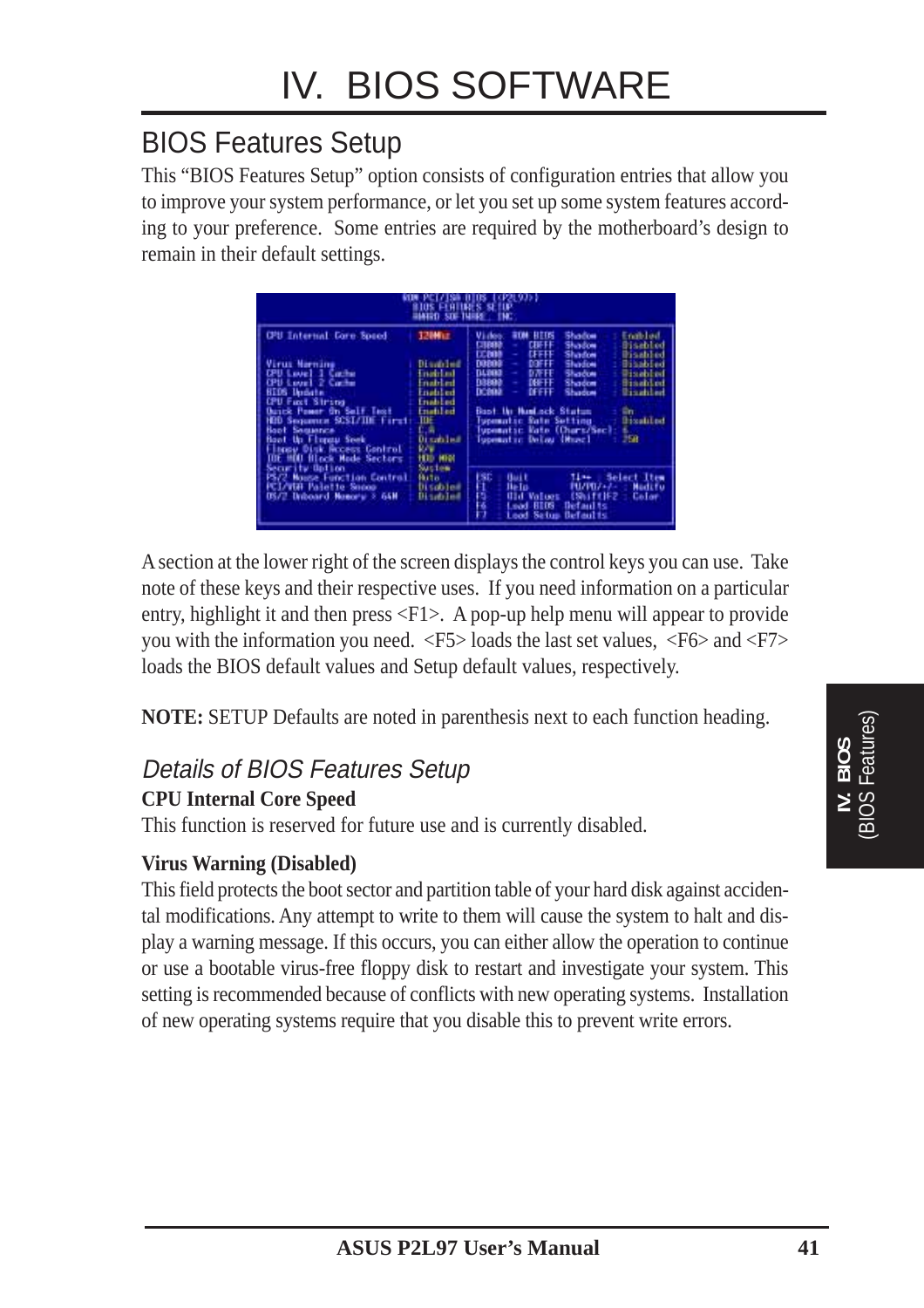#### **CPU Level 1 Cache / CPU Level 2 Cache (Enabled)**

These fields allow you to choose from the default of *Enabled* or choose *Disabled* to turn on or off the CPU's Level 1 and Level 2 built-in cache.

#### **BIOS Update (Enabled)**

This functions as an update loader integrated into the BIOS to supply the processor with the required data. The BIOS will load the update on all processors during system bootup in the default position of *Enabled*.

#### **CPU Fast String (Enabled)**

Leave on default setting of *Enabled* for best performance.

#### **Quick Power On Self Test (Enabled)**

This field speeds up the Power-On Self Test (POST) routine by skipping retesting a second, third, and forth time. Setup default setting for this field is *Enabled*. A complete test of the system is done on each test.

#### **HDD Sequence SCSI/IDE First (IDE)**

When using both SCSI and IDE hard disk drives, IDE is always the boot disk using drive letter C (default setting of *IDE*). This new feature allows a SCSI hard disk drive to be the boot disk when set to *SCSI*. This allows multiple operating systems to be used on both IDE and SCSI drives or the primary operating system to boot using a SCSI hard disk drive.

#### **Boot Sequence (C,A)**

This field determines where the system looks first for an operating system. Options are *C,A*; *A,CDROM,C*; *CDROM,C,A*; *D,A*; *E,A*; *F,A*; *C only*; *LS/ZIP, C*; and *A,C*. The setup default setting is to check first the hard disk and then the floppy disk drive, that is, *C, A*.

#### **Boot Up Floppy Seek (Disabled)**

When enabled, the BIOS will seek drive A once.

#### **Floppy Disk Access Control (R/W)**

This allows protection of files from the computer system to be copied to floppy disks by allowing the setting of *Read Only* to only allow reads from the floppy disk drive but not writes. The setup default *R/W* allows both reads and writes.

#### **IDE HDD Block Mode Sectors (HDD MAX)**

This field enhances hard disk performance by making multi-sector transfers instead of one sector per transfer. Most IDE drives, except older versions, can utilize this feature. Selections are *HDD MAX*, *Disabled*, *2*, *4*, *8*, *16*, and *32*.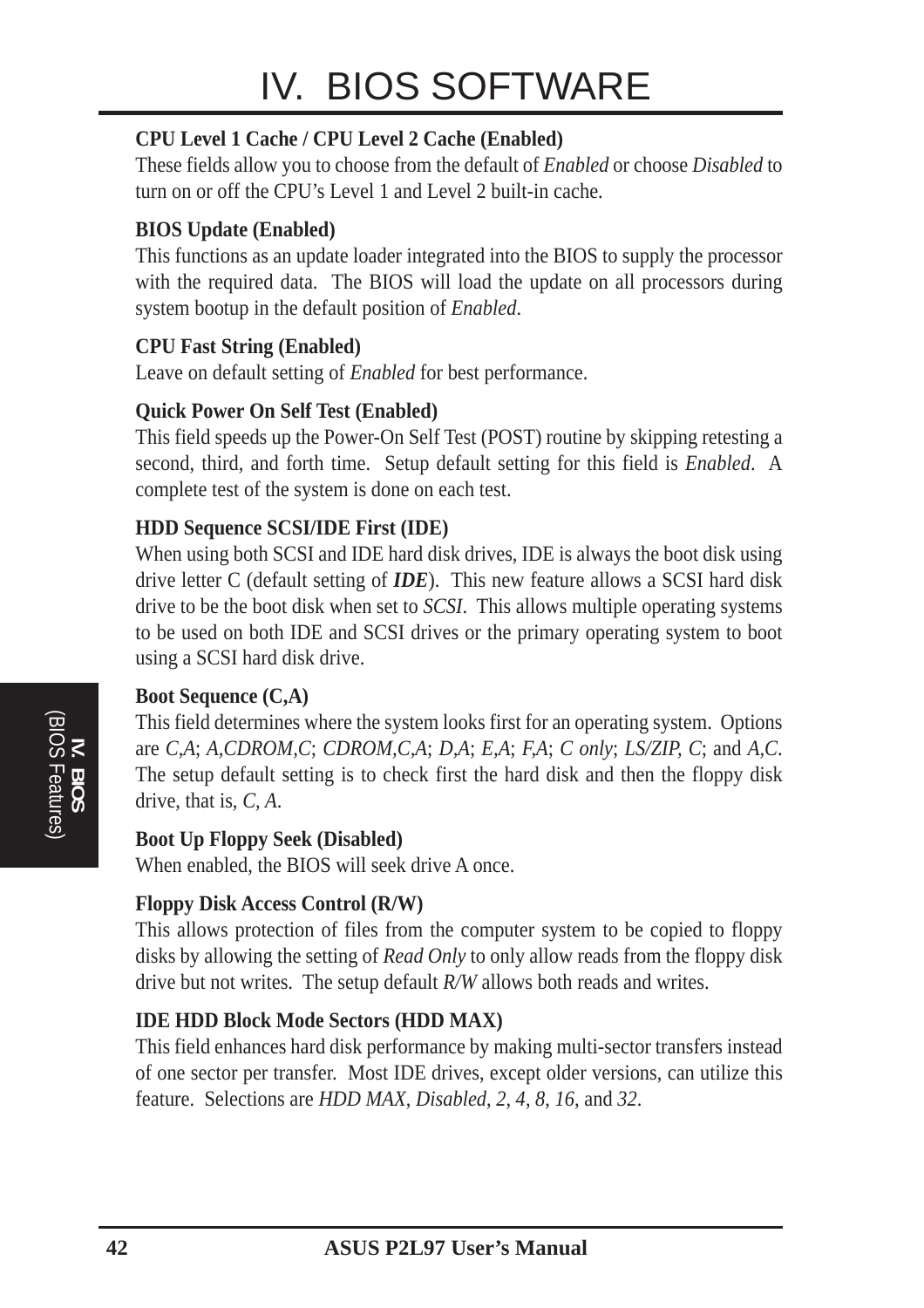#### **Security Option (System)**

When you specify a *Supervisor Password* and/or *User Password* (explained later in this section), the Security Option field determines when the system prompts for the password. The default setting is *System*, where the system prompts for the User Password every time you start your system. The other option is *Setup*, where the system goes through its startup routine unless the Setup utility is called, when the system prompts for the Supervisor Password.

#### **PS/2 Mouse Function Control (Auto)**

The default of *Auto* allows the system to detect a PS/2 mouse on bootup. If detected, IRQ12 will be used for the PS/2 mouse. IRQ12 will be reserved for expansion cards if a PS/2 mouse is not detected. *Enabled* will always reserve IRQ12, whether on bootup a PS/2 mouse is detected or not.

#### **PCI/VGA Palette Snoop (Disabled)**

Some display cards that are nonstandard VGA such as graphics accelerators or MPEG Video Cards may not show colors properly. The setting *Enabled* should correct this problem. Otherwise leave this on the setup default setting of *Disabled*.

#### **OS/2 Onboard Memory > 64M (Disabled)**

When using OS/2 operating systems with installed DRAM of greater than 64MB, you need to set this option to *Enabled* otherwise leave this on *Disabled*.

......................................................................................................................................

#### **Video ROM BIOS Shadow (Enabled)**

This field allows you to change the video BIOS location from ROM to RAM. Relocating to RAM enhances system performance, as information access is faster than the ROM.

#### **C8000-CBFFF to DC000-DFFFF (Disabled)**

These fields are used for shadowing other expansion card ROMs. If you install other expansion cards with ROMs on them, you will need to know which addresses the ROMs use to shadow them specifically. Shadowing a ROM reduces the memory available between 640K and 1024K by the amount used for this purpose.

#### **Boot Up NumLock Status (On)**

This field enables users to activate the Number Lock function upon system boot.

#### **Typematic Rate Setting (Disabled)**

When enabled, you can set the two typematic controls listed next. Setup default setting is *Disabled*.

#### **Typematic Rate (Chars/Sec) (6)**

This field controls the speed at which the system registers repeated keystrokes. Options range from 6 to 30 characters per second. Setup default setting is *6;* other settings are *8*, *10*, *12*, *15*, *20*, *24*, and *30*.

#### **Typematic Delay (Msec) (250)**

This field sets the time interval for displaying the first and second characters. Four delay rate options are available: *250*, *500*, *750*, and *1000*.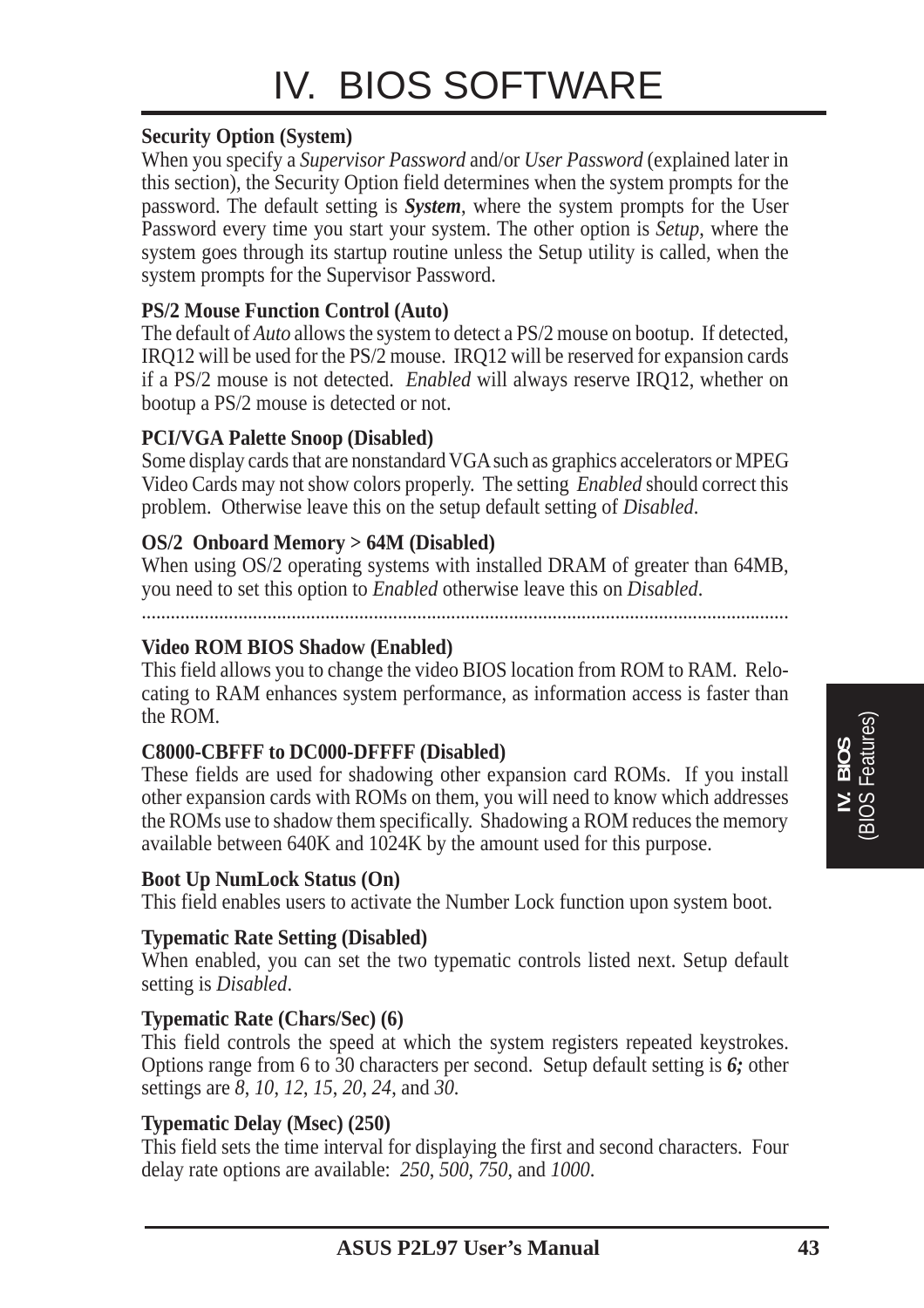## Chipset Features Setup

This "Chipset Features Setup" option controls the configuration of the board's chipset. Control keys for this screen are the same as for the previous screen.

|                                                                                                                                                                                                                                                                                                                                                                                   | <b>CHIPSET FEBTURES SETUP</b><br>HARD SOFTWARE THE                                                                                                                  |                                                                                                                                                                                                                                                                                                                                                                                                    |                                                                                                                                                                               |
|-----------------------------------------------------------------------------------------------------------------------------------------------------------------------------------------------------------------------------------------------------------------------------------------------------------------------------------------------------------------------------------|---------------------------------------------------------------------------------------------------------------------------------------------------------------------|----------------------------------------------------------------------------------------------------------------------------------------------------------------------------------------------------------------------------------------------------------------------------------------------------------------------------------------------------------------------------------------------------|-------------------------------------------------------------------------------------------------------------------------------------------------------------------------------|
| EDD Huté Configuration<br>EDD Road Burst Timing<br>EDD Write Burst Timing<br>EDD RFG Precharge Time<br>EDD HTG In CAS Delay<br>SURFIX Configuration<br>SORIAM RAS 1n CAS Delay<br>SURFAL RAS Precharge Time<br><b>Mil Maii State</b><br>16-bit 1/0 Recovery Time<br><b>B-bit L/D Encouers lime</b><br>Graphics Hoorture Size-<br>Video Memory Cache Mode<br><b>CI 2.1 Support</b> | <b>GREE INTH</b><br>m222<br>w222<br>ш<br>зŧ<br>12mm 50 lift#<br><b>Bato</b><br><b>Hata</b><br><b>Hata</b><br>1 BUSCLE<br><b>BIRD K</b><br>65.ML<br><b>Englished</b> | Disboard: FBC: Contraller<br>Doboard FDC Smap A 5.B<br>Deboard Serial Fort 1<br><b>Onboard Serial Fort 2</b><br>Doboard Parallol Port<br>Parallol Port Mode<br>ECP UNA Select<br>UNET2 Use Infrared<br>Doboard PCI IDE Enable<br><b>IDE Witra DMW Mode</b><br><b>IDEN Master PTU/DMA Mode</b><br><b>IBER SLave #10/DNR Mode</b><br>Noster PTO/DHI Wode<br>IIIF1.<br><b>IDE1 Slave #10/DHR Wode</b> | <b>Englished</b><br><b>No. Switz</b><br>准则刀用具<br>2700/1003<br>378H/TH07<br>ECP+ERP<br><b>Basakled</b><br>Bath<br>Bata<br>Hirta<br><b>Hata</b><br><b>Ballo</b><br><b>Birtu</b> |
| Memory Role Rt 15M-16M<br><b>DURM are 64 (Mot 72) bits</b><br>Data Integrity Mode                                                                                                                                                                                                                                                                                                 | <b>Urtobled</b><br>mide:<br>Non-EDC                                                                                                                                 | ISC.<br><b>Quit</b><br>1146<br>FU/F07+7 - -<br>lle lu-<br>白暗語<br><b>IShiftlez</b><br><b>Hid Values</b><br>EtH bot<br><b>Befaults</b><br>Lood Satus Defaults                                                                                                                                                                                                                                        | Select Item<br><b>Madifu</b><br>Calor                                                                                                                                         |

**NOTE:** SETUP Defaults are noted in parenthesis next to each function heading.

#### Details of Chipset Features Setup **EDO Auto Configuration (60ns DRAM)**

The default setting of *60ns DRAM* sets the optimal timings for items 2 through 5 for 60ns DRAM modules. If you are using 70ns DRAM modules, you must change this item to *70ns DRAM*. See section III for DRAM installation information.

**SDRAM Configuration (12ns SDRAM)**

Leave on default setting.

#### **SDRAM RAS to CAS Delay (Auto)**

Leave on default setting.

**SDRAM RAS Precharge Time (Auto)** Leave on default setting.

#### **MA Wait State (Auto)**

Leave on default setting.

**16-bit I/O Recovery Time (1 BUSCLK)** Timing for 16-bit ISA cards. Leave on default setting.

#### **8-bit I/O Recovery Time (1 BUSCLK)**

Timing for 8-bit ISA cards. Leave on default setting.

#### **Graphics Aperture Size (64MB)**

Memory-mapped, graphics data structures can reside in a Graphics Aperture. Leave on default setting.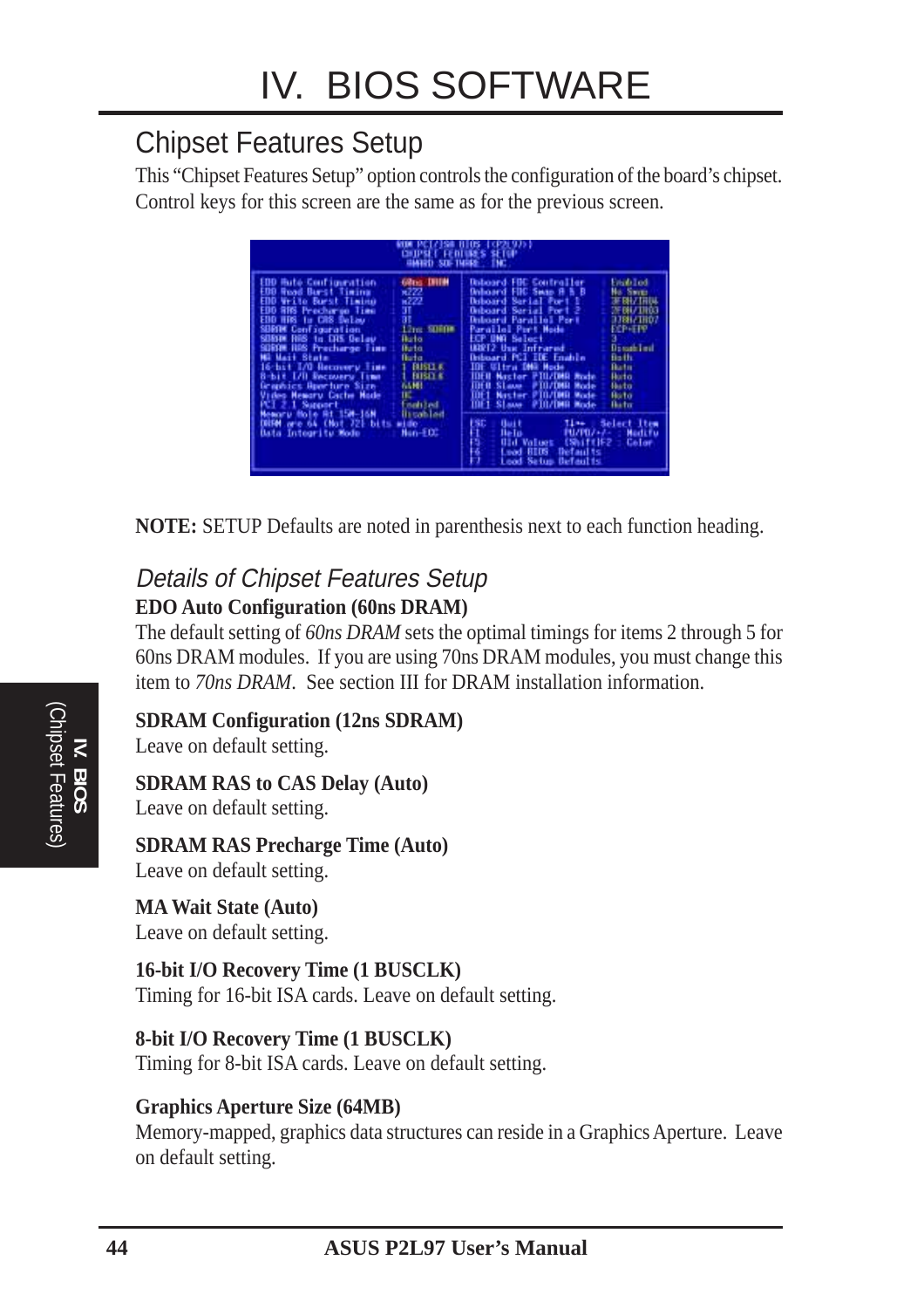# IV. BIOS SOFTWARE

#### **Video Memory Cache Mode (UC)**

*USWC* (uncacheable, speculative write combining) is a new cache technology for the video memory of the processor. It can greatly improve the display speed by caching the display data. You must leave this on the default setting of *UC* (uncacheable) if your display card cannot support this feature or else your system may not boot.

#### **PCI 2.1 Support (Enabled)**

This function allows you to *Enable* or *Disable* PCI 2.1 features. Leave on *Enabled* setting for PCI 2.1 compliancy.

#### **Memory Hole At 15M–16M (Disabled)**

Enabling this feature reserves 15MB to 16MB memory address space to ISA expansion cards that specifically require this setting. This makes the memory from 15MB and up unavailable to the system. Expansion cards can only access memory up to 16MB. The default is *Disabled*.

#### **DRAM are xx bits wide**

If all your DRAM modules have parity chips (e.g., 8 chips  $+$  4 parity chips), they are considered 36bits. This motherboard sums the memory per bank and therefore two modules will give 72bits and the following will be displayed:



If your DRAM modules do not have parity chips (e.g. 8 chips), they are considered 32bits and the following will be displayed instead:



#### **Data Integrity Mode (Non-ECC)**

*Non-ECC* has byte-wise write capability but no provision for protecting data integrity in the DRAM array. *EC-Only* data errors are detected but not corrected. *ECC* allows a detection of single-bit and multiple-bit errors and recovery of single-bit errors. (See section III for more information on DRAM memory modules.)

....................................................................................................................................

#### **Onboard FDC Controller (Enabled)**

When *Enabled*, this field allows you to connect your floppy disk drives to the onboard floppy disk drive connector instead of a separate controller card. If you want to use a different controller card to connect the floppy disk drives, set this field to *Disabled*.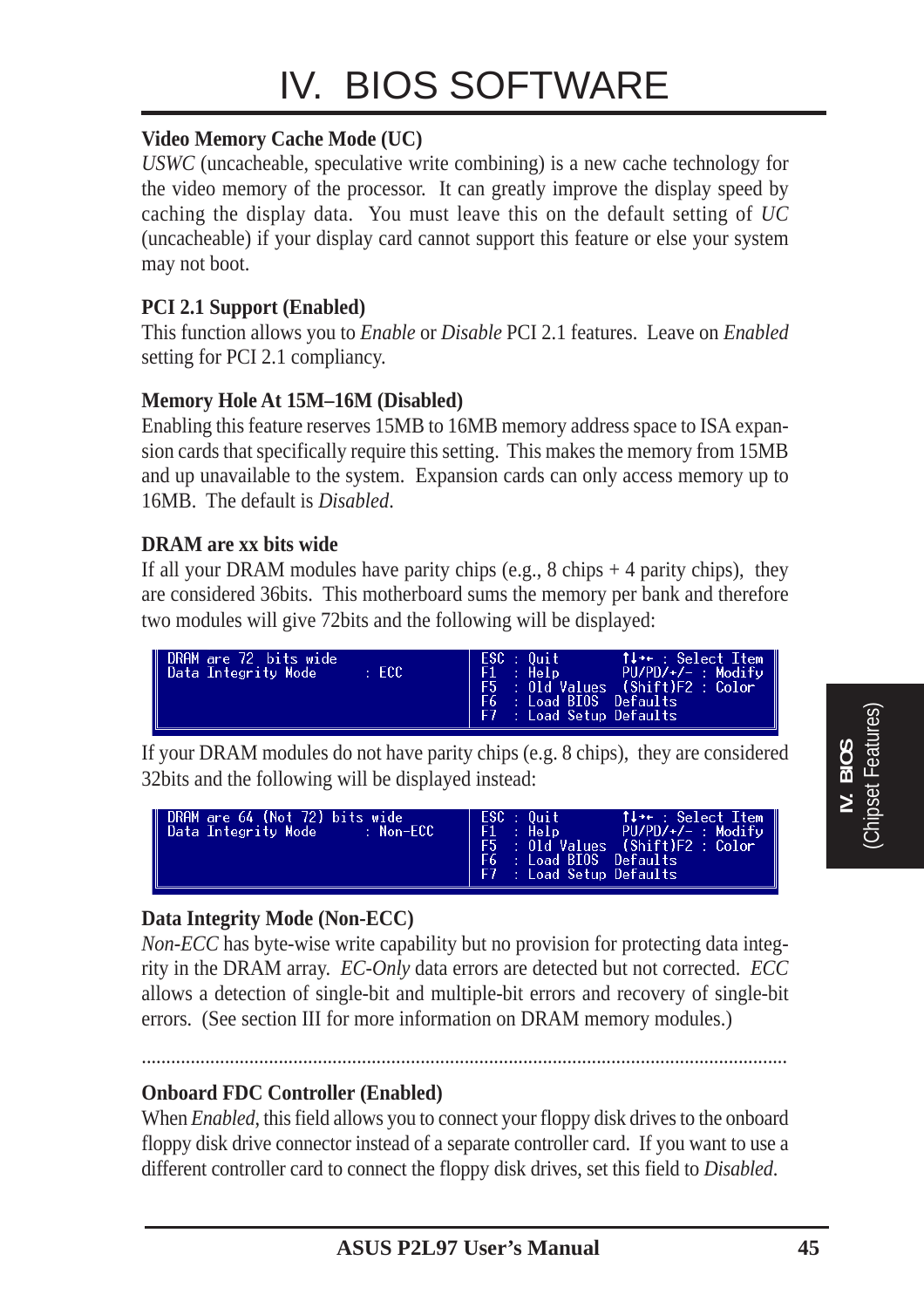#### **Onboard FDC Swap A & B (No Swap)**

This field allows you to reverse the hardware drive letter assignments of your floppy disk drives. Two options are available: *No Swap* and *Swap AB*. If you want to switch drive letter assignments through the onboard chipset, set this field to *Swap AB*.

#### **Onboard Serial Port 1 (3F8H/IRQ4)**

Settings are *3F8H/IRQ4*, *2F8H/IRQ3, 3E8H/IRQ4, 2E8H/IRQ10,* and *Disabled* for the onboard serial connector.

#### **Onboard Serial Port 2 (2F8H/IRQ3)**

Settings are *3F8H/IRQ4, 2F8H/IRQ3*, *3E8H/IRQ4, 2E8H/IRQ10,* and *Disabled* for the onboard serial connector.

#### **Onboard Parallel Port (378H/IRQ7)**

This field sets the address of the onboard parallel port connector. You can select either: *3BCH / IRQ 7, 378H / IRQ 7, 278H / IRQ 5, Disabled.* If you install an I/O card with a parallel port, ensure that there is no conflict in the address assignments. The PC can support up to three parallel ports as long as there are no conflicts for each port.

#### **Parallel Port Mode (ECP+EPP)**

This field allows you to set the operation mode of the parallel port. The setting *Normal*, allows normal-speed operation but in one direction only; *EPP* allows bidirectional parallel port operation at maximum speed; *ECP* allows the parallel port to operate in bidirectional mode and at a speed faster than the maximum data transfer rate; *ECP+EPP* allows normal speed operation in a two-way mode.

#### **ECP DMA Select (3)**

This selection is available only if you select *ECP* or *ECP+EPP* in the **Parallel Port Mode**. Select either DMA Channel *1, 3*, or *Disable*.

#### **UART2 Use Infrared (Disabled)**

When enabled, this field activates the onboard infrared feature and sets the second serial UART to support the infrared module connector on the motherboard. If your system already has a second serial port connected to the onboard COM2 connector, it will no longer work if you enable the infrared feature. By default, this field is set to *Disabled*, which leaves the second serial port UART to support the COM2 serial port connector. See **IrDA-compliant infrared module connector** under section III**.**

#### **Onboard PCI IDE Enable (Both)**

You can select to enable the *primary* IDE channel, *secondary* IDE channel, *both*, or *disable* both channels (for systems with only SCSI drives).

#### **IDE 0 Master/Slave PIO/DMA Mode, IDE 1 Master/Slave PIO/DMA Mode (Auto)**

Each channel (0 and 1) has both a master and a slave making four IDE devices possible. Because each IDE device may have a different Mode timing (*0, 1, 2, 3, 4*), it is necessary for these to be independent. The default setting of *Auto* will allow auto-detection to ensure optimal performance.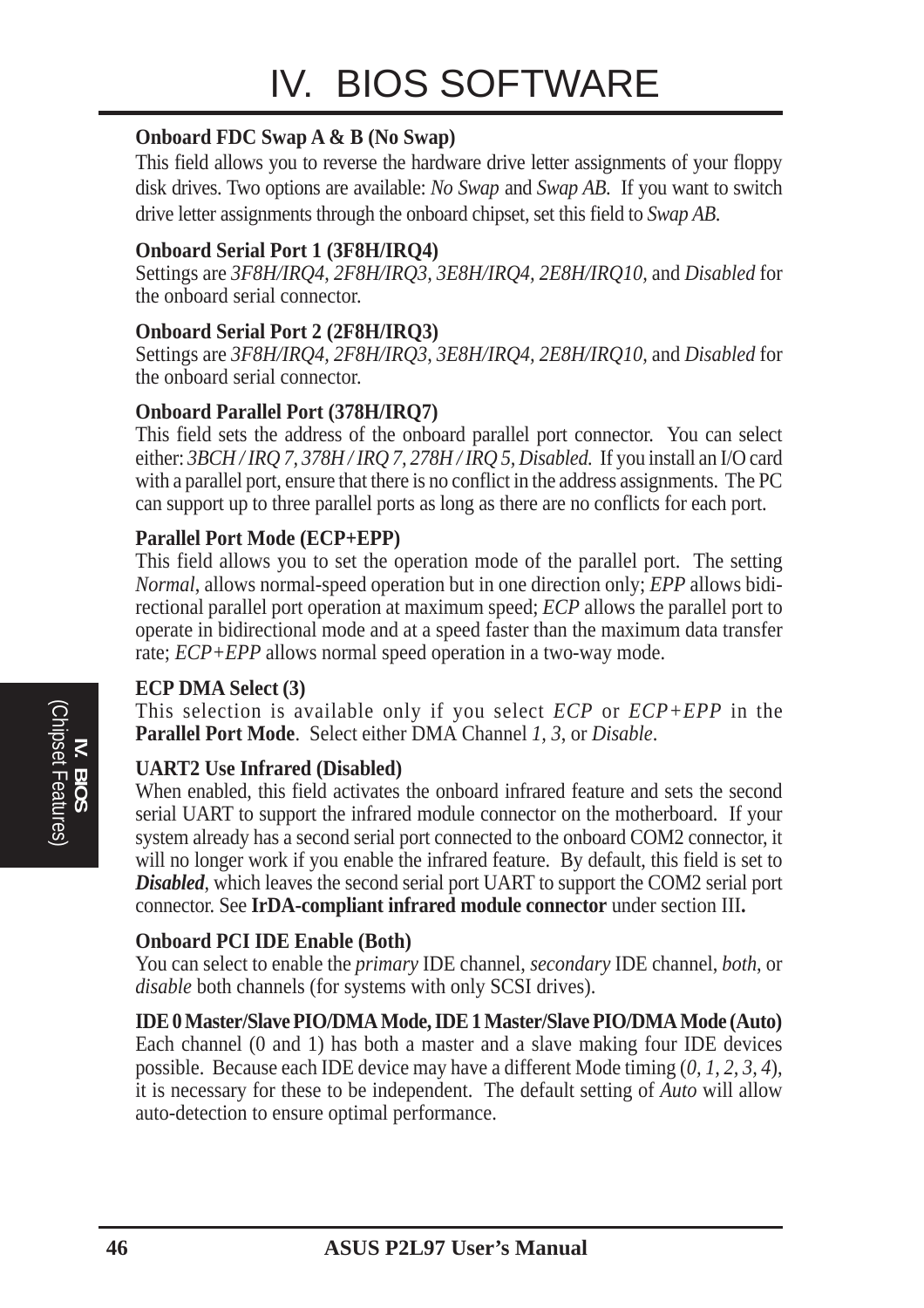## Power Management Setup

This "Power Management Setup" option allows you to reduce power consumption. This feature turns off the video display and shuts down the hard disk after a period of inactivity.



**NOTE:** SETUP Defaults are noted in parenthesis next to each function heading.

### Details of Power Management Setup **Power Management (User Define)**

This field acts as the master control for the power management modes. *Max Saving* puts the system into power saving mode after a brief period of system inactivity; *Min Saving* is almost the same as *Max Saving* except that this time the system inactivity period is longer; *Disable* disables the power saving features; *User Define* allows you to set power saving options according to your preference.

**IMPORTANT:** Advanced Power Management (APM) should be installed to keep the system time updated when the computer enters suspend mode activated by the BIOS Power Management. For DOS environments, you need to add the statement, DEVICE=C:\DOS\POWER.EXE, in you CONFIG.SYS. For Windows 3.x and Windows 95, you need to install Windows with the APM feature. A battery and power cord icon labeled "Power" will appear in the "Control Panel." Choose "Advanced" in the Power Management Field.

#### **Video Off Option (Susp,Stby -> Off )**

This field determines when to activate the video off feature for monitor power management. The settings are *All Modes -> Off*; *Always On*; *Suspend -> Off*; and *Susp,Stby -> Off .*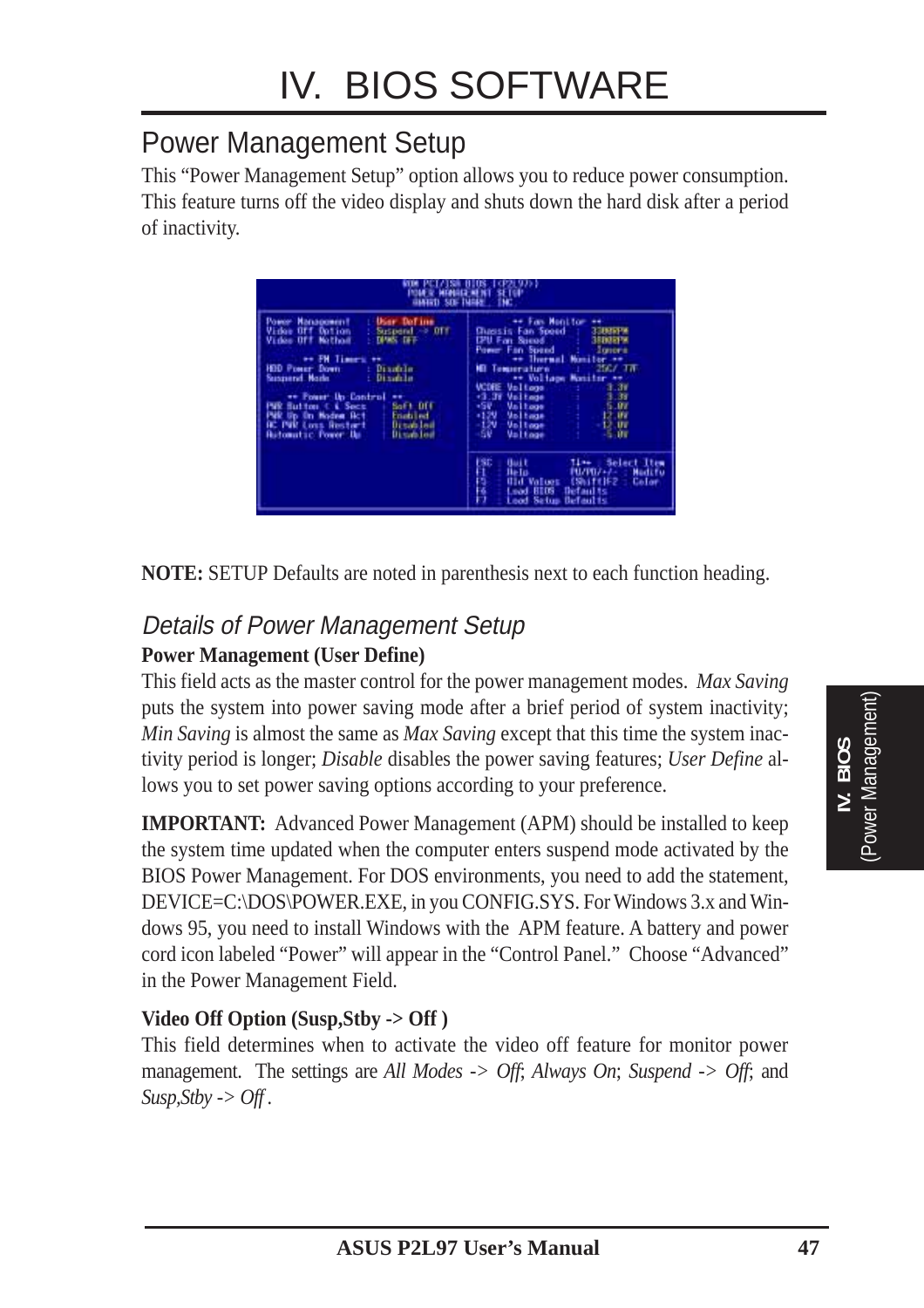# IV. BIOS SOFTWARE

#### **Video Off Method (DPMS OFF)**

This field defines the video off features. The following options are available: *DPMS OFF*, *DPMS Reduce ON*, *Blank Screen*, *V/H SYNC+Blank, DPMS Standby,* and *DPMS Suspend*. The DPMS (Display Power Management System) features allow the BIOS to control the video display card if it supports the DPMS feature. *Blank Screen* only blanks the screen (use this for monitors without power management or "green" features. If set up in your system, your screen saver will not display with *Blank Screen* selected). *V/H SYNC+Blank* blanks the screen and turns off vertical and horizontal scanning.

#### *PM Timers*

This section controls the time-out settings for the Power Management scheme. The fields included in this section are "HDD Power Down", which places the hard disk into its lowest power consumption mode, and the Doze, Standby and Suspend system inactivation modes.

The system automatically "wakes up" from any power saving mode when there is system activity such as when a key is pressed from the keyboard, or when there is activity detected from the enabled IRQ channels.

#### **HDD Power Down (Disable)**

Shuts down any IDE hard disk drives in the system after a period of inactivity. This time period is user-configurable to *1–15 Min* or *Disable*. This feature does not affect SCSI hard drives.

#### **Suspend Mode (Disable)**

Sets the period of time after which each of these modes activate: *1 Min*, *2 Min*, *4 Min*, *8 Min*, *10 Min*, *20 Min*, *30 Min*, *1 Hour, 2 Hour*, and *4 Hour*.

.......................................................................................................................................

#### *Power Up Control*

This section determines the ways the system can be controlled when it is started or restarted, when modem activity is detected, or when power to the computer is interrupted and reapplied. The Soft-Off mode refers to powering off the system through a momentary button switch (ATX switch) or through the software as opposed to disconnecting the AC power by way of a rocker switch or other means.

#### **PWR Button < 4 Secs (Soft Off)**

When set to *Soft Off*, the ATX switch can be used as a normal system power-off button when pressed for less than 4 seconds. *Suspend* allows the button to have a dual function where pressing less than 4 seconds will place the system in sleep mode. *No Function* disables the ATX switch function when the button is pressed under 4 seconds. Regardless of the setting, holding the ATX switch for more than 4 seconds will power off the system.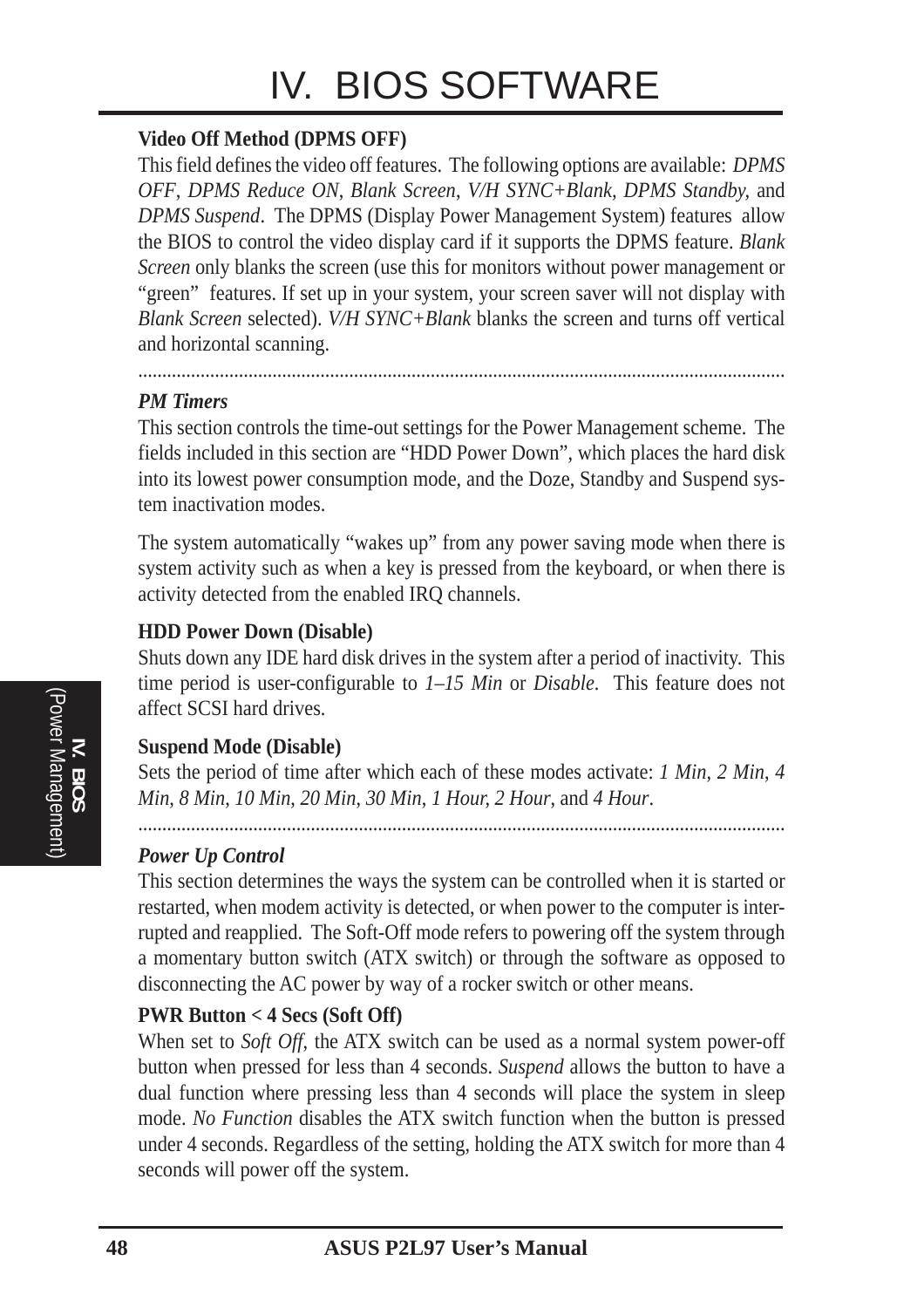# IV. BIOS SOFTWARE

#### **PWR Up On Modem Act (Enabled)**

This allows either settings of *Enabled* or *Disabled* for powering up the computer (turns the ATX power supply on) when the modem receives a call while the computer is off. NOTE: The computer cannot receive or transmit data until the computer and applications are fully running, thus connection cannot be made on the first try. Turning an external modem off and then back on while the computer is off causes an initialization string that will also cause the system to power on.

#### **AC PWR Loss Restart (Disabled)**

This allows you to set whether you want your system to boot up after the power has been interrupted. *Disabled* leaves your system off after reapplying power and *Enabled* boots up your system after reapplying power.

#### **Automatic Power Up (Disabled)**

This allows you to have an unattended or automatic power up of your system. You may configure your system to power up at a certain time of the day by selecting *Everyday*, which will allow you to set the time or at a certain time and day by selecting *By Date.*

.....................................................................................................................................

#### *Fan Monitor (xxxxRPM)*

The onboard hardware monitor is able to detect the Chassis Fan Speed, CPU Fan Speed, and the Power Supply Fan Speed in Rotations Per Minute (RPM). These values refresh upon any key entries in the BIOS setup screen. Set to *Ignore* if one of these are not used so that error messages will not be given.

.....................................................................................................................................

#### *Thermal Monitor (xxxC/xxxF)*

The onboard hardware monitor is able to detect the CPU and MB (motherboard) temperatures. These values refresh upon key entries. Set to *Ignore* only if necessary.

.....................................................................................................................................

#### *Voltage Monitor (xx.xV)*

The onboard hardware monitor is able to detect the voltages put out by the voltage regulators. These values refresh upon key entries. Set to *Ignore* only if necessary.

**NOTE:** If any of the monitored items are out of range, an error message will appear: "Hardware Monitor found an error, enter POWER MANAGEMENT SETUP for details". You will then be prompted to "Press **F1** to continue, **DEL** to enter SETUP".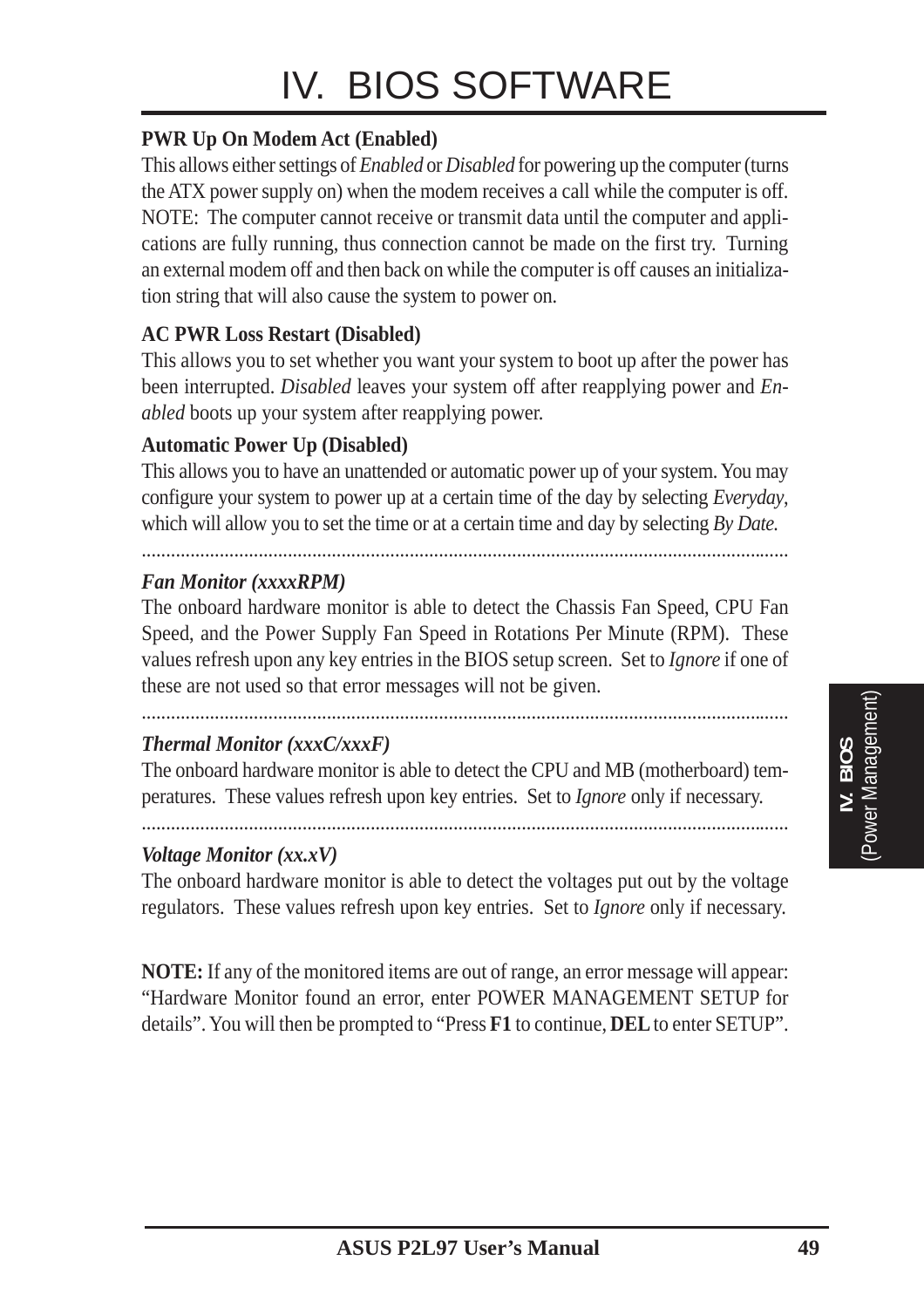## PNP and PCI Setup

This "PNP and PCI Setup" option configures the PCI bus slots. All PCI bus slots on the system use INTA#, thus all installed PCI cards must be set to this value.

|                                                                                                                                                                                                                                  | PHP AND PCI SETUP<br>HARRI SOFTMARE THE                                                                                                                                                                 |
|----------------------------------------------------------------------------------------------------------------------------------------------------------------------------------------------------------------------------------|---------------------------------------------------------------------------------------------------------------------------------------------------------------------------------------------------------|
| PNP 95 Installed<br>160.<br>Siot I (RIGHT) IND<br><b>Buto</b><br>Stot 2.180<br>Buto.<br>Slot 3 IR0<br><b>Bato</b><br>Stat 4/5 (1EF1) IRD:<br><b>Butto</b><br><b>32 PCI Clack</b><br>PCI Latency timer :                          | Maz1CU<br>1 Used By 198<br>DMA<br>DHR<br>3 Used By 158<br><b>Number</b><br><b>NUTCH</b><br>5 Used By 198<br><b>THART</b><br>ISR MEM Block BRSE :<br><b>HuzTED</b><br>SWALLDS SCSI RIGS<br><b>S Buin</b> |
| $\frac{\text{m0}}{\text{m0}}$<br>No. TCD<br>3 Bond Bu 193<br><b>6 Used By 198</b><br>No/TCU<br>No/TCD<br>5 Used By 198<br>7 Bord By 194<br>Naz TCU<br>9 Doed By 198<br>₩Æ<br>闇<br><b>18 Ilsed By</b><br>$6.71 - 1$<br>11 Sted By | ŧж<br><b>Built</b><br>Select Item<br>1100                                                                                                                                                               |
| <b>Baz ICD</b><br>IHO 14 Dued By<br>190<br>IHD 15 Boed Bu 198                                                                                                                                                                    | 白尾鳥<br><b>Help</b><br><b>PU/PD/+/+</b> =<br><b>Madifu</b><br><b>Hid Values</b><br>CShiftlE2 1<br>Calar<br>Load B109 Defaults<br><b>Lood Satus Defaults</b>                                              |

**NOTE:** SETUP Defaults are noted in parenthesis next to each function heading.

# Details of PNP and PCI Setup

#### **PNP OS Installed (No)**

This field allows you to use a Plug-and-Play (PnP) operating system to configure the PCI bus slots instead of using the BIOS. Thus interrupts may be reassigned by the OS when *Yes* is selected. When a non-PnP OS is installed or to prevent reassigning of interrupt settings, select the default setting of *No*.

#### **Slot 1 (RIGHT) IRQ** to **Slot 4/5 (LEFT) IRQ (Auto)**

These fields set how IRQ use is determined for each PCI slot. The default setting for each field is *Auto*, which uses auto-routing to determine IRQ use. The other options are manual settings of *NA, 5, 7, 9, 10, 11, 12, 14* or *15* for each slot.

#### **PCI Latency Timer (32 PCI Clock)**

The default setting of *32 PCI Clock* enables maximum PCI performance for this motherboard.

#### **IRQ xx Used By ISA (No/ICU)**

These fields indicate whether or not the displayed IRQ for each field is being used by a legacy (non-PnP) ISA card. Two options are available: *No/ICU* and *Yes*. The first option, the default value, indicates either that the displayed IRQ is not used or an ISA Configuration Utility (ICU) is being used to determine if an ISA card is using that IRQ. If you install a legacy ISA card that requires a unique IRQ, and you are not using an ICU, you must set the field for that IRQ to *Yes*. For example: If you install a legacy ISA card that requires IRQ 10, then set **IRQ10 Used By ISA** to *Yes*.

......................................................................................................................................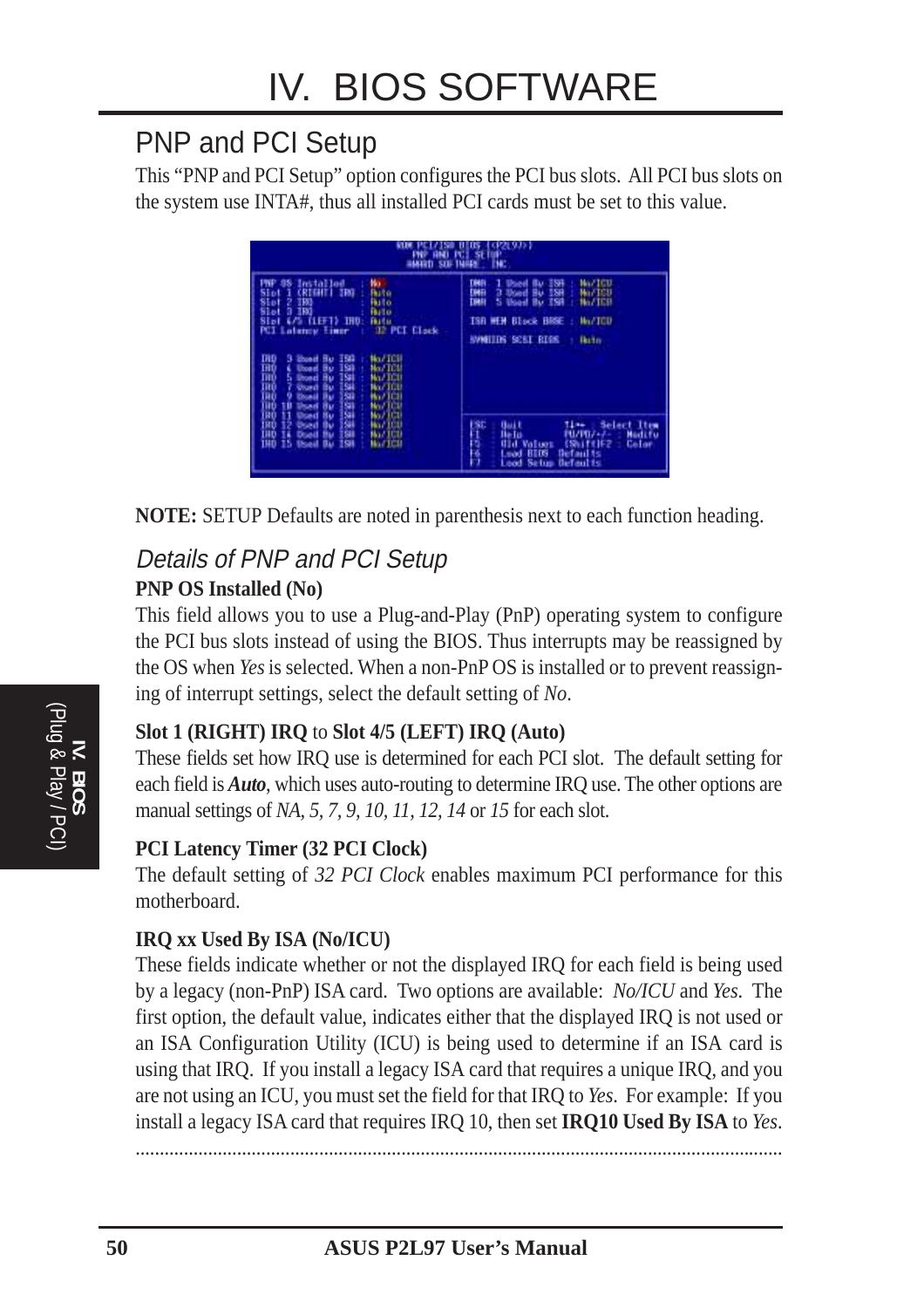#### **DMA x Used By ISA (No/ICU)**

These fields indicate whether or not the displayed DMA channel for each field is being used by a legacy (non-PnP) ISA card. Available options include: *No/ICU* and *Yes*. The first option, the default setting, indicates either that the displayed DMA channel is not used or an ICU is being used to determine if an ISA card is using that channel. If you install a legacy ISA card that requires a unique DMA channel, and you are not using an ICU, you must set the field for that channel to *Yes*.

#### **ISA MEM Block BASE (No/ICU)**

This field allows you to set the base address and block size of a legacy ISA card that uses any memory segment within the C800H and DFFFH address range. If you have such a card, and you are not using an ICU to specify its address range, select a base address from the six available options; the **ISA MEM Block SIZE** field will then appear for selecting the block size. If you have more than one legacy ISA card in your system that requires to use this address range, you can increase the block size to either 8K, 16K, 36K, or 64K. If you are using an ICU to accomplish this task, leave **ISA MEM Block BASE** to its default setting of *No/ICU*.

#### **SYMBIOS SCSI BIOS (Auto)**

The default uses *Auto* settings for the onboard SCSI BIOS. If you do not want to use the onboard SCSI BIOS, choose *Disabled*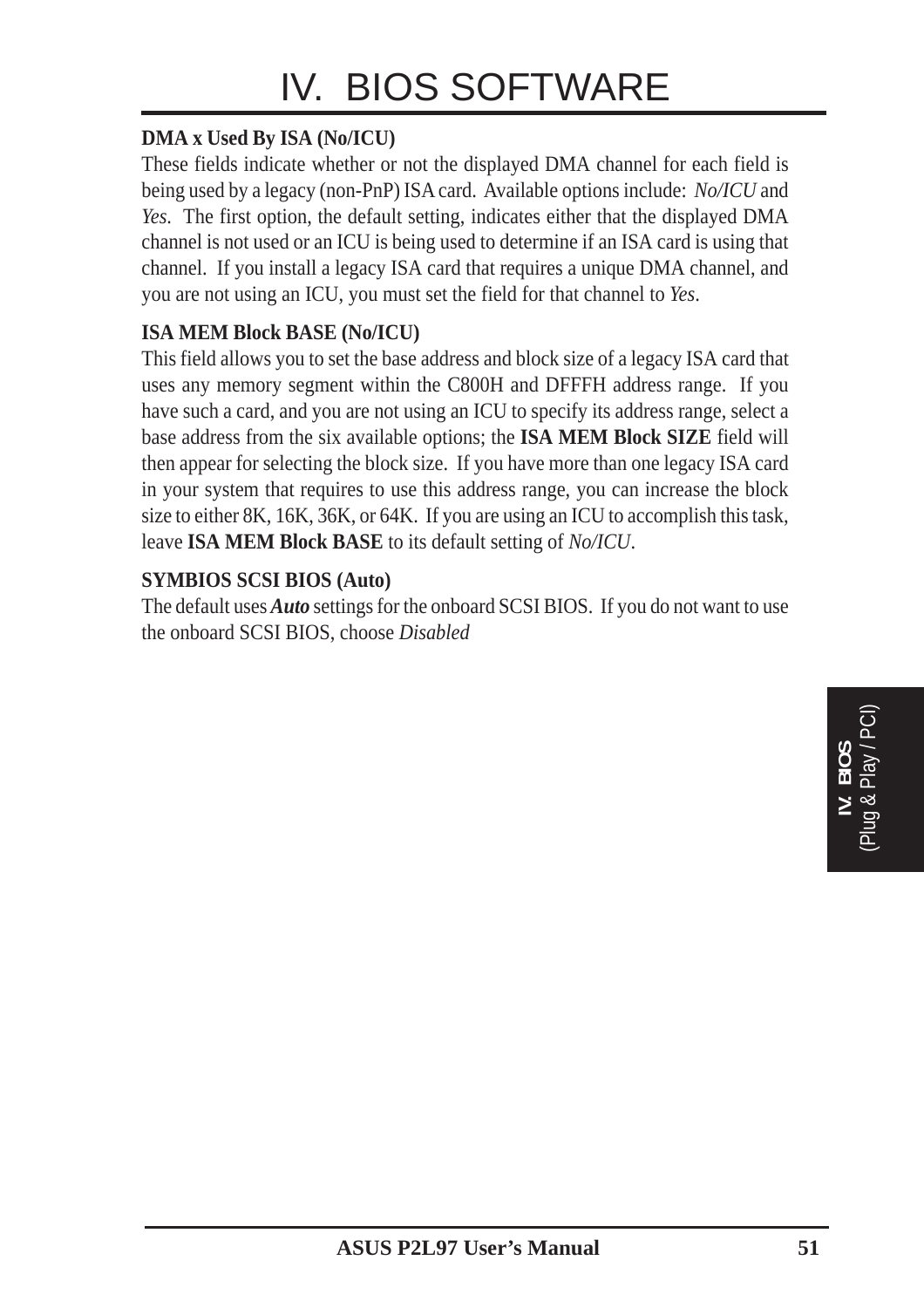## Load BIOS Defaults

This "Load BIOS Defaults" option allows you to load the troubleshooting default values permanently stored in the BIOS ROM. These default settings are non-optimal and disable all high performance features. To load these default settings, highlight "Load BIOS Defaults" on the main screen and then press <Enter>. The system displays a confirmation message on the screen. Press  $\langle Y \rangle$  and then  $\langle$ Enter $\rangle$  to confirm. Press  $\langle N \rangle$  and then  $\langle$ Enter $\rangle$  to abort. This feature does not affect the fields on the Standard CMOS Setup screen.

## Load Setup Defaults

This "Load Setup Defaults" option allows you to load the default values to the system configuration fields. These default values are the optimized configuration settings for the system. To load these default values, highlight "Load Setup Defaults" on the main screen and then press <Enter>. The system displays a confirmation message on the screen. Press <Y> and then <Enter> to confirm. Press <N> and then <Enter> to abort. This feature does not affect the fields on the Standard CMOS Setup screen.



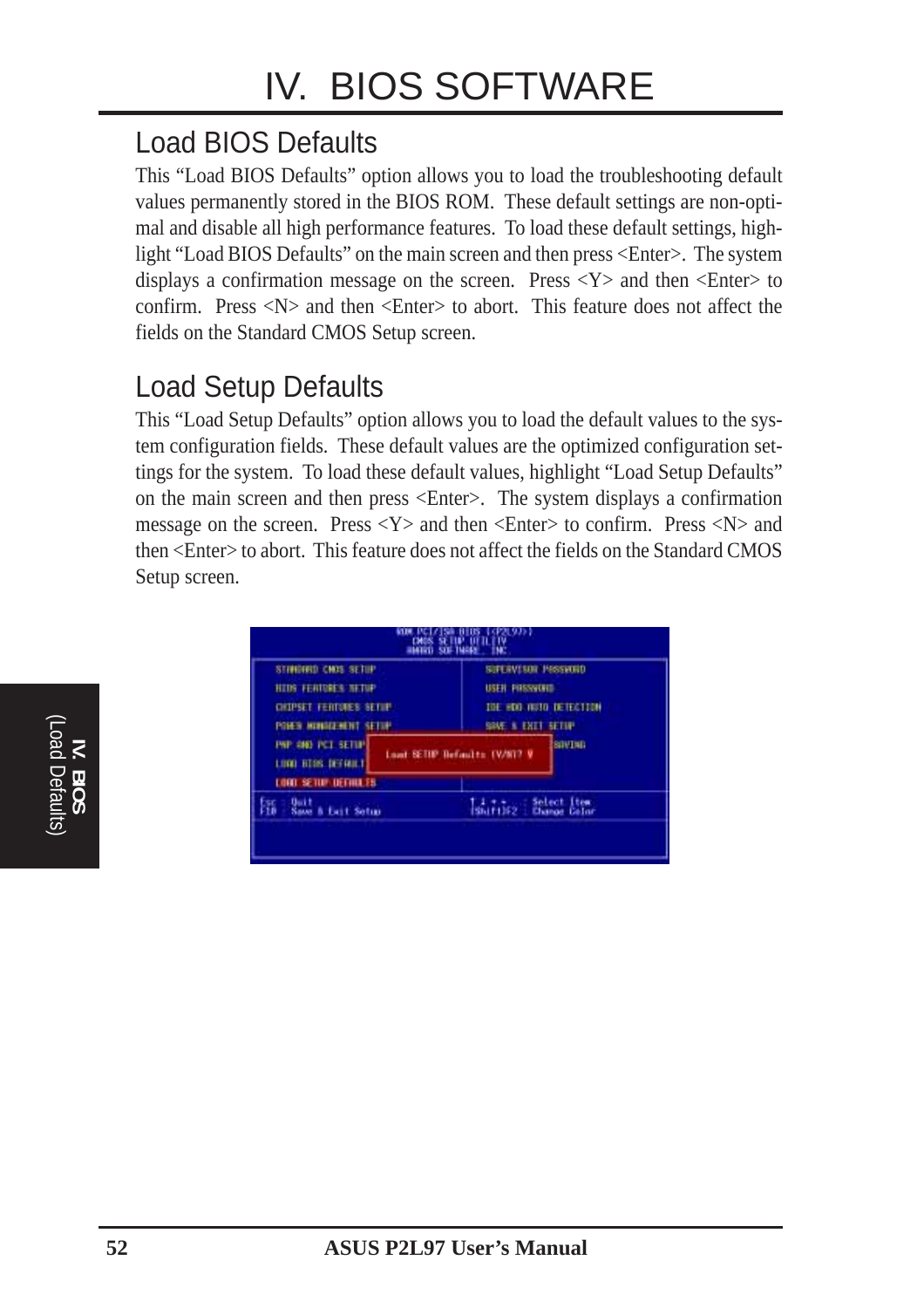## Supervisor Password and User Password

These two options set the system passwords. "Supervisor Password" sets a password that will be used to protect the system and the Setup utility; "User Password" sets a password that will be used exclusively on the system. By default, the system comes without any passwords. To specify a password, highlight the type you want and then press <Enter>. A password prompt appears on the screen. Taking note that the password is case sensitive, and can be up to 8 alphanumeric characters long, type in your password and then press <Enter>. The system confirms your password by asking you to type it again. After setting a password, the screen automatically reverts to the main screen.

| CHOS SETUP UTILITY                                   |                                                                                                                    |
|------------------------------------------------------|--------------------------------------------------------------------------------------------------------------------|
| <b>ORPSET FERFORES SETUP</b><br>FORE MONOCHENT SETOP | SUPERVESOR PRSSWORD<br>USER PRESSURID<br>THE HOU NOTE DETECTION<br>SAVE & EXT1 SETUP<br><b>EXT METHODE STATIST</b> |
| <b>Enter Password:</b>                               |                                                                                                                    |
|                                                      | Shiftif2 Select Item<br>IShiftif2 Change Celor                                                                     |
|                                                      |                                                                                                                    |

To implement password protection, specify in the "Security Option" field of the BIOS Features Setup screen when the system will prompt for the password. If you want to disable either password, press <Enter> instead of entering a new password when the "Enter Password" prompt appears. A message confirms the password has been disabled.

**NOTE:** If you forget the password, see CMOS RAM in section III for procedures on clearing the CMOS.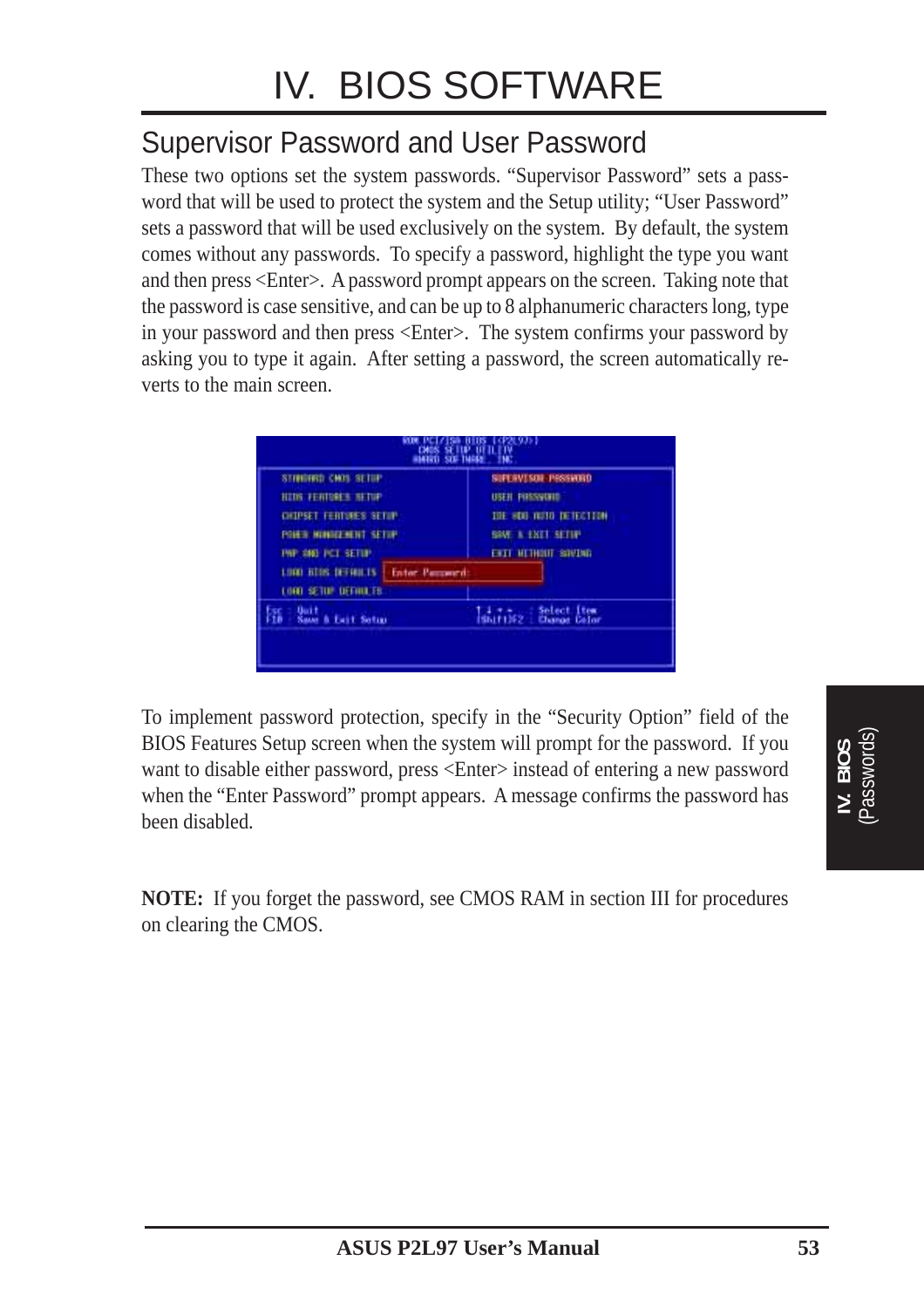## IDE HDD Auto Detection

This "IDE HDD Auto Detection" option detects the parameters of an IDE hard disk drive, and automatically enters them into the Standard CMOS Setup screen.



Up to four IDE drives can be detected, with parameters for each listed inside the box. To accept the optimal entries, press  $\langle Y \rangle$  or else select from the numbers displayed under the OPTIONS field (2, 1, 3 in this case); to skip to the next drive, press  $\langle N \rangle$ . If you accept the values, the parameters will appear listed beside the drive letter on the screen. The process then proceeds to the next drive letter. Pressing  $\langle N \rangle$  to skip rather than to accept a set of parameters causes the program to enter zeros after that drive letter.

Remember that if you are using another IDE controller that does not feature Enhanced IDE support for four devices, you can only install two IDE hard disk drives. Your IDE controller must support the Enhanced IDE features in order to use Drive E and Drive F. The onboard PCI IDE controller supports Enhanced IDE, with two connectors for connecting up to four IDE devices. If you want to use another controller that supports four drives, you must disable the onboard IDE controller in the Chipset Features Setup screen.

When auto-detection is completed, the program automatically enters all entries you accepted on the field for that drive in the Standard CMOS Setup screen. Skipped entries are ignored and are not entered in the screen.

If you are auto-detecting a hard disk that supports the LBA mode, three lines will appear in the parameter box. Choose the line that lists LBA for an LBA drive. Do not select Large or Normal.

The auto-detection feature can only detect one set of parameters for a particular IDE hard drive. Some IDE drives can use more than one set. This is not a problem if the drive is new and empty.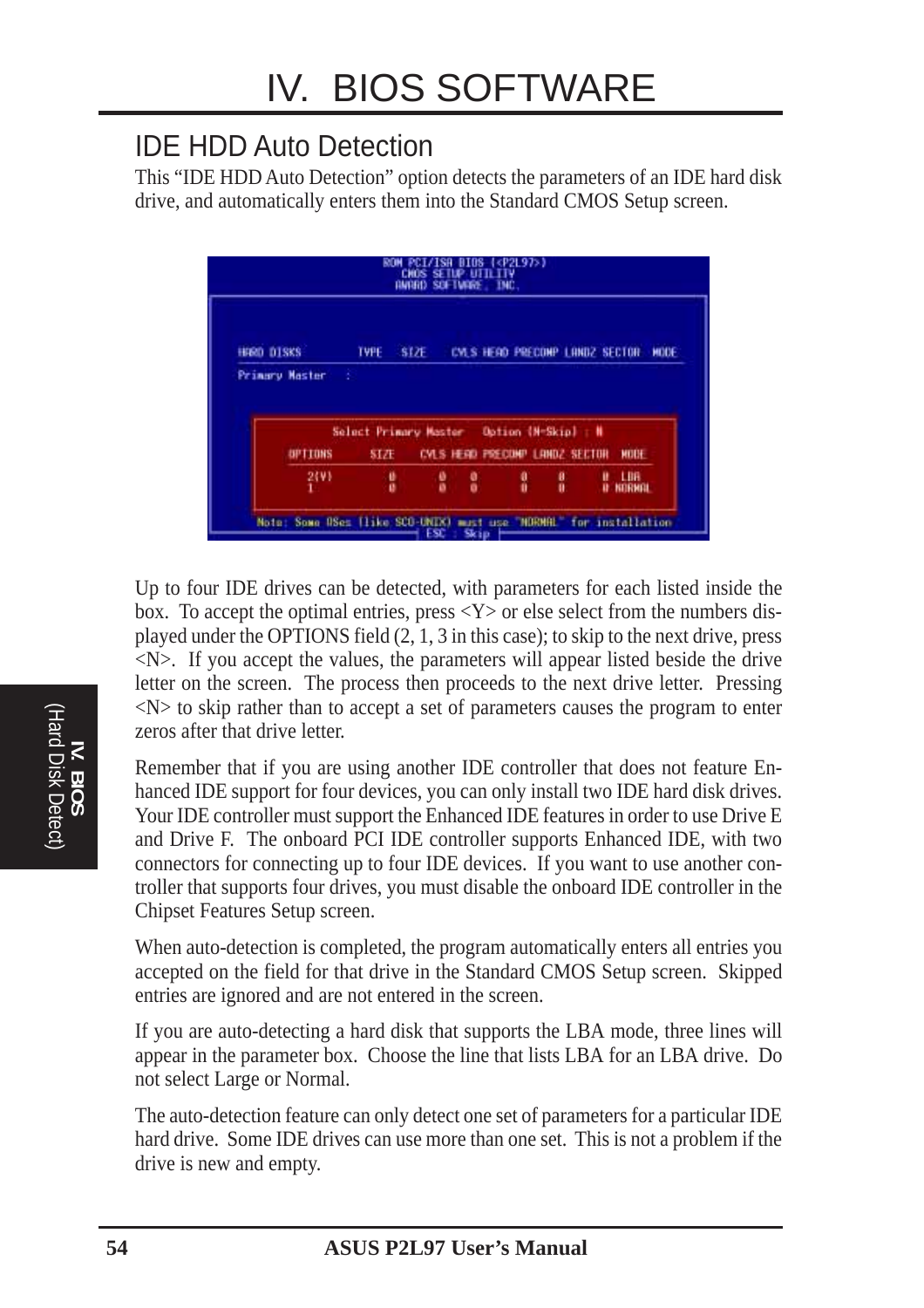# IV. BIOS SOFTWARE

**IMPORTANT:** If your hard disk was already formatted on an older previous system, incorrect parameters may be detected. You will need to enter the correct parameters manually or use low-level format if you do not need the data stored on the hard disk.

If the parameters listed differ from the ones used when the disk was formatted, the disk will not be readable. If the auto-detected parameters do not match the ones that should be used for your disk, do not accept them. Press <N> to reject the presented settings and enter the correct ones manually from the Standard CMOS Setup screen.

### Save & Exit Setup

Select this option to save into the CMOS memory all modifications you specified during the current session. To save the configuration changes, highlight the "Save & Exit Setup" option on the main screen, type "Y", and then press  $\leq$  Enter $\geq$ .

| STANDARD CHOS SETUP                                              | SUPERVISOR PASSWORD                                                  |
|------------------------------------------------------------------|----------------------------------------------------------------------|
| BTOS FEATURES SETUP<br>CHIPSET FEATURES SETUP                    | <b>USER PRESHORD</b><br>TDE HDD BUTO DETECTION                       |
| POKER MANAGEMENT SETUP<br>PMP AND PCI SETUP<br>LOAD BIOS DEFAULT | SIME & EXIT SETUP<br><b>SHVING</b><br>SAVE to CMUS and EXIT (V/N)? V |
| LOAD SETUP DEFAULTS<br>Esc : Quit                                | Select Item                                                          |
| F10 : Save & Exit Setup                                          | (Shift)F2 : Change Color                                             |

## Exit Without Saving

Select this option to exit the Setup utility without saving the modifications you specify during the current session. To exit without saving, highlight the "Exit Without Saving" option on the main screen and then press <Enter>.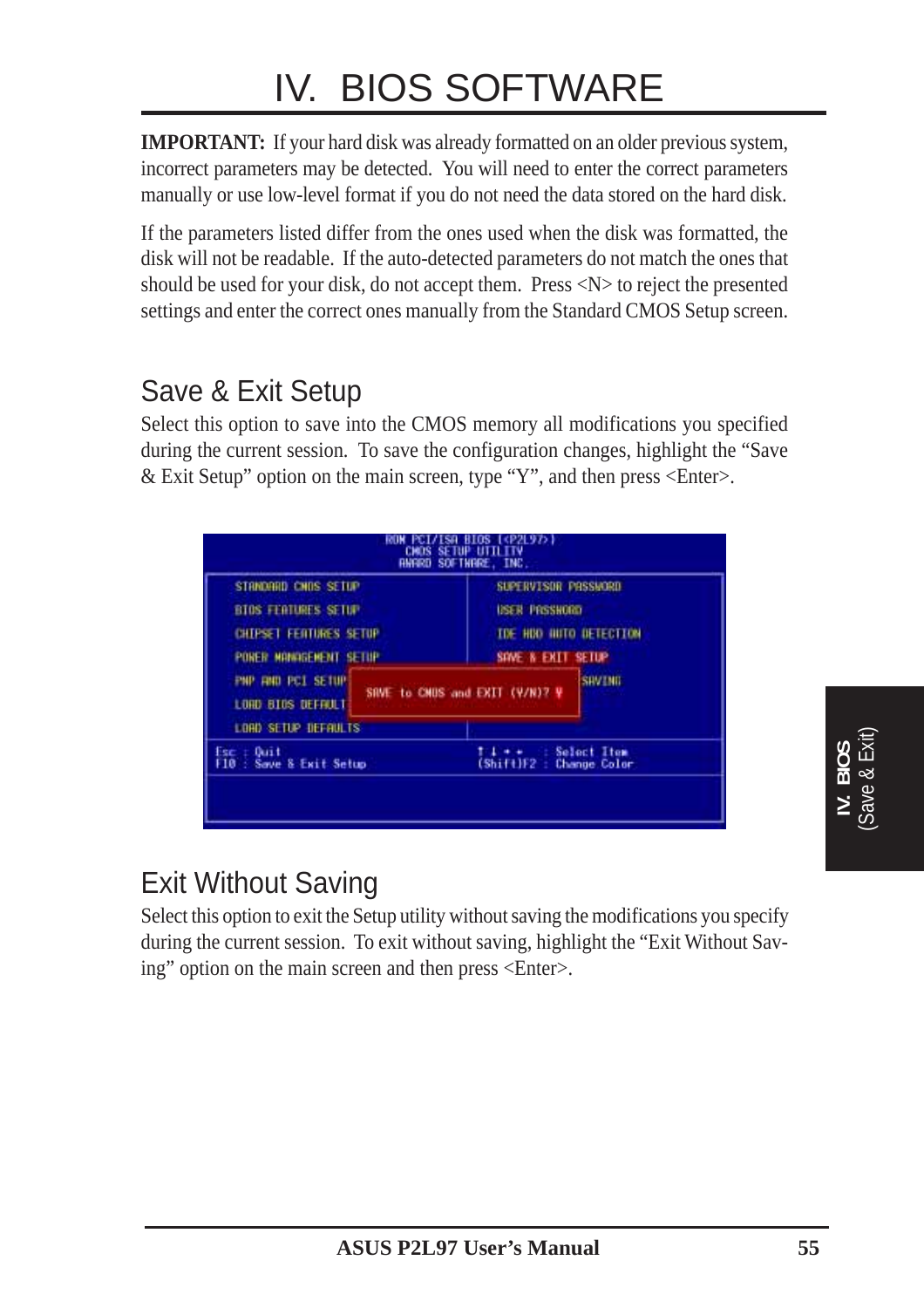# V. DESKTOP MANAGEMENT

# Desktop Management Interface (DMI)

### Introducing the ASUS DMI Configuration Utility

This motherboard supports DMI within the BIOS level and provides a DMI Configuration Utility to maintain the Management Information Format Database (MIFD). DMI is able to auto-detect and record information pertinent to a computer's system such as the CPU type, CPU speed, and internal/external frequencies, and memory size. The onboard BIOS will detect as many system information as possible and store those collected information in a 4KB block in the motherboard's Flash EPROM and allow the DMI to retrieve data from this database. Unlike other BIOS software, the BIOS on this motherboard uses the same technology implemented for Plug and Play to allow dynamic real-time updating of DMI information versus creating a new BIOS image file and requiring the user to update the whole BIOS. This DMI Configuration Utility also allows the system integrator or end user to add additional information into the MIFD such as serial numbers, housing configurations, and vendor information. Those information not detected by the motherboard BIOS and has to be manually entered through the DMI Configuration Utility and updated into the MIFD. This DMI Configuration Utility provides the same reliability as PnP updating and will prevent the refreshing failures associated with updating the entire BIOS.

### System Requirements

The DMI Configuration Utility (DMICFG.EXE) must be used in real mode in order for the program to run, the base memory must be at least 180K. Memory managers like HIMEM.SYS (required by windows) must not be installed. You can boot up from a system diskette without AUTOEXEC.BAT and CONFIG.SYS files, "REM" HIMEM.SYS in the CONFIG.SYS, or press <F5> during bootup to bypass your AUTOEXEC.BAT and CONFIG.SYS files.

(DMI Introduction (DMI Introduction) **V. DMI**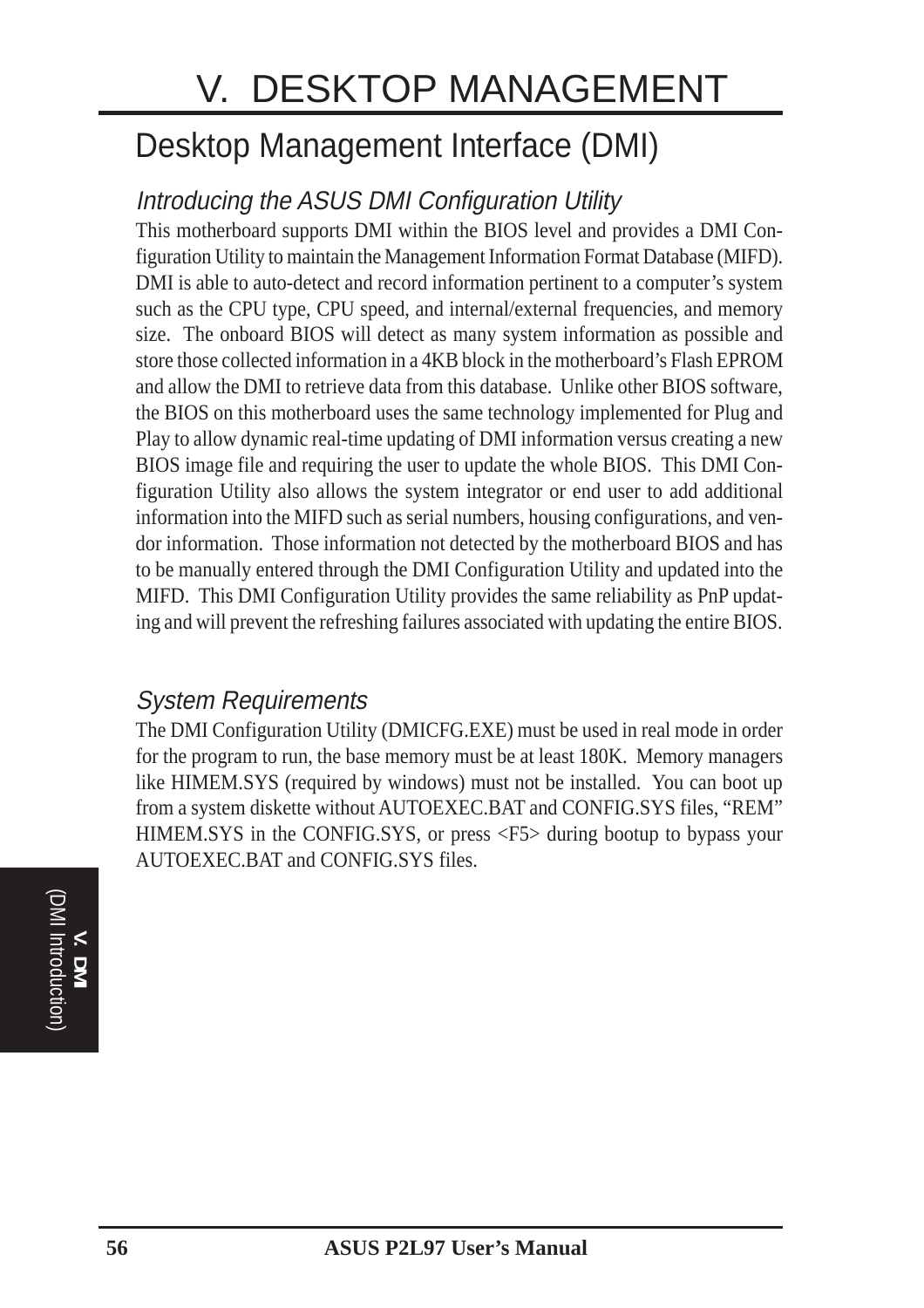Using the ASUS DMI Configuration Utility **Edit DMI (or delete)**



Use the  $\leftarrow \rightarrow$  (left-right) cursors to move the top menu items and the  $\uparrow \downarrow$  (up-down) cursor to move between the left hand menu items. The bottom of the screen will show the available keys for each screen. Press enter at the menu item to enter the right hand screen for editing. "Edit component" appears on top. The reversed color field is the current cursor position and the blue text are available for editing. The orange text shows auto-detected information and are not available for editing. The blue text "Press [ENTER] for detail" contains a second pop-up menu is available, use the + - (plus-minus) keys to change the settings. Enter to exit *and save*, ESC to exit *and not save*.

If the user has made changes, ESC will prompt you to answer Y or N. Enter Y to go back to the left-hand screen *and save*, enter N to go back to left-hand screen and *not save*. If editing has not been made, ESC will send you back to the left hand menu without any messages.

#### Notes

A heading, \*\*\* BIOS Auto Detect \*\*\* appears on the right for each menu item on the left side that has been auto detected by the system BIOS.

A heading, \*\*\* User Modified \*\*\* will appear on the right for menu items that has been modified by the user.

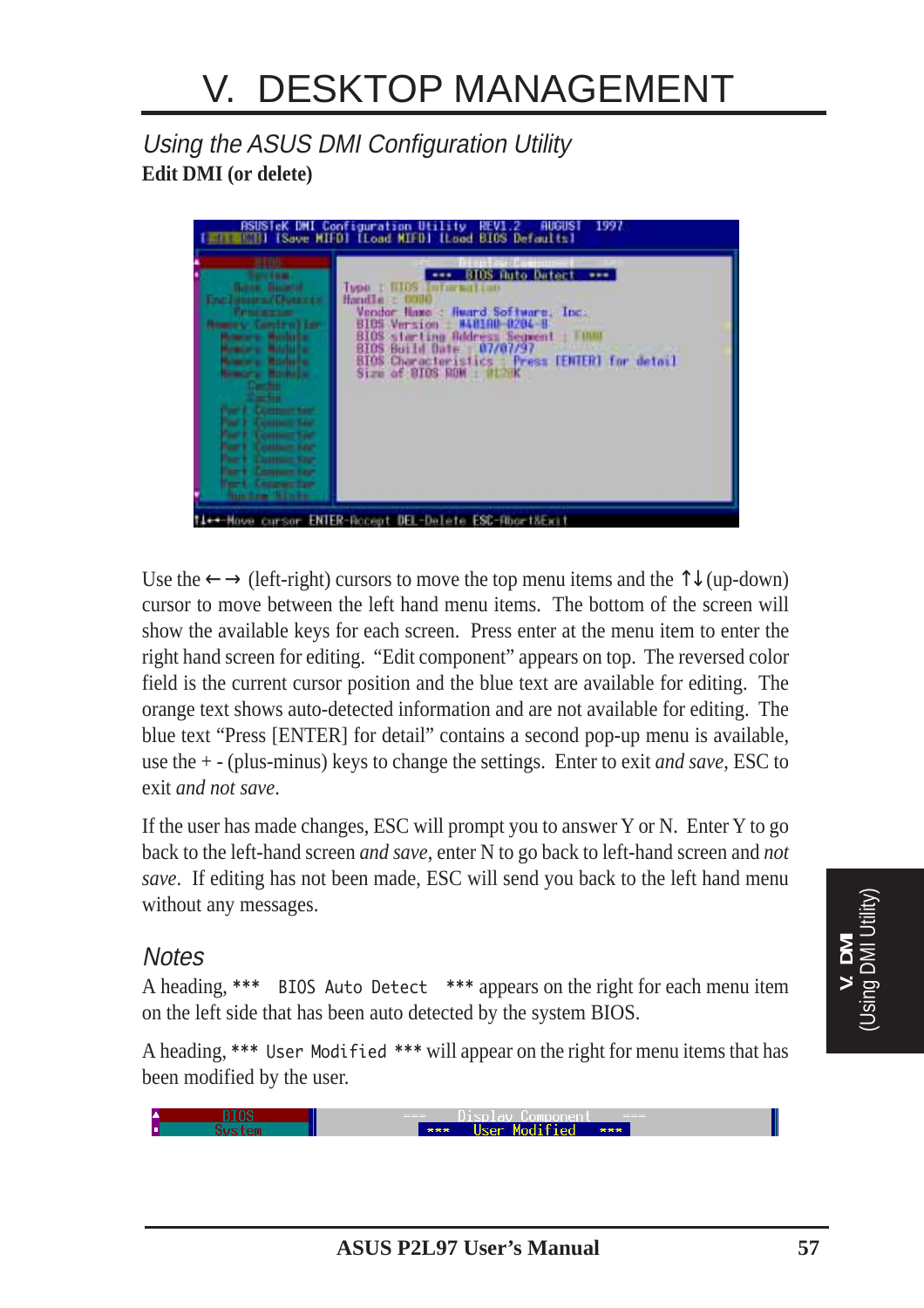# V. DESKTOP MANAGEMENT

#### **Save MIFD**



You can save the MIFD (normally only saved to flash ROM) to a file by entering the drive and path here. If you want to cancel save, you may press ESC and a message "Bad File Name" appears here to show it was not saved.

#### **Load MIFD**



You can load the disk file to memory by entering a drive and path and file name here.

#### **Load BIOS Defaults**



You can load the BIOS defaults from a MIFD file and can clear all user modified and added data. You must reboot your computer in order for the defaults to be saved back into the Flash BIOS.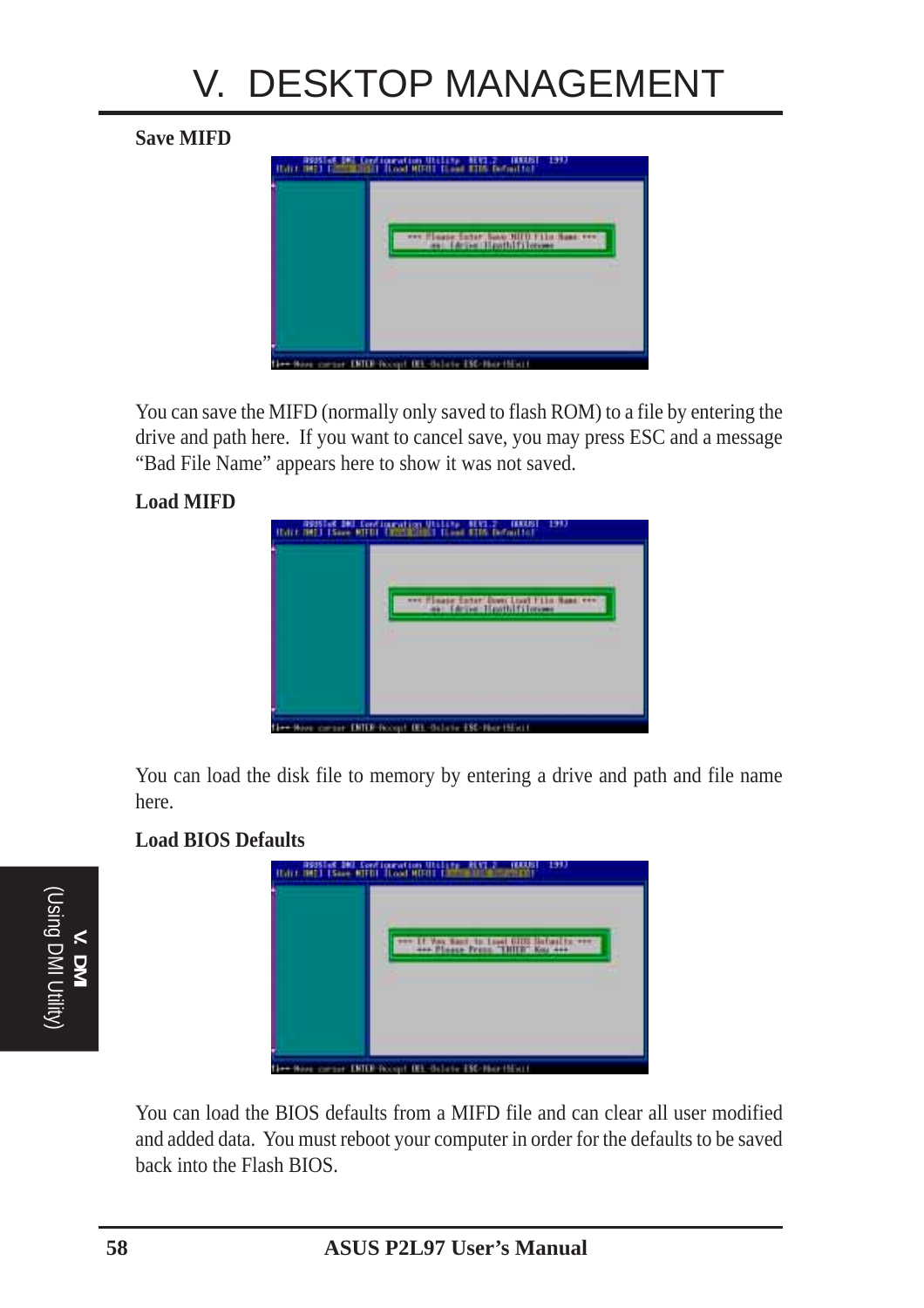# Symbios SCSI BIOS and Drivers

Aside from the system BIOS, the Flash memory chip on the motherboard also contains the Symbios SCSI BIOS. This Symbios SCSI BIOS works in conjunction with the optional ASUS PCI-SC200 controller card to provide Fast SCSI-2 interface when using compatible SCSI devices or the ASUS PCI-SC860 SCSI controller cards to provide Ultra-Fast SCSI-2 interface when using Ultra-Fast SCSI-2 devices.

All SCSI devices you install on your system require driver software to function. The Symbios SCSI BIOS directly supports SCSI hard disks under the DOS, Windows and OS/2 environments. It also uses device drivers from the DOS floppy disk included in the ASUS PCI-SC200 and ASUS PCI-SC860 controller card packages to support hard disks and other SCSI devices working under DOS, Microsoft Windows, Microsoft Windows NT, Novell NetWare and IBM OS/2. These drivers provide higher performance than the direct BIOS support. To use these drivers, you must install them into your system and add them to your system configuration files. Driver support for SCSI devices used with SCO UNIX is also provided. These drivers are included in the second SCO UNIX floppy disk. Windows 95 support is also available using the device drivers included within the Windows software. The ASUS PCI-SC200 and ASUS PCI-SC860 are Plug and Play adapters that are auto detected by BIOS and current operating systems that support Plug and Play features.

For information about these drivers and their usage, please view the Readme files included in the driver packages.

# ASUS PCI-SC200 & PCI-SC860 SCSI Cards

The ASUS PCI-SC200 or the ASUS PCI-SC860 may be bundled with your motherboard or purchased separately. Both cards provide the option of connecting internal or external SCSI devices for a total of 7 devices on each SCSI card.

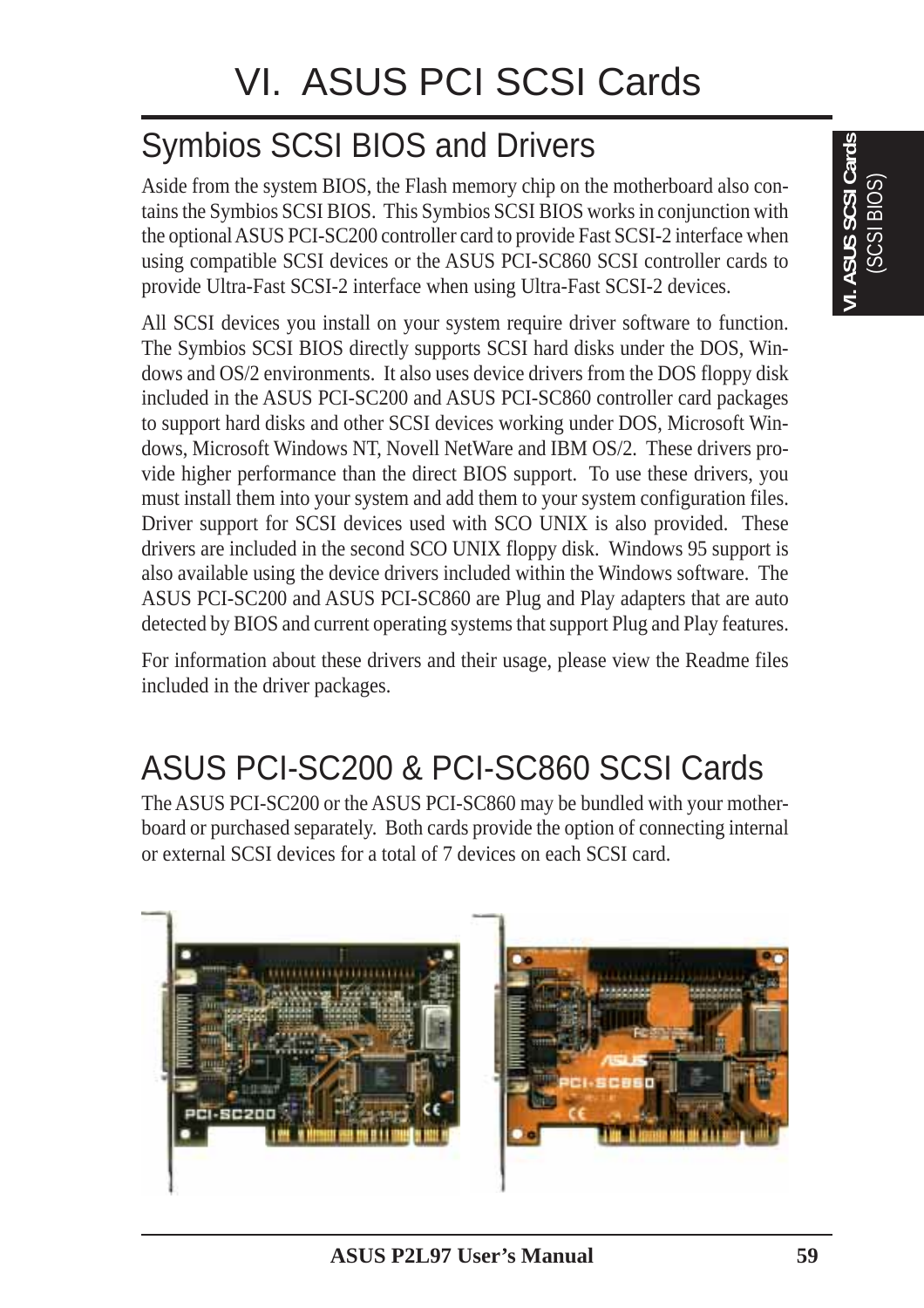# Setting Up the ASUS PCI-SC200 & PCI-SC860

There are two jumper settings you may need to make on the ASUS PCI-SC200 to set it up. One setting assigns the PCI INT interrupt, the other sets the card's termination. The ASUS PCI-SC860 has no jumper settings but you should read the "Terminator Requirements."

## Setting the INT Assignment for the ASUS PCI-SC200

You must use PCI INT A setting in order to properly assign the ASUS PCI-SC200's interrupt. On the ASUS PCI-SC200, you assign the INT by setting jumper JP1 or JP2. The default setting for the card already is INT A, so you do not need to change the setting to use the ASUS PCI-SC200 with this motherboard.



## Terminator Requirements for SCSI Devices

SCSI devices are connected together in a "chain" by cables. Internal devices connect to the ASUS PCI-SC200 or ASUS PCI-SC860 with a fifty-pin flat ribbon cable. External devices connect to the external port with a SCSI-2 cable. If there are more than one internal or external devices, additional devices are connected with cables to form a "daisy chain." Terminating the devices on the ends of the SCSI Bus "chain" is necessary for SCSI devices to work properly. Termination of the devices between the ends must be *Disabled*.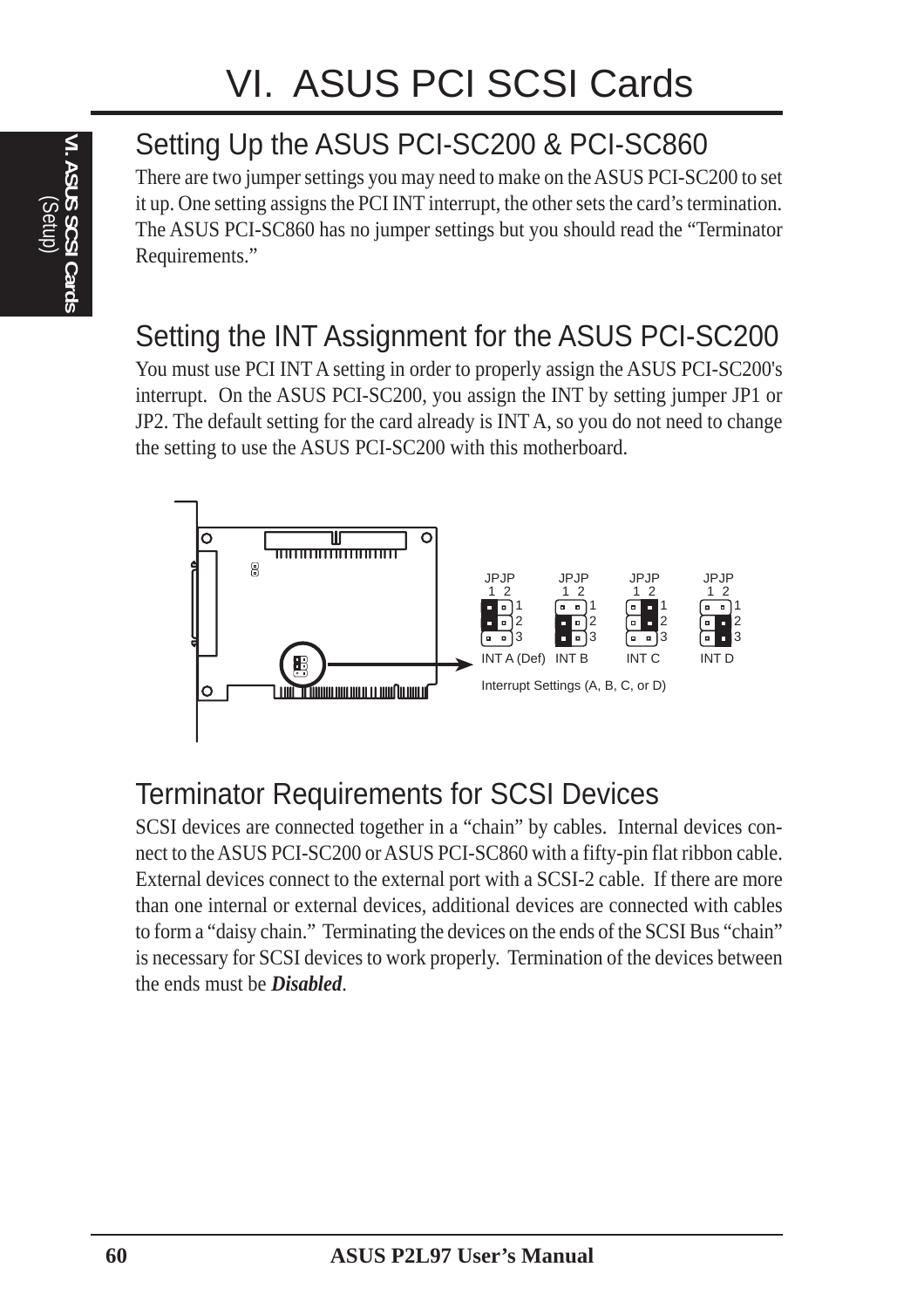# Terminator Settings for the ASUS PCI-SC860

Many SCSI devices including the ASUS PCI-SC860 use a set of onboard active resistors to terminate the devices at the ends automatically. Automatic termination requires that the SCSI devices be connected in a straight linear connection or "chain." Connect SCSI devices to one or two of the SCSI connectors in a linear "chain" for auto termination of the ASUS PCI-SC860 to be effective. Other formations will cause your SCSI devices to not mount properly. You must use the **end** of the ribbon cable when using the internal connector(s) to keep a linear path.

**Additional Note: The Symbios Logic SCSI Configuration Utility is a powerful tool. If, while using it, you somehow disable all your controllers or cannot enter the configuration utility, pressing "Ctrl-A" after memory count during reboot allows you to recover and reconfigure.**

## Terminator Settings for the ASUS PCI-SC200

The ASUS PCI-SC200, on the other hand, has "active" termination that you must set using jumper JP5. There are two settings, "terminated" and "not terminated," as shown below.



Decide whether or not you need to terminate the ASUS PCI-SC200 based on its position in the SCSI chain. Only the devices at each end of the chain need to be terminated. If you have **only** internal or **only** external devices connected to the ASUS PCI-SC200, then you **must** terminate the ASUS PCI-SC200. If you have **both** internal and external devices connected, you **must not** terminate the card. See the following example which illustrates this concept.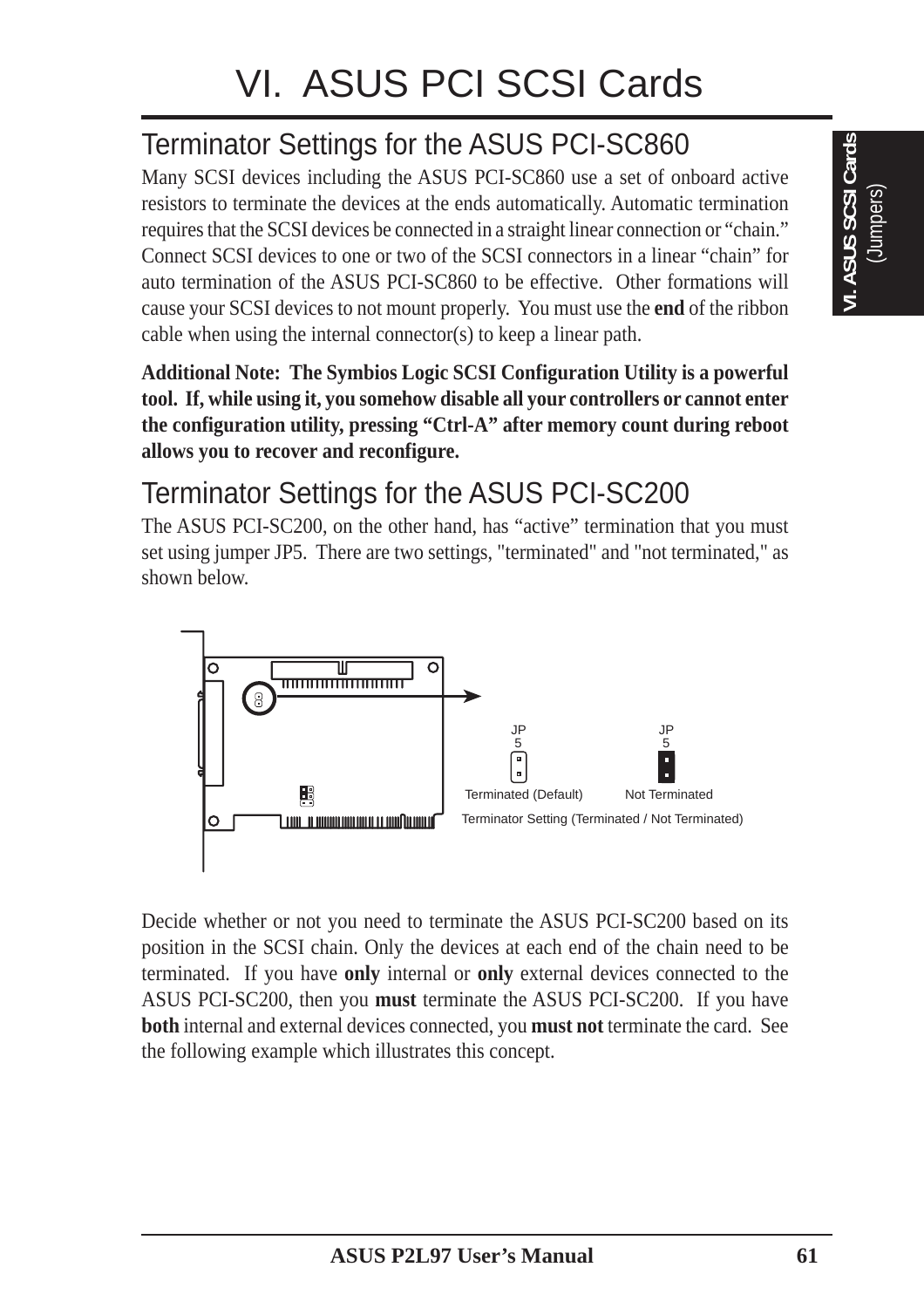# VI. ASUS PCI SCSI Cards



## SCSI ID Numbers for SCSI Devices

All SCSI devices, including the ASUS PCI-SC200 and ASUS PCI-SC860 interface card must have a SCSI identification number that is not in use by any other SCSI device. There are eight possible ID numbers, 0 through 7. The ASUS PCI-SC200 and ASUS PCI-SC860 cards have fixed SCSI IDs of 7. The SCSI ID serves two purposes:

- It uniquely defines each SCSI device on the bus.
- It determines which device controls the bus when two or more devices try to use it at the same time.

SCSI IDs on one channel do not interfere with the IDs on another channel. This applies to two SCSI host adapters that implement different buses as well as dual channels on a single host adapter. You can connect up to seven SCSI devices to the interface card. You must set a SCSI ID number (ID 0 to ID 6) for each device. SCSI devices vary in how they set the ID number. Some use jumpers, others have some kind of selector switch. Refer to the manual for any device you install for details on how to set its ID number.

## SCSI ID Priority

The ASUS PCI-SC200 and ASUS PCI-SC860 are 8bit single-channel SCSI cards. SCSI ID 7 has the highest priority, and SCSI ID 0 has the lowest priority.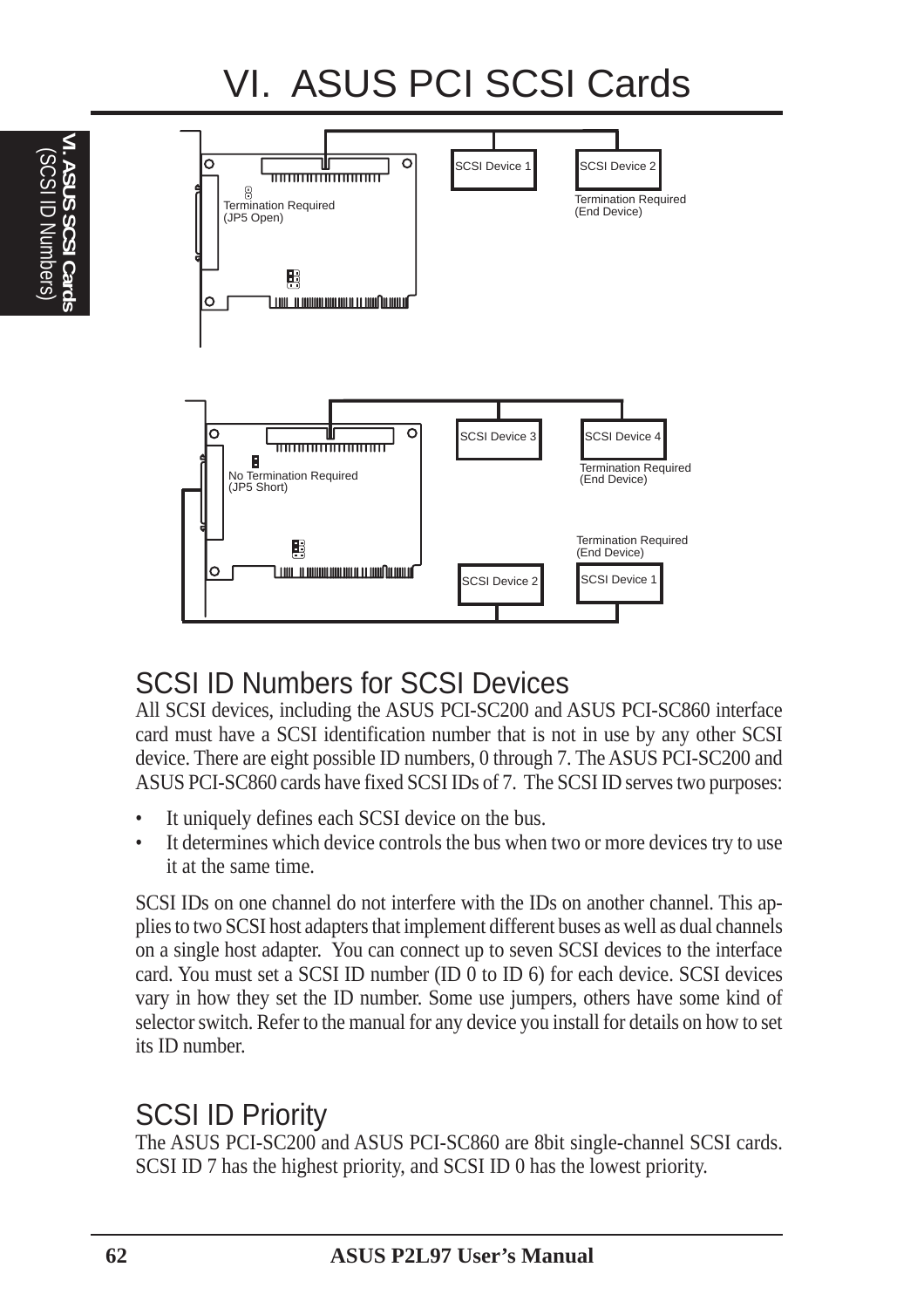(This page was intentionally left blank)

|  |  |  |  |  |  |  |  |  |  |  |  |  |  |  |  |  | a carracter de la carracter de la carracter de la carracter de la carracter de la carracter de la carracter de      |  |
|--|--|--|--|--|--|--|--|--|--|--|--|--|--|--|--|--|---------------------------------------------------------------------------------------------------------------------|--|
|  |  |  |  |  |  |  |  |  |  |  |  |  |  |  |  |  | and the company of the company of the company of the company of the company of the company of the company of the    |  |
|  |  |  |  |  |  |  |  |  |  |  |  |  |  |  |  |  | and a company of the company of the company of the company of the company of the company of the company of the      |  |
|  |  |  |  |  |  |  |  |  |  |  |  |  |  |  |  |  | a construction of the construction of the construction of the construction of the construction of the construction  |  |
|  |  |  |  |  |  |  |  |  |  |  |  |  |  |  |  |  | المناجر والمناجر والمناجر والمناجر والمناجر والمناجر والمناجر والمناجر والمناجر والمناجر والمناجر والمناجر والمناجر |  |
|  |  |  |  |  |  |  |  |  |  |  |  |  |  |  |  |  | and the company of the company of the company of the company of the company of the company of the company of the    |  |
|  |  |  |  |  |  |  |  |  |  |  |  |  |  |  |  |  | a constitution of the constitution of the constitution of the constitution of the constitution of the constitution  |  |
|  |  |  |  |  |  |  |  |  |  |  |  |  |  |  |  |  | a constitution of the constitution of the constitution of the constitution of the constitution of the constitution  |  |
|  |  |  |  |  |  |  |  |  |  |  |  |  |  |  |  |  | المنام المنام المنام المنام المنام المنام المنام المنام المنام المنام المنام المنام المنام المنام المنام المنام     |  |
|  |  |  |  |  |  |  |  |  |  |  |  |  |  |  |  |  | a construction of the construction of the construction of the construction of the construction of the construction  |  |
|  |  |  |  |  |  |  |  |  |  |  |  |  |  |  |  |  | and the company of the company of the company of the company of the company of the company of the company of the    |  |
|  |  |  |  |  |  |  |  |  |  |  |  |  |  |  |  |  | a car a car a car a car a car a car a car a car a car a car a car a car a car a car a car a car a car a car a       |  |
|  |  |  |  |  |  |  |  |  |  |  |  |  |  |  |  |  | a constitution of the constitution of the constitution of the constitution of the constitution of the constitution  |  |
|  |  |  |  |  |  |  |  |  |  |  |  |  |  |  |  |  |                                                                                                                     |  |